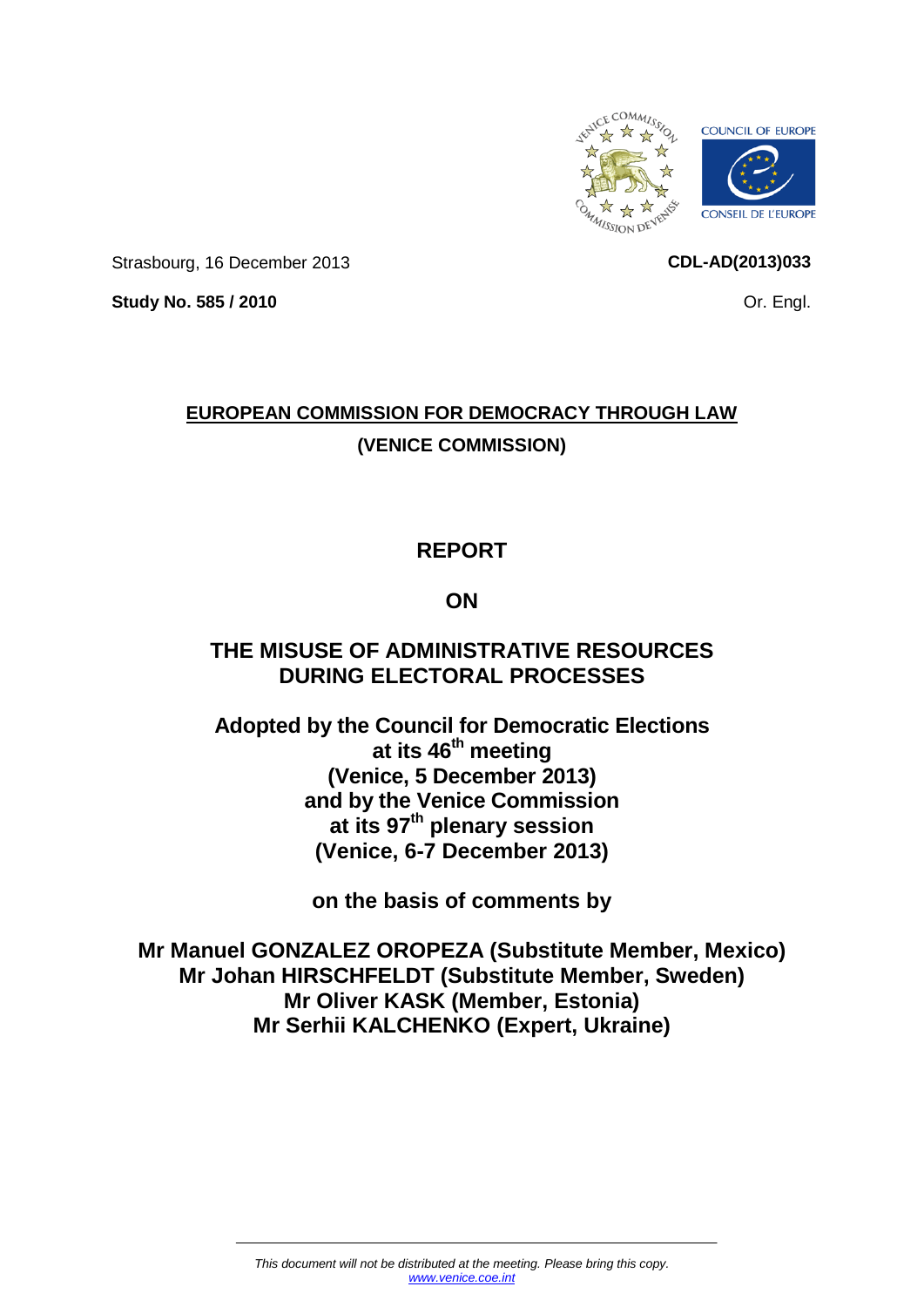### **Table of contents**

| 28 |
|----|
|    |
| 28 |
|    |
|    |
|    |
|    |
|    |
|    |
|    |
|    |
|    |
|    |
|    |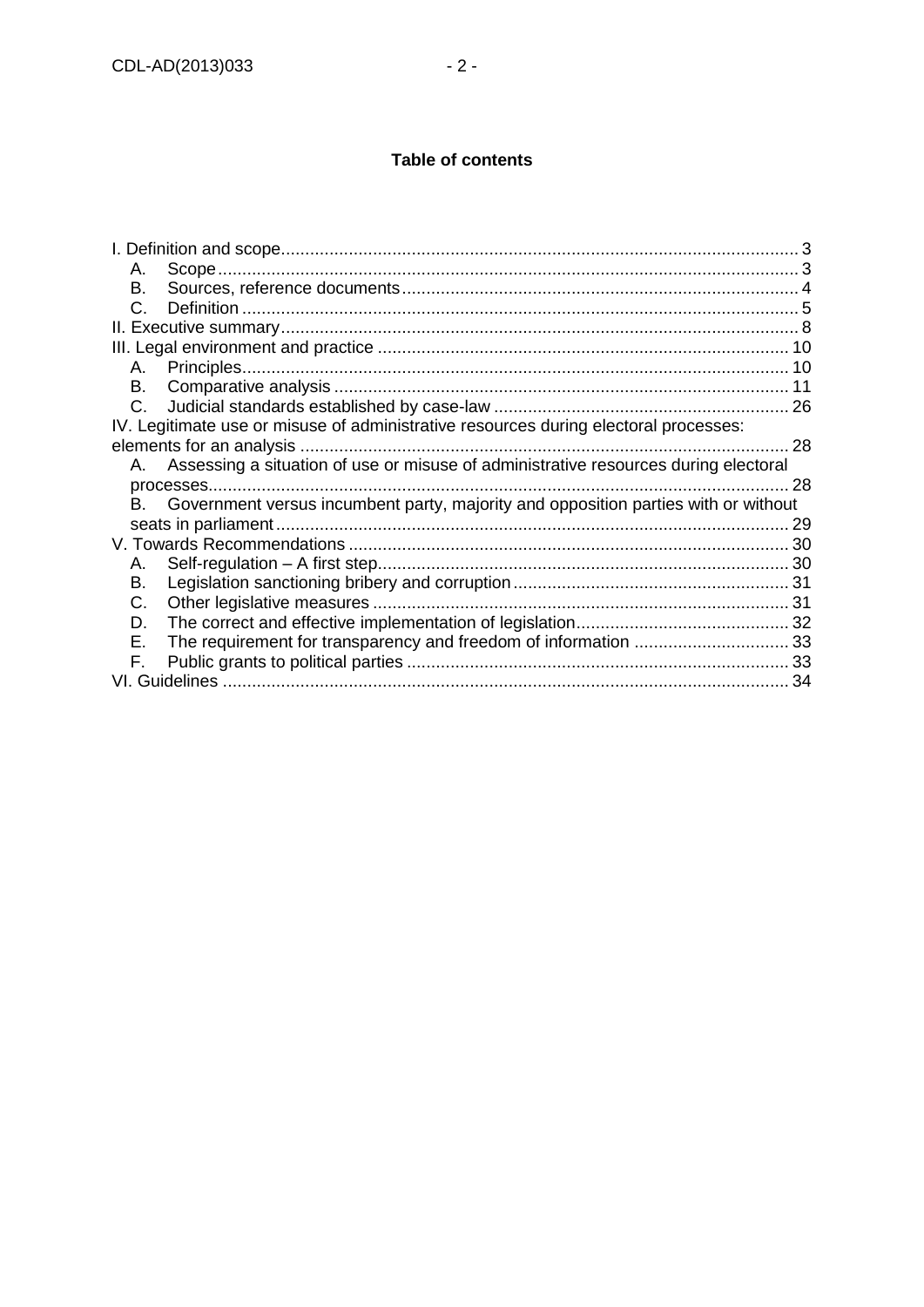### <span id="page-2-0"></span>**A. Scope**

<span id="page-2-1"></span>1. After more than twenty years of election observation in Europe and more than ten years of legal assistance to the Council of Europe member states, many improvements were observed regarding electoral legislation and practice. These improvements were materialised thanks to political will and to a rather successful implementation of international recommendations in the electoral legal framework. Nevertheless, the practical implementation of electoral laws and laws related to political parties (including financing of political parties and electoral processes) remains problematic to several extents. The conduct of elections according to the rule of law involves the setting of a mechanism that would ensure the respect of democratic principles, the guarantee of equal treatment in the exercise of the right to vote and to be elected, the development of a political culture, as well as transparency in the exercise of rights and duties by the electoral actors, preventing therefore any kind of abuse. One of the most crucial, structural and recurrent challenges, raised on a regular basis in election observation missions' reports in most of the countries observed, is the misuse of administrative resources, also called public resources, during electoral processes. This practice is an established and widespread phenomenon in many European countries, including countries with a long-standing tradition of democratic elections. Several generations of both incumbents and civil servants consider this practice as normal and part of an electoral process. They seem even not to consider such practice as illegitimate action *vis-à-vis* challengers in elections. It may be consequently harder for these challengers to take advantage of administrative resources. This phenomenon seems part of an established political culture and keeps a relation not only with practices potentially regarded as illegal but also with the ones caused by the lack of ethical standards related to the electoral processes of the public authorities in office.

2. Considering this widespread phenomenon, the Venice Commission decided to prepare a report on the issue as well as to draw guidelines, on the basis *inter alia* of the contributions of three Venice Commission members, Messrs Gonzalez Oropeza, <sup>1</sup> Hirschfeldt and Kask, and one election expert, Mr Serhii Kalchenko. In order to assess the situation among the Venice Commission member states, the report aims at answering two questions: 1) what are the inherent weaknesses in legislation and in practice in the member states that lead to misuse of administrative resources during electoral processes? 2) How to address this problem in law and in practice?

3. The report proposes in this **introductory part** a definition of the notion of administrative resources during electoral processes. The report also defines in this introductory part the scope of this analysis in a comparative perspective. For the purpose of this comparative approach, the Secretariat of the Venice Commission prepared a table comparing legal provisions, opinions and election observation missions' reports dealing with this topic in the various Venice Commission member states, with the help of the members who contributed to this comparative table (CDL-REF(2012)025rev). This table exclusively analyses electoral laws. Therefore, other pieces of legislation related to the misuse of administrative resources, though relevant, are not covered in the report. The report also benefits from the contributions of the Fourth Eastern Partnership Seminar held in Tbilisi, Georgia, on 17-18 April 2013, and presentations on relevant practice in Latin America, France, Armenia, Azerbaijan, Georgia, Ukraine and Moldova.<sup>2</sup>

 $\overline{1}$ 

 $1$  Use of public funds for election purposes, the practice in Mexico, Report by Mr Manuel González Oropeza (CDL(2012)076).

Available at[: www.venice.coe.int/webforms/documents/?pdf=CDL\(2012\)076-e.](http://www.venice.coe.int/webforms/documents/?pdf=CDL(2012)076-e)

Remark: All website references are updated up to 15 October 2013.

<sup>2</sup> Reports of the Seminar: CDL-EL(2013)007.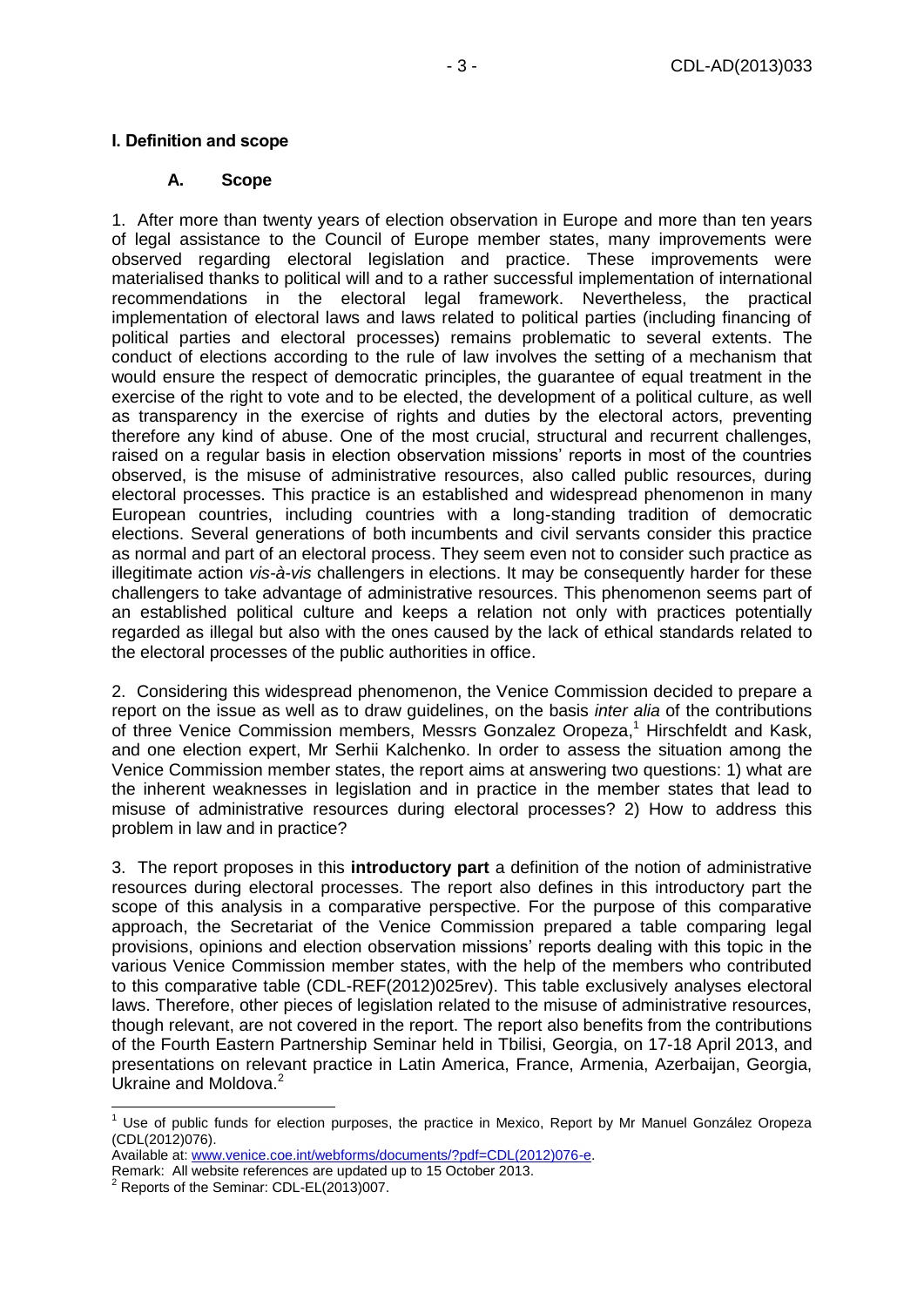4. After an executive summary (**part two**) the **third part** of the report focuses on the legal environment and the practice in member states, making reference to other countries for the purpose of comparison. A **fourth part** elaborates on the distinction between legitimate or illegitimate use of administrative resources during electoral processes. The **fifth part** of the report suggests recommendations in order to prevent the misuse of administrative resources and limit the phenomenon.

5. Finally, in a **sixth part**, the Venice Commission draws **guidelines** aiming at fighting misuse of administrative resources during electoral processes, for the consideration of the states and lawmakers.

6. *This report was adopted by the Council for Democratic Elections at its 46th meeting (Venice, 5 December 2013) and by the Venice Commission at its 97th Plenary Session (Venice, 6- 7 December 2013).*

## **B. Sources, reference documents**

<span id="page-3-0"></span>7. This report is mainly based on the following sources:

- Council of Europe, Convention for the Protection of Human Rights and Fundamental Freedoms;<sup>3</sup>
- OSCE, Copenhagen Document 1990;<sup>4</sup>
- Case-law of the European Court of Human Rights;<sup>5</sup>
- Council of Europe, Parliamentary Assembly, election observation missions' reports;<sup>6</sup>
- Council of Europe, GRECO reports;<sup>7</sup>
- Council of Europe, Parliamentary Assembly, Lobbying in a democratic society  $(Doc. 11937)$ ;<sup>8</sup>
- Council of Europe, Venice Commission, Code of Good Practice in Electoral Matters (CDL-AD(2002)023rev);
- Council of Europe, Venice Commission, Report on media monitoring during election observation missions (CDL-AD(2004)047);
- Guidelines on Media Analysis during Election Observation Missions Prepared in co-operation between the OSCE's Office for Democratic Institutions and Human Rights, the Council of Europe's Venice Commission and Directorate General of Human Rights, and the European Commission (CDL-AD(2005)032);
- Guidelines on Media Analysis during Election Observation Missions by the OSCE Office for Democratic Institutions and Human Rights (OSCE/ODIHR) and the Venice Commission (CDL-AD(2009)031);
- Council of Europe, Venice Commission, Code of Good Practice in the Field of Political Parties (CDL-AD(2009)021);
- Council of Europe, Venice Commission, Guidelines on political party regulation by OSCE/ODIHR and Venice Commission (CDL-AD(2010)024);
- Council of Europe, Venice Commission, Report on the role of the opposition in a democratic parliament (CDL-AD(2010)025);
- Council of Europe, Venice Commission, Comparative table on legislation, opinions and election observation missions' reports dealing with administrative

<sup>8</sup> Available at:

-

Available at[: http://www.venice.coe.int/webforms/documents/?pdf=CDL-EL\(2013\)007-bil.](http://www.venice.coe.int/webforms/documents/?pdf=CDL-EL(2013)007-bil)<br>3 Available at: www.copyontions.cog.int/Tracty/on/Traction/Html/005.htm

Available at: [www.conventions.coe.int/Treaty/en/Treaties/Html/005.htm.](http://www.conventions.coe.int/Treaty/en/Treaties/Html/005.htm)

<sup>4</sup> Available at: [www.osce.org/odihr/elections/14304.](http://www.osce.org/odihr/elections/14304)

<sup>5</sup> Available at: [http://hudoc.echr.coe.int.](http://hudoc.echr.coe.int/)

 $^6$  The reports by country are detailed in the report.

Available at: [www.coe.int/t/dghl/monitoring/greco/default\\_en.asp](http://www.coe.int/t/dghl/monitoring/greco/default_en.asp.)*.*

[http://assembly.coe.int/nw/xml/XRef/Xref-DocDetails-EN.asp?fileid=12205&lang=EN&search=MTE5Mzc=](http://assembly.coe.int/nw/xml/XRef/Xref-DocDetails-EN.asp?fileid=12205&lang=EN&search=MTE5Mzc).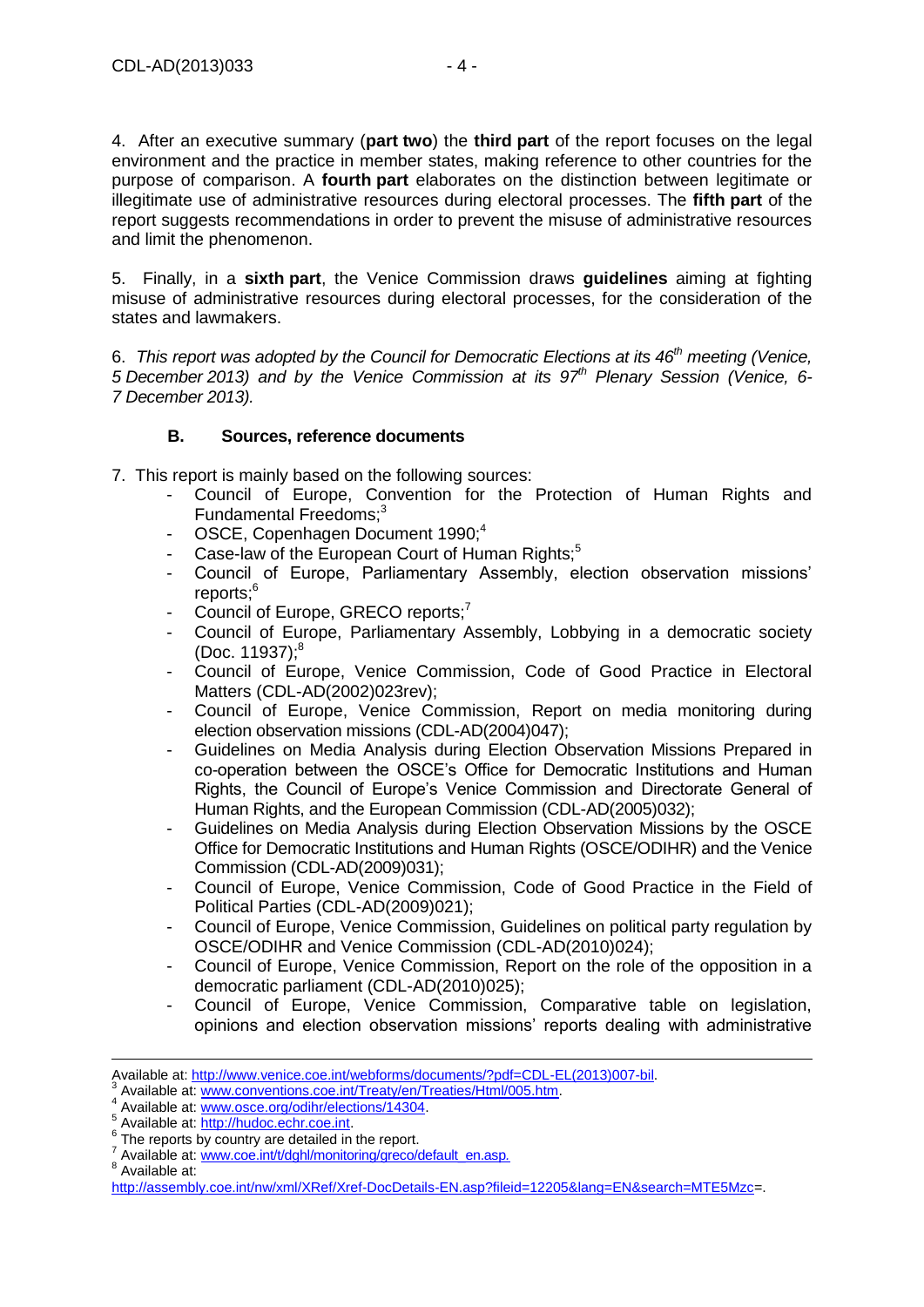resources, updated after consultation of the Venice Commission members (CDL-REF(2012)025rev);

- OSCE/ODIHR, Review of electoral legislation and practice in OSCE participating states:<sup>9</sup>
- Council of Europe, Venice Commission and OSCE/ODIHR, Guidelines on political party regulation (CDL-AD(2010)024);<sup>10</sup>
- Fourth Eastern Partnership Facility Seminar on the "use of administrative resources during electoral campaigns" – Tbilisi, Georgia, 17-18 April 2013 – Reports of the Seminar (CDL-EL(2013)007); and
- OSCE/ODIHR, election observation missions' reports.<sup>11</sup>

## **C. Definition**

<span id="page-4-0"></span>8. The "misuse of public resources" is widely recognised as the unlawful behaviour of civil servants, incumbent political candidates and parties to use their official positions or connections to government institutions aimed at influencing the outcome of elections. Nevertheless, this definition does not cover the exact scope of this report. Indeed, the report highlights the problem of constant, or frequent, practice of **misuse** of **administrative** resources by both incumbents and civil servants during electoral processes. The assumption is therefore the following: there are among the Venice Commission member states inherent weaknesses in legislation and in practice that may lead to misuse of administrative resources, giving an undue advantage to **incumbent** political parties and candidates vis-àvis their challengers, thus affecting the equality of electoral processes.<sup>12</sup>

9. An **electoral process** as understood in the report is a period going **beyond** the electoral campaign as strictly understood in electoral laws, it covers the various steps of an electoral process as starting from, for example, the territorial set-up of elections, the recruitment of election officials or the registration of candidates or lists of candidates for competing in elections. This whole period leads up to the election of public officials. It includes all activities in support of or against a given candidate, political party or coalition by incumbent government representatives before and during election day. An electoral campaign as defined in the report starts at such an early stage. Hence, the report alludes to domestic provisions that for some of them strictly refer to the electoral campaign, for some others to larger periods. Electoral campaigns are part of the electoral process. Hence, it does not impact the comparative dimension of the methodology used for this report (in particular regarding the comparative table on legislation, opinions and election observation missions' reports dealing with administrative resources).<sup>13</sup> The report retains therefore a broad definition of the electoral process.

10. The report also clearly distinguishes the **use** and the **misuse** of administrative resources. The **use** of resources should be permitted by law; it implies a lawful possibility of using administrative resources during electoral processes for the proper functioning of the institutions and providing that such a use is not devoted to campaigning purposes. On the

 9 Publication issued on 15 October 2013. Available at: [www.osce.org/odihr/elections/107073.](http://www.osce.org/odihr/elections/107073) This publication is indicated for information as it was not used by the rapporteurs for completing this report due to its recent publication.

<sup>&</sup>lt;sup>10</sup> Available at[: www.venice.coe.int/webforms/documents/?pdf=CDL-AD\(2010\)024-e;](http://www.venice.coe.int/webforms/documents/?pdf=CDL-AD(2010)024-e) and [www.osce.org/odihr/77812.](http://www.osce.org/odihr/77812)

Available at[: www.osce.org/odihr/elections/.](file:///C:/Users/RALL/AppData/Local/Microsoft/Windows/Temporary%20Internet%20Files/Content.Outlook/MOIDB7Y5/RES.%20ADM/AppData/Local/Microsoft/Windows/Temporary%20Internet%20Files/Content.IE5/BACWLN2H/www.osce.org/odihr/elections/) The reports by country are detailed in the report.

<sup>&</sup>lt;sup>12</sup> The OSCE/ODIHR Guidelines on political party regulation define the incumbency advantage as follows: "While there is a natural and unavoidable incumbency advantage, legislation must be careful to not perpetuate or enhance such advantages. Incumbent candidates and parties must not use state funds or resources (i.e., materials, work contracts, transportation, employees, etc.) to their own advantage". <sup>13</sup> CDL-REF(2012)025rev.

Available at[: www.venice.coe.int/webforms/documents/?pdf=CDL-REF\(2012\)025rev-e.](http://www.venice.coe.int/webforms/documents/?pdf=CDL-REF(2012)025rev-e)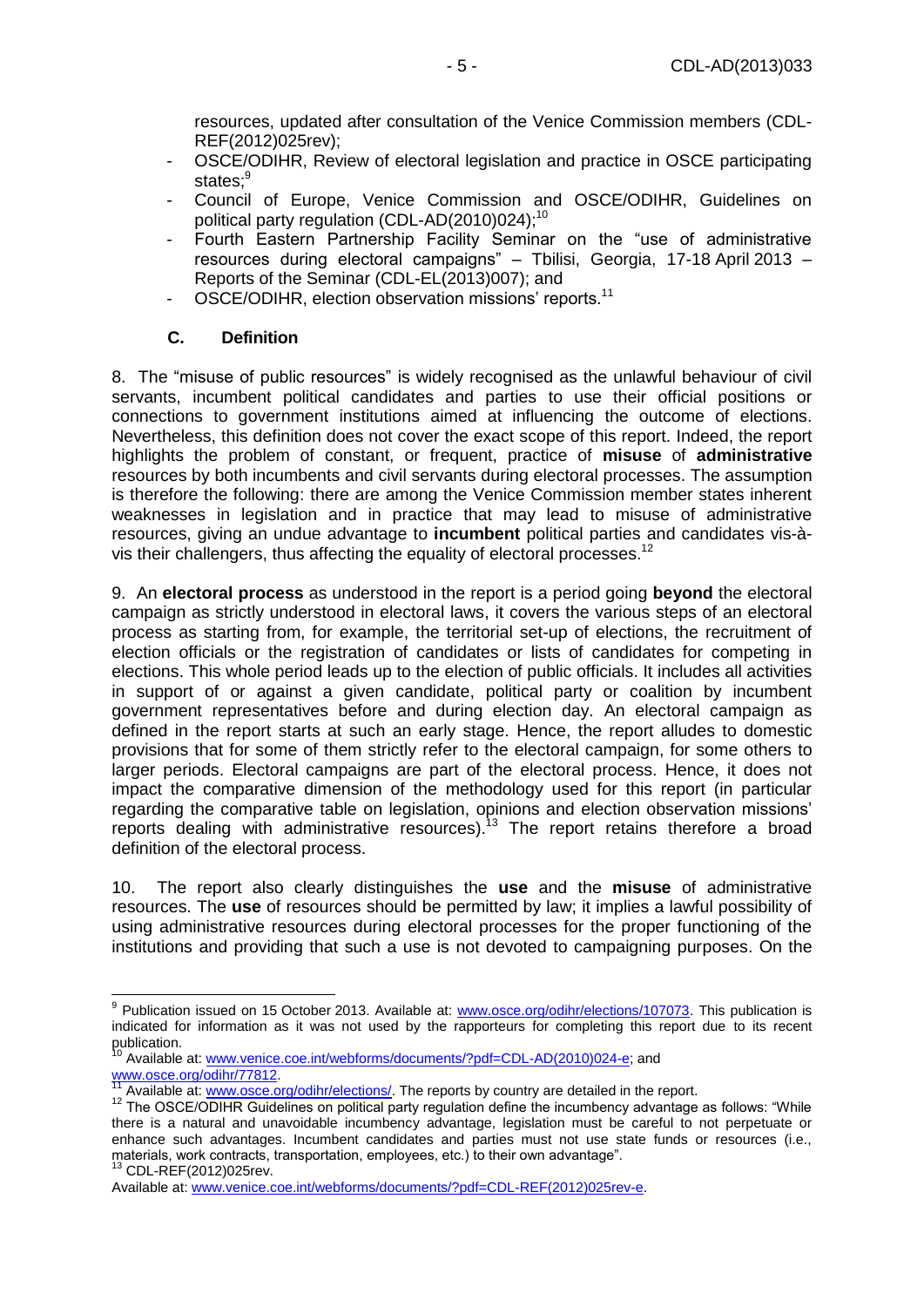contrary, the **misuse** of administrative resources should be sanctioned by law due to the unlawful use of public resources by incumbents and civil servants for campaigning purposes.

11. The allocation of **public funds** for campaigning purposes provides political parties and candidates with a specific public financial support, limiting risks of unbalanced financial means for campaigning. In this respect, there are examples of laws stipulating that parliamentarians and cabinet ministers have the right to travel within the country free of charge, including during electoral processes. If such political activities are financially supported by public funds, in conformity with the principle of equality among parliamentarians and under independent supervision, such measures will not fall under the definition of misuse of administrative resources.

12. Therefore, the following **definition of administrative resources** can be retained for the purpose of this report:

**Administrative resources are human, financial, material,** *in natura***<sup>14</sup> and other immaterial resources enjoyed by both incumbents and civil servants in elections, deriving from their control over public sector staff, finances and allocations, <sup>15</sup> access to public facilities as well as resources enjoyed in the form of prestige or public presence that stem from their position as elected or public officers and which may turn into political endorsements or other forms of support.** 16

13. The misuse of administrative resources includes accordingly the use of equipment (i.e. the use of phones, vehicles, meeting rooms, etc.) as well as access to human resources (i.e. civil servants, officials…) in ministries and among territorial and local public institutions aimed at promoting the campaigns' activities of the incumbents. Such abuses lead to inequality between candidates, particularly between incumbents and other political parties or candidates and even more for those having no representation in parliament. Moreover, it should be noted that despite the focus of the report on elections to parliaments, the report could also apply to territorial and local self-government bodies. Furthermore, in order to limit the scope of the study, the report retains the public institutions as main actors of misuse of administrative resources. This does not exclude semi-public bodies such as state-owned enterprises, semi-public institutions, public agencies and their employees, which are subject to political pressure and can be abused for the purpose of electoral campaigning.

14. The notion of misuse of administrative resources during electoral processes should also be defined throughout the existing international binding texts and soft law. In this respect, the 1990 Document of the Copenhagen meeting of the Conference on the Human Dimension of the CSCE (OSCE) underlines the need for "a clear separation between the State and political parties." Political parties should be provided "with the necessary legal guarantees to enable them to compete with each other on a basis of equal treatment before the law and by the authorities."<sup>17</sup> The International Covenant on Civil and Political Rights (ICCPR) and the United Nations Convention against Corruption (UNCAC) are also part of the applicable international standards, as well as the Council of Europe Committee of Ministers 2003 Recommendation on common rules against corruption in the funding of political parties and electoral campaigns.<sup>18</sup>

 $\overline{1}$ 

 $14$  Like some benefits from social programmes, including goods and in kind resources.

<sup>&</sup>lt;sup>15</sup> As well as state-owned media, which will not be addressed here.

<sup>&</sup>lt;sup>16</sup> This definition aims at harmonising various expressions that can be found in domestic legislation such as "public resources" or "state resources". Both expressions refer to "administrative resources".

 $17$  Respectively para. 5.4 and 7.6 of the 1990 Copenhagen Document.

Available at[: www.osce.org/odihr/elections/14304.](http://www.osce.org/odihr/elections/14304)

See respectively: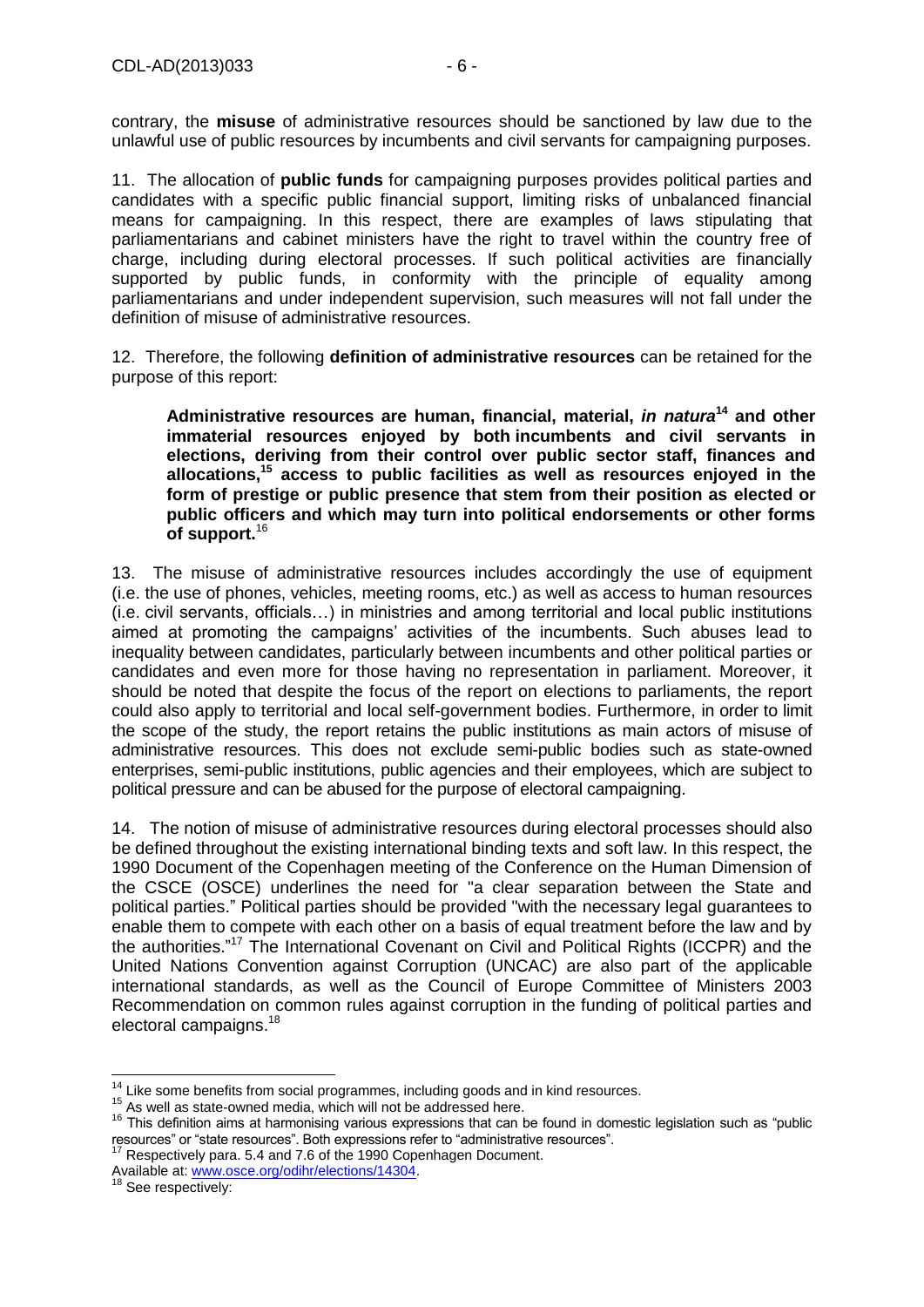15. This requirement of equal treatment – the principle of equality of opportunity – implies that there is an effective remedy against misuse of administrative resources by both the incumbent political parties and civil servants during electoral processes but also during the period under which they are in power and especially during the period immediately foregoing the electoral process.<sup>19</sup> Following the principle of neutrality that guarantees a level playing field for all political contestants and that entails an impartial behaviour by civil servants during the whole electoral process, it is important that authorities of all levels stay away from the election process in order to avoid any kind of interference and guarantee fairness and impartiality during the entire electoral process.<sup>20</sup> Moreover, in countries where re-election is allowed, officials in public positions that are running for office should not use their opportunities as officials when they campaign and act as candidates. Norms dealing with misuse of administrative resources by public officials aimed at consolidating repetitive practices identifiable as democratic principles, the guarantee of equality for each political party and the safeguard of the principle of free and fair elections.<sup>21</sup>

16. The report is based on the above definition of misuse of administrative resources during electoral processes. It does not therefore cover the issue of abuse of administrative resources through state-owned media or limits to campaign expenditures, even if these are also widespread phenomena. Moreover, specific provisions apply to media coverage during electoral campaigns and prescribe in general that airtime is devoted to all competitors on an equal basis. $^{22}$  If abuses do exist, the purpose of this report is not to reflect such considerations.

#### I. 2.3. **Equality of opportunity**

-

- i. the election campaign;
- ii. coverage by the media, in particular by the publicly owned media;

<sup>.</sup> ICCPR, Article 25: "(…) Persons entitled to vote must be free to vote for any candidate for election and for or against any proposal submitted to referendum or plebiscite, and free to support or to oppose government, without undue influence or coercion of any kind which may distort or inhibit the free expression of the elector's will. Voters should be able to form opinions independently, free of violence or threat of violence, compulsion, inducement or manipulative interference of any kind".

Available at: [http://treaties.un.org/doc/Publication/UNTS/Volume%20999/volume-999-I-14668-English.pdf.](http://treaties.un.org/doc/Publication/UNTS/Volume%20999/volume-999-I-14668-English.pdf)

<sup>.</sup> UNCAC, Article 17: "each State Party shall adopt such legislative and other measures as may be necessary to establish as criminal offences, when committed intentionally, the embezzlement, misappropriation or other diversion by a public official for his or her benefit or for the benefit of another person or entity, of any property, public or private funds or securities or any other thing of value entrusted to the public official by virtue of his or her position".

Available at: [http://treaties.un.org/Pages/ViewDetails.aspx?mtdsg\\_no=XVIII-14&chapter=18&lang=en.](http://treaties.un.org/Pages/ViewDetails.aspx?mtdsg_no=XVIII-14&chapter=18&lang=en)

<sup>.</sup> CoE Committee of Ministers Recommendation Rec(2003)34, Section IV: "(…) Objective, fair and reasonable criteria should be applied regarding the distribution of state support (…)" (art. 1) and "(…) States should prohibit legal entities under the control of the state or of other public authorities from making donations to political parties" (art. 5. c).

Available at: [www.coe.int/t/dghl/monitoring/greco/general/Rec\(2003\)94\\_EN.pdf.](http://www.coe.int/t/dghl/monitoring/greco/general/Rec(2003)94_EN.pdf)

See also Guidelines on political party regulation by OSCE/ODIHR and Venice Commission (CDL-AD(2010)024), p. 207-210, where some of the general problems concerning abuse of state resources are presented. Available at[: www.venice.coe.int/webforms/documents/?pdf=CDL-AD\(2010\)024-e.](http://www.venice.coe.int/webforms/documents/?pdf=CDL-AD(2010)024-e)

<sup>&</sup>lt;sup>20</sup> 2006 Ruling on the final count result of the Presidential elections in the United States of Mexico, declaration of validity of the election and the President elect, Mexico, TEPJF, 2008, p. 392.

Available at[: www.tedf.org.mx/sentencias/index.php/sentencias.](http://www.tedf.org.mx/sentencias/index.php/sentencias)

<sup>21</sup> As acknowledged by the Constitutional Court of Germany in a judgement of 1977, actions by state authorities have an influential effect on the electorate's opinion and how to vote. Therefore, they are forbidden, with regard to their public function, to identify themselves with political parties or candidates during elections and to use administrative resources in favour or against them, particularly through advertising aimed at influencing the voters' decision (see BverfGE 44; 125; C; I; 4; para. 49). See *inter alia*:

[http://www.kommunalbrevier.de/kb.epl?dn=ou%3D%C2%A7%2011%20Unterrichtung%20der%20Einwohner%2](http://www.kommunalbrevier.de/kb.epl?dn=ou%3D%C2%A7%2011%20Unterrichtung%20der%20Einwohner%2Cou%3DLandkreisordnung%20%28LKO%29%2Cou%3DGesetzestexte%2Cou%3DKommunalbrevier%2Cdc%3Dkomb%2Cdc%3Dgstbrp) [Cou%3DLandkreisordnung%20%28LKO%29%2Cou%3DGesetzestexte%2Cou%3DKommunalbrevier%2Cdc%3](http://www.kommunalbrevier.de/kb.epl?dn=ou%3D%C2%A7%2011%20Unterrichtung%20der%20Einwohner%2Cou%3DLandkreisordnung%20%28LKO%29%2Cou%3DGesetzestexte%2Cou%3DKommunalbrevier%2Cdc%3Dkomb%2Cdc%3Dgstbrp) [Dkomb%2Cdc%3Dgstbrp.](http://www.kommunalbrevier.de/kb.epl?dn=ou%3D%C2%A7%2011%20Unterrichtung%20der%20Einwohner%2Cou%3DLandkreisordnung%20%28LKO%29%2Cou%3DGesetzestexte%2Cou%3DKommunalbrevier%2Cdc%3Dkomb%2Cdc%3Dgstbrp)

<sup>22</sup> In this respect, the Venice Commission's Code of Good Practice in Electoral Matters (CDL-AD(2002)023rev) states that:

a. Equality of opportunity must be guaranteed for parties and candidates alike. This entails a neutral attitude by state authorities, in particular with regard to: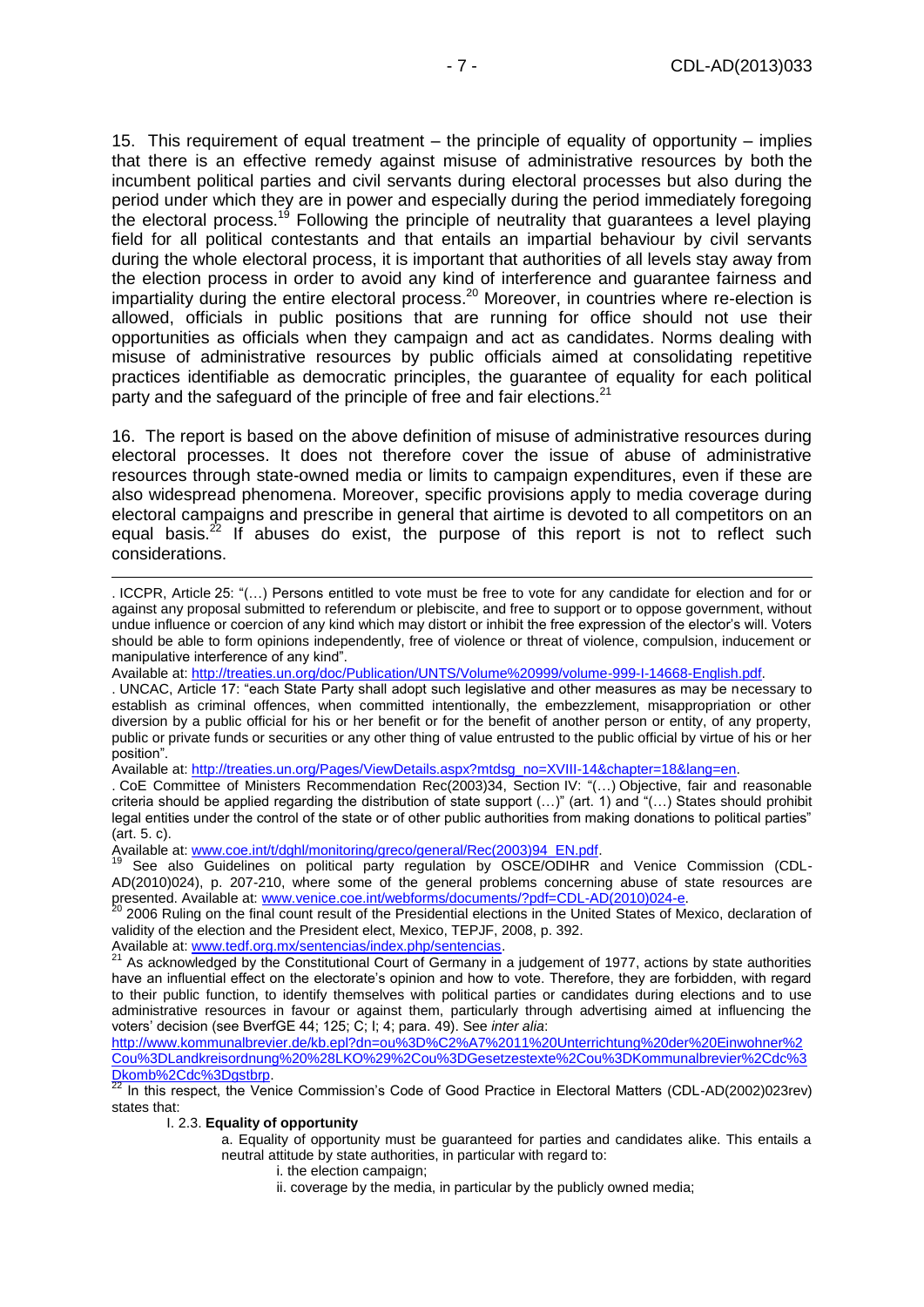## <span id="page-7-0"></span>**II. Executive summary**

17. Despite many improvements in Europe in the field of electoral legislation and practice, the practical implementation of electoral laws and laws related to political parties (including financing of political parties and electoral processes) remains problematic to several extents. One of the most crucial, structural and recurrent challenges, raised on a regular basis in election observation missions' reports in most of the countries observed, is the misuse of administrative resources, also called public resources, during electoral processes. This practice is an established and widespread phenomenon not only in Europe but also for example in the Americas and in Central Asia, including in countries with a long-standing tradition of democratic elections. The Venice Commission believes that there are among the Venice Commission member states inherent weaknesses in legislation and in practice that may lead to the misuse of administrative resources, potentially giving an undue advantage to incumbent political parties and candidates vis-à-vis their challengers, thus affecting the equality of electoral processes and the freedom of voters to form an opinion.

18. The report underscores that the misuse of administrative resources during electoral processes can threaten some of the basic requirements of a democratic constitutional state. Nevertheless, the political will of the highest state authorities to ensure free, fair and balanced elections remains a key factor. Furthermore, what is crucial here is how the legislative instrument is used, the executive power is exercised and the judiciary or independent relevant bodies apply the law. The implementation of sanctions against abuse of administrative power is possible only if the investigation, auditing, prosecution and justice systems are independent from the ruling political power.

19. Legal provisions on prevention and sanction of the misuse of administrative resources can be divided into six categories. Certain sub-sections refer to similar laws but emphasise distinct provisions:

- The first category does not distinguish between material and human resources. Albania, Georgia, Turkey and Ukraine for instance prohibit the misuse of administrative resources while the Russian Federation imposes several restrictions in order to avoid the use of public means in favour of any political party that contends for elections.
- The second category emphasises particular types of resources. The countries concerned are *inter alia* Armenia, Georgia, Kazakhstan, Moldova and Montenegro. In the case of Moldova and Montenegro, the legal provisions on the prohibition of the misuse of administrative resources target candidates instead of public servants. In

iii. public funding of parties and campaigns.

#### $(\ldots)$ I. 3.1. **Freedom of voters to form an opinion**

-

a. State authorities must observe their duty of neutrality. In particular, this concerns:

- i. media;
- ii. billposting;
- iii. the right to demonstrate;
- iv. funding of parties and candidates.

See also the Report on media monitoring during election observation missions (CDL-AD(2004)047), para. 9,14.5, 22.1, 22.3, 26, 41, 46, 49.1, 58, 60, 62-63, 147-148 and 166.

Available at[: www.venice.coe.int/webforms/documents/?pdf=CDL-AD\(2004\)047-e.](http://www.venice.coe.int/webforms/documents/?pdf=CDL-AD(2004)047-e)

See also Guidelines on Media Analysis during Election Observation Missions Prepared in co-operation between the OSCE's Office for Democratic Institutions and Human Rights, the Council of Europe's Venice Commission and Directorate General of Human Rights, and the European Commission (CDL-AD(2005)032); as well as Guidelines on Media Analysis during Election Observation Missions (CDL-AD(2009)031) in particular para. 60- 61. Available at[: www.venice.coe.int/webforms/documents/?pdf=CDL-AD\(2005\)032-e;](http://www.venice.coe.int/webforms/documents/?pdf=CDL-AD(2005)032-e) and at: [www.venice.coe.int/webforms/documents/?pdf=CDL-AD\(2009\)031-e.](http://www.venice.coe.int/webforms/documents/?pdf=CDL-AD(2009)031-e)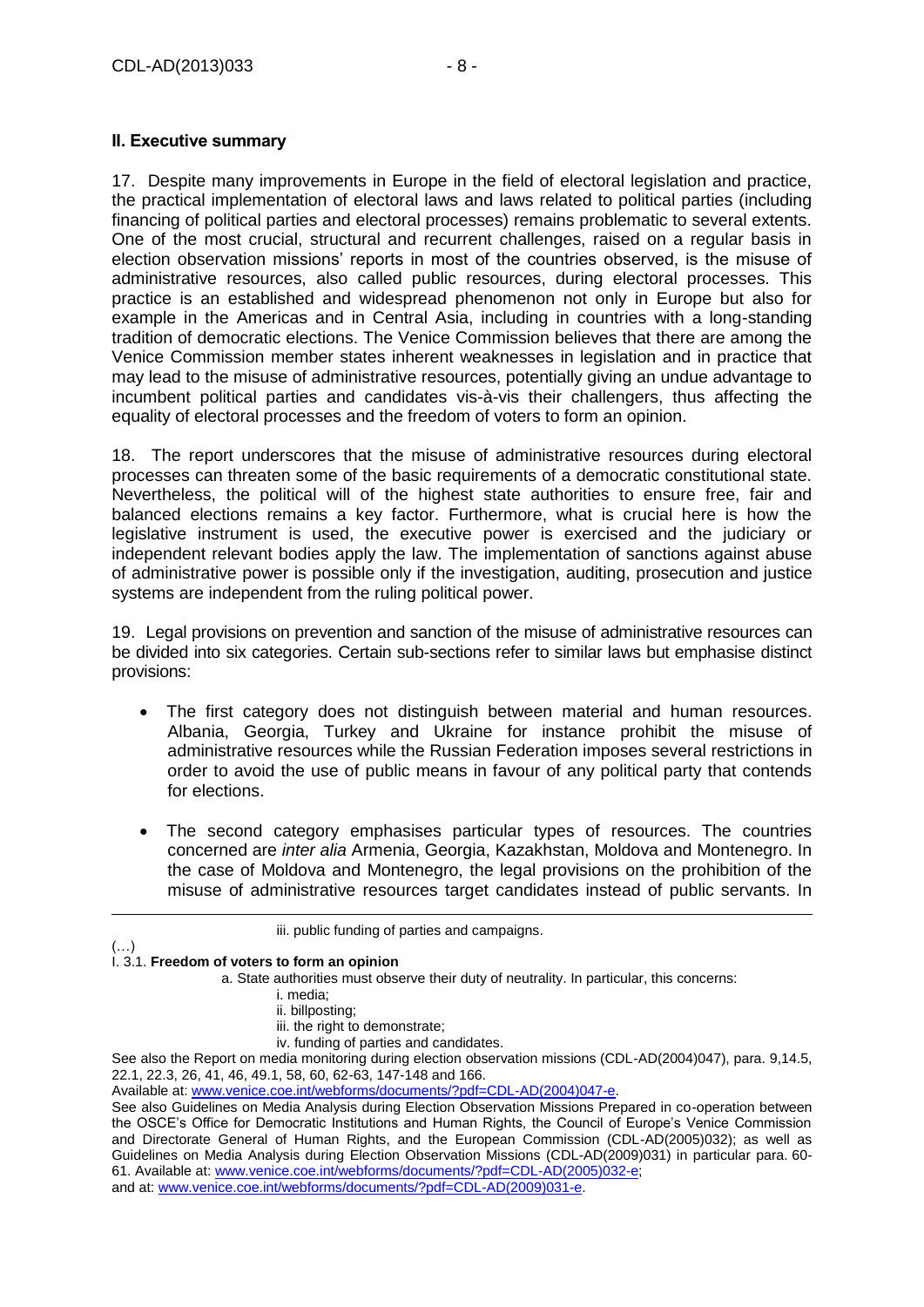Kazakhstan, the relevant regulations deal with the misuse of public real estate properties for instance. Regarding the misuse of human resources, most regulations focus on public servants taking advantage of their positions and develop very detailed hypothesis of possible misconduct. Some European countries fit in a general restrictive clause, *inter alia,* Armenia, Azerbaijan, Georgia, Kazakhstan and Moldova.

- A third category focuses on provisions forbidding any kind of intervention by public servants in favour of a candidate. This is notably the case in Greece, Ireland, the Kyrgyz Republic, Portugal and Spain. Four analysed legislations refer to temporary circumstances where public servants cannot campaign while in office or only during their workdays, i.e. Albania, Armenia, Kyrgyz Republic and Ukraine.
- A fourth category of provisions contains rules focusing on the preservation of free suffrage against possible influence of public servants through gifts, donations or promises. Such prohibition is explicitly stipulated in the electoral laws of Belgium, France, Luxembourg and Monaco.
- A fifth category includes media coverage as a possible misuse of public funds (see the electoral codes of Armenia and Georgia).
- A sixth and last category mentions the states that have no explicit provisions on the misuse of administrative resources during electoral processes but implicit rules, which may be intended at dealing with this issue.

20. In countries without provisions on misuse of administrative resources during electoral processes, constitutional courts or equivalent bodies interpreted the law through a corpus of decisions, by giving a judicial interpretation of constitutional principles about equality in electoral processes and contributing to ensure neutrality of government authorities in electoral processes. The report also mentions several topical decisions of the European Court of Human Rights.

21. The Venice Commission considers that codes of good practice and ethical standards – particularly with regard to electoral administration and electoral disputes – should be identified and incorporated materials should be readily available to public servants*.* The importance of respecting the role of the opposition in a democratic parliament has also to be highlighted. It could be looked upon as a first important step against misuse of political power.

22. Moreover, the report underlines that satisfactory criminal laws against misuse of administrative resources are in force in most countries, but an effective implementation remains a general problem. To effectively implement the legislation, a mutual understanding and a sense of responsibility are required among all political stakeholders. There is a need for a shared understanding and consensus on the importance of constitutional values. However, this does not concern only criminal law but also general legislation.

23. The integrity of all relevant stakeholders, *inter alia* police, prosecutors, courts, judges, as well as auditors, is clearly vital to tackle the misuse of administrative resources. Media under the principle of freedom of information can also play an important role in countering abuses and support the effective administration of justice in this field. The Venice Commission reminds that the fundamental principles of transparency – in electoral processes – and of freedom of information are *sine qua non* pre-conditions for preventing misuse of administrative resources.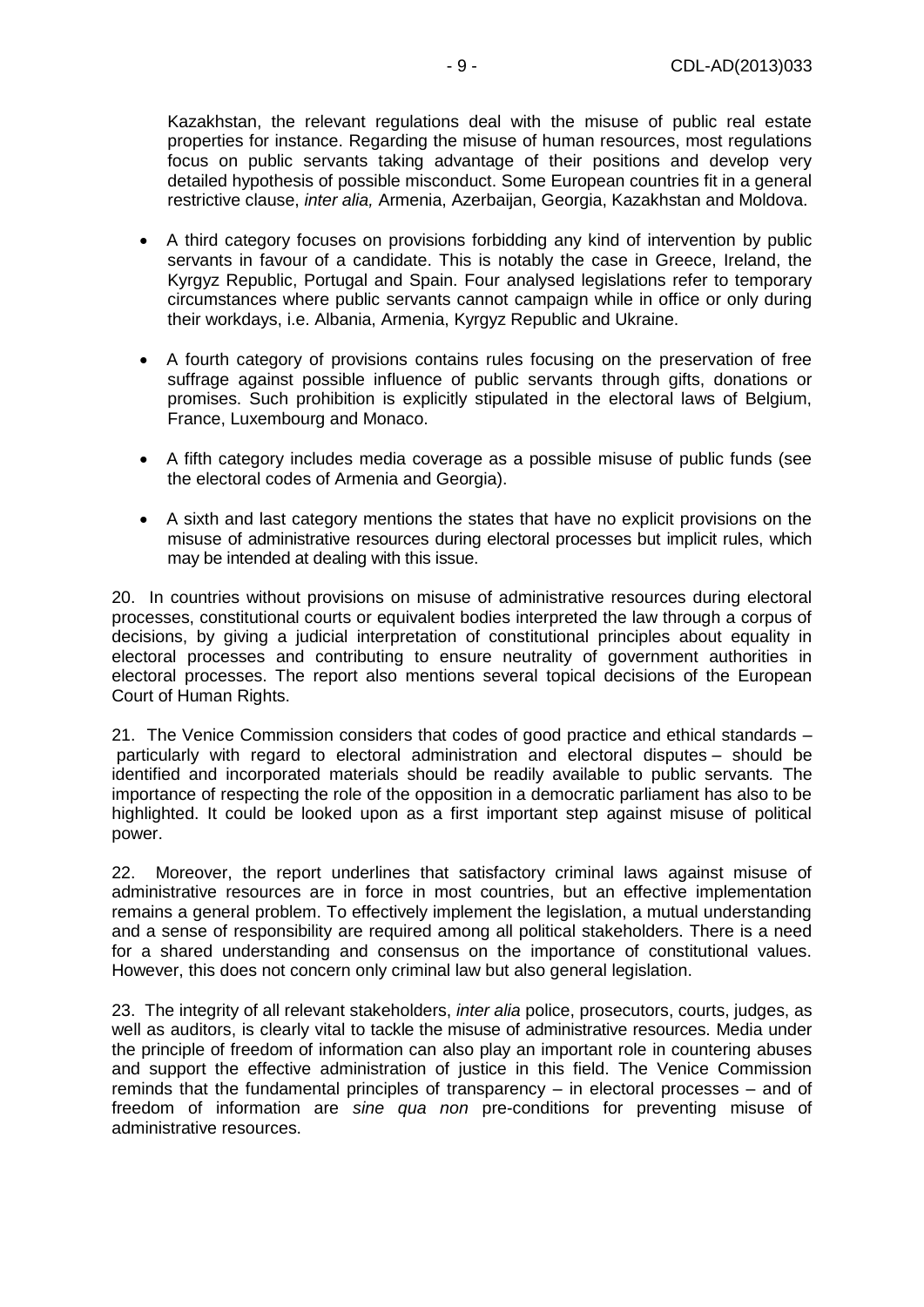24. Guidelines aimed at fighting the misuse of administrative resources during electoral processes can be found in chapter V. These guidelines are based on this report.

## <span id="page-9-0"></span>**III. Legal environment and practice**

## **A. Principles**

<span id="page-9-1"></span>25. Traditionally, an electoral process is a highly competitive period, sometimes far from political platforms that should be proposed to the citizens. Electoral processes are often characterised by harsh rhetoric between competitors; by pressure on voters and on candidates; by defamation; by vote buying and sometimes by illegal campaigning means. The latter practice is persistent throughout electoral processes in many elections. Indeed misuse of administrative resources during the whole electoral process does impact public institutions (ministries, territorial and local bodies and other state-funded bodies) and human resources within the public sector.

26. Despite the need to regulate the use of administrative resources during electoral processes, in many countries, domestic electoral laws do not provide rules and/or sanctions. As a result, the principle of balance of powers can be threatened by a misuse of administrative resources due, *inter alia*, to unbalanced electoral processes in favour of incumbents. Moreover, general pieces of legislation, such as laws against corruption, on conflict of interest or on public service may be too general to effectively respond to the need for tackling specific situations of misuse of such resources. Where there is no legislation on the issue, public authorities should act based on ethical principles, guaranteeing conditions of equality for all political competitors. The respect of a balanced electoral process and consequently of basic requirements of a democratic constitutional state implies an obligation for the State to protect such principles, notably for new political parties and candidates, especially those without representation in parliament and/or local self-government bodies and particularly during electoral processes, where the environment is the most competitive and too often the most unbalanced. In this sense, electoral legislation should be developed to provide efficient and sufficient means for tackling the misuse of administrative resources, which must be applied ethically by public servants, following the principle of neutrality in exercising their functions, with a clear, understandable and predictable system of appropriate sanctions.

27. In democratic institutions, a distinction should be made regarding the access to public facilities of political parties which are or not represented in parliament, considering that candidates without representation in parliament do not have easily access to such public facilities. Opposition parties and candidates should have access to administrative resources following the principle of equality. Governmental action and political campaigning should be distinct activities, following the separation of roles for political actors, which include state authorities and political parties*.* It is therefore important to design appropriately the law, including public funding of political parties and electoral campaigns, in order to reflect these various situations, both in presidential and parliamentary systems.

28. The misuse of administrative resources during electoral processes can threaten some of the basic requirements of a democratic constitutional state.<sup>23</sup> The balance of powers and freedom of opinion must be guaranteed and promoted by parliament in its role as a legislator supervising the government, by the government in its executive role, by an independent judiciary and by free media and opinions. Moreover, a body independent from government and political structures could be in charge of tackling the misuse of administrative resources, according to the practice established for equivalent independent bodies in the countries. The format of an inter-agency, as set up in Georgia for instance, seems to be an interesting

<sup>-</sup> $^{23}$  See para. 25.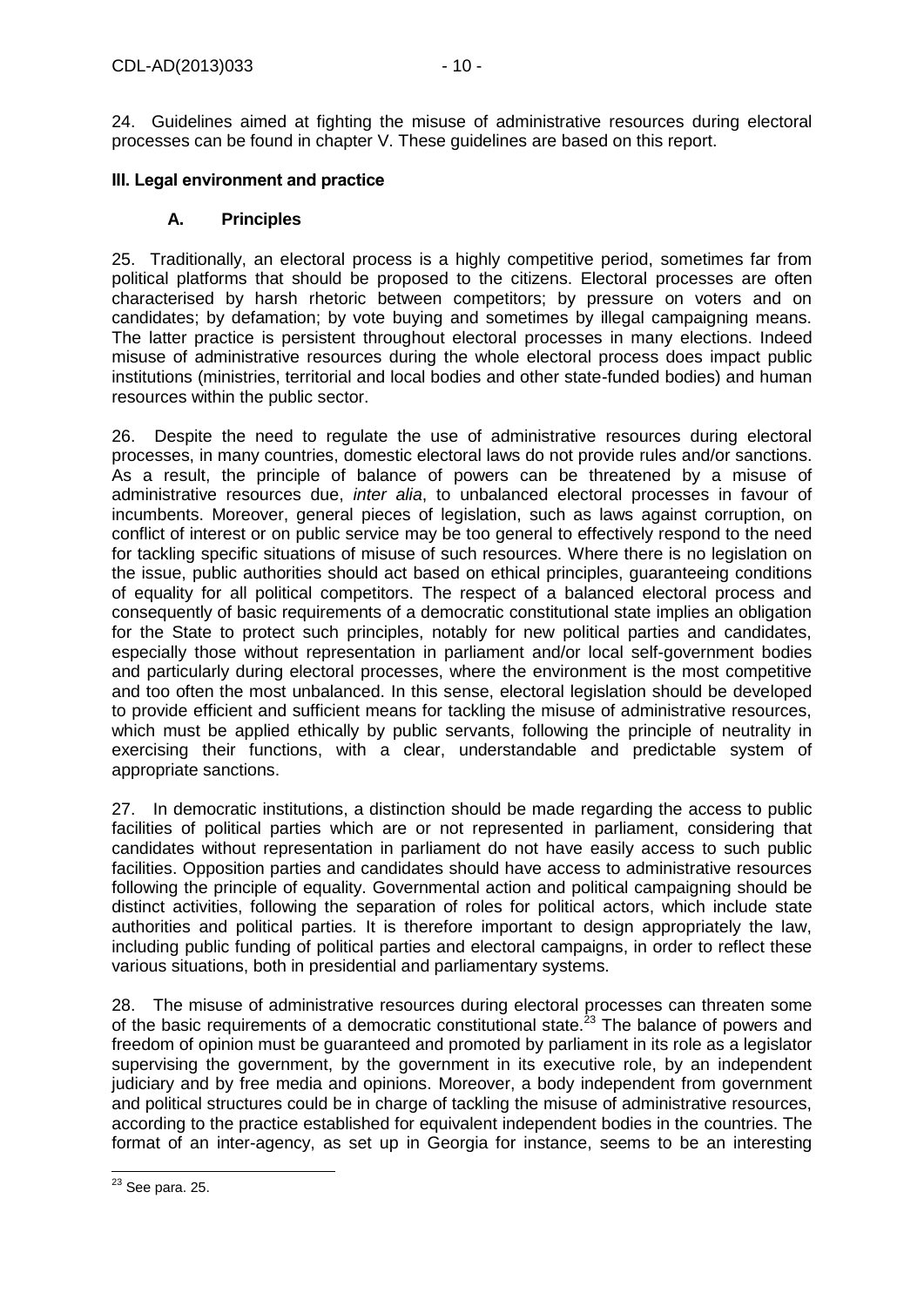approach, bearing in mind that such a body does not have a judicial dimension. It is logically associated to electoral commissions – and in particular to the central electoral management body – and courts dealing with electoral matters.<sup>24</sup> Nevertheless, the political will of the highest state authorities to ensure free, fair and balanced elections remains a key factor. Without such a will, widely shared among political stakeholders, establishing an independent body that monitors the use of administrative resources during electoral processes may remain a superficial initiative.

29. Accordingly*,* a well-functioning democratic state under the rule of law requires that certain overarching common values within the society can be developed and maintained. The goal must be a political and legal culture of fair play, where politicians – in particular the incumbents –, judges, civil servants and all social leaders, intervening in the election process for the renewal of public authorities*,* should not only comply with the law but also seek to maintain high ethical standards in their task. The public should also take part in a comprehensive and responsible social debate.

30. The report clearly takes into account the various traditions and views of the political parties' positions. Some countries, such as the Nordic countries, have traditionally preferred self-regulation and voluntary agreements of party life to more detailed laws. Such gentlemen's agreements may be more difficult to achieve in other regions of Europe where the tradition of a pluralistic political scene is still recent or less developed.

31. A national legislation may guarantee some privileges for oppositions political forces, including seats in parliamentary committees and majority in a central electoral management body for instance.<sup>25</sup>

32. It is important to note that both in countries with strong and longstanding legal traditions and in those with thin legal frameworks, there are two key elements to protect administrative resources during the whole electoral process: firstly, the enforcement of existing laws and secondly, the well-functioning of institutions where self-regulation can be exercised by the political community. The latter involves a real possibility for non-incumbent political parties and candidates to publicise and institutionally channel grievances against the misuse of administrative resources. Independent, impartial and open institutions strengthen and incentivise a culture of legality and a democratic environment.

33. In the end, however, what is crucial here is how the legislative instrument is used, the executive power is exercised and the judiciary or independent relevant agencies apply the law. As in corruption cases, the implementation of sanctions against abuse of administrative power is possible only if the investigation, prosecution and justice systems are independent of the ruling political power.

## **B. Comparative analysis**

<span id="page-10-0"></span>34. Regarding the legal environment and based on the comparative table provided, $^{26}$ several Venice Commission member states do not have specific provisions against the misuse of administrative resources during electoral processes in their electoral legislation. Nevertheless, a more thorough analysis of other pieces of legislation may cover such

<sup>-</sup> $24$  See para. 62.

<sup>&</sup>lt;sup>25</sup> In the case of Sweden, it is now an accepted practice within Parliament that a representative of the opposition parties is in charge of the office of President of the Constitutional Committee, while the majority of the committee stays in the hands of the party(-ies) in government as long as the ruling party or the ruling coalition has the majority in parliament.

 $^{\circ}$  CDL-REF(2012)025rev.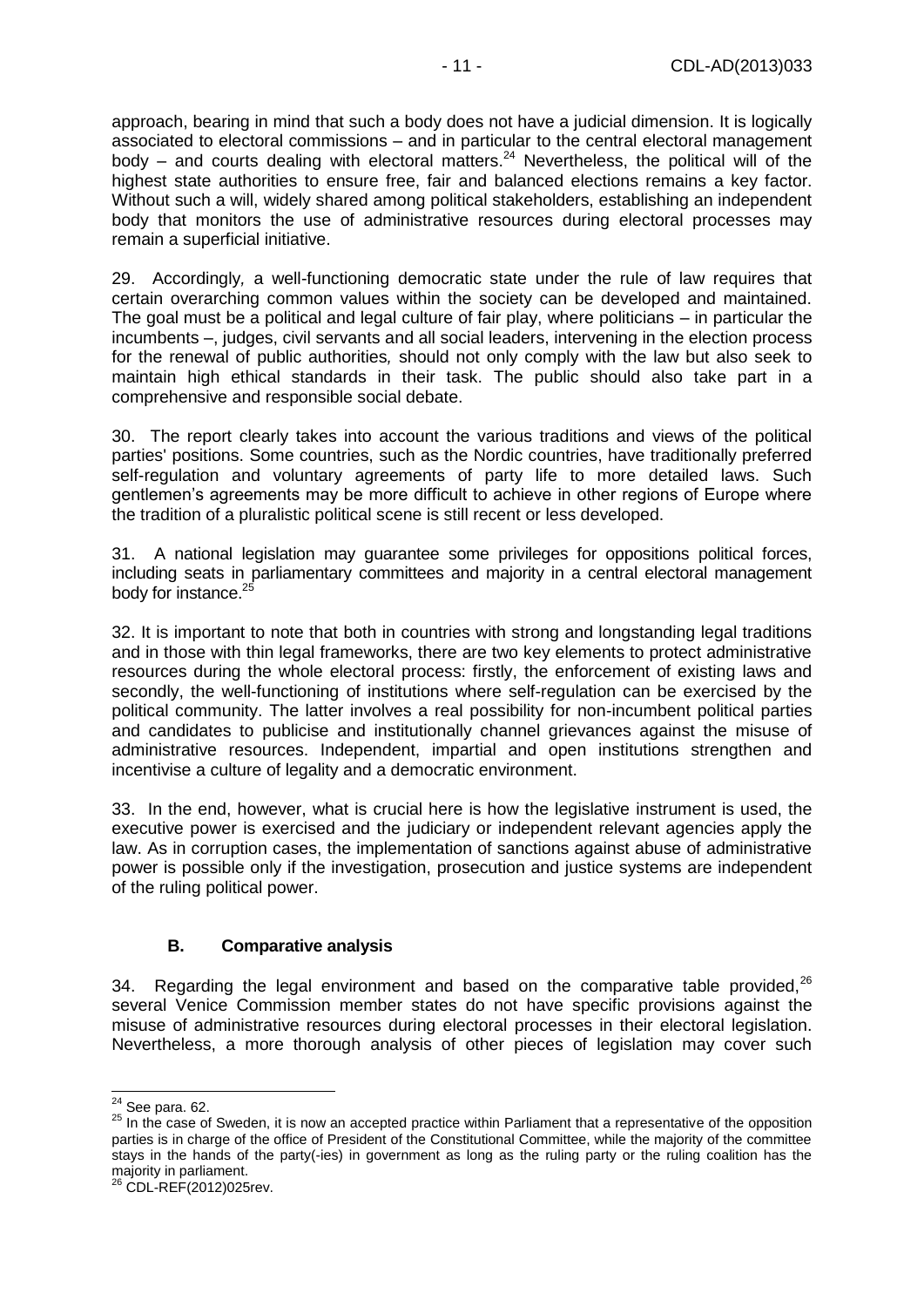-

provisions such as criminal or administrative legislation or laws on political parties.<sup>27</sup> For the countries providing legislation on the misuse of administrative resources during electoral processes, the level of details and of effective sanctions stipulated by law is variable and does not ensure the same level of safeguards. If electoral processes are often regulated regarding financing of campaigns and political parties, media coverage or defamation, laws are weaker in regulating misuse of administrative resources during electoral processes, including sanctions. The law is therefore absent or insufficient in domestic electoral laws to face this long-standing practice.**<sup>28</sup>** Overall, the judiciary does not cover enough the phenomenon and other existing complaints as well as appeals procedures are not systematically adapted to this issue. In countries like Mexico, constitutional principles have helped the Judiciary to adjudicate controversies over the misuse of administrative resources based on the equality principle.

35. It should be noted that the list of OSCE/ODIHR reports referenced in the present report is not exhaustive. Moreover, no mention of issues of misuse of administrative resources in OSCE/ODIHR reports does not necessarily mean that there was no issue. The same consideration applies to the election observation missions' report of the Parliamentary Assembly of the Council of Europe.

36. The following sub-sections aim at distinguishing various categories of provisions dealing with the use of administrative resources. Certain sub-sections refer to similar laws but emphasise distinct provisions.

#### 37. **a. The first category of provisions regulates the use of administrative resources during electoral processes, without distinguishing between material and human resources.** 29

38. The Election Code of **Georgia**, newly enacted in 2011, provides for exhaustive provisions both on "prohibition of the abuse of administrative resources during the preelection agitation and campaign" (Article 48) and on "prohibition of the use of budget funds, occupational status or official capacity" (Article 49).<sup>30, 31</sup>

 $27$  To find further information on relevant provisions dealing with the misuse of administrative resources, please refer to the International IDEA Political Finance Database. Available at[: www.idea.int/political-finance/index.cfm.](http://www.idea.int/political-finance/index.cfm)

In Latin America, at least 18 countries provide special regulations on the misuse of administrative resources during campaigns. In cases such as Mexico and Uruguay, there are constitutional provisions that mandate civil servants to perform impartially, avoiding influencing political competitors. There is evidence that Supreme Courts and Specialized Electoral Courts have taken actions with regard misuse of administrative resources that provide evidence of good practice, although challenges are still pervasive.

 $^{29}$  Countries described in para. 38-44 belong to this category. In the Americas, countries like Bolivia, Guatemala, Honduras, Mexico, Panama, Dominican Republic, the United States and Venezuela are concerned by this category. Regarding more precisely the United States, the Hatch Act 1939 restricts the partisan political activity of any individual employed by the state, an executive agency, or someone working in connection with a program financed by federal loans or grants. The Hatch Act has undergone a reform in 2011 (The State and Local Law Enforcement Hatch Act Reform Act 2011).

 $30$  The expressions "Electoral Code" or "Election Code" are used in the report on purpose, depending on the original version used by the country, in opinion or all other relevant documents.

 $31$  Mexican regulations are also quite specific in the matter of use of public funds during elections. Article 134 of the Constitution establishes that financial resources of the federal, state, municipal and Mexico City governments with their political administrative sub-agencies of their territorial demarcations shall be managed with efficiency, economy, transparency and integrity in order to achieve the objectives they are destined to, and that public officials shall be accountable for the enforcement of these provisions. Federal, State and municipal public officials, as well as the ones of Mexico City and its boroughs are under the obligation to use the public resources under their responsibility with impartiality without affecting fairness in the competition of political parties. For a more exhaustive report on the misuse of public funding for election purposes and practice in the filed in Mexico, including electioneering expenditure and case-law of the Supreme Court of Elections on public resources, see the report of Mr Manuel Gonzalez Oropeza (CDL(2012)076). Available at: [www.venice.coe.int/webforms/documents/?pdf=CDL\(2012\)076-e.](http://www.venice.coe.int/webforms/documents/?pdf=CDL(2012)076-e)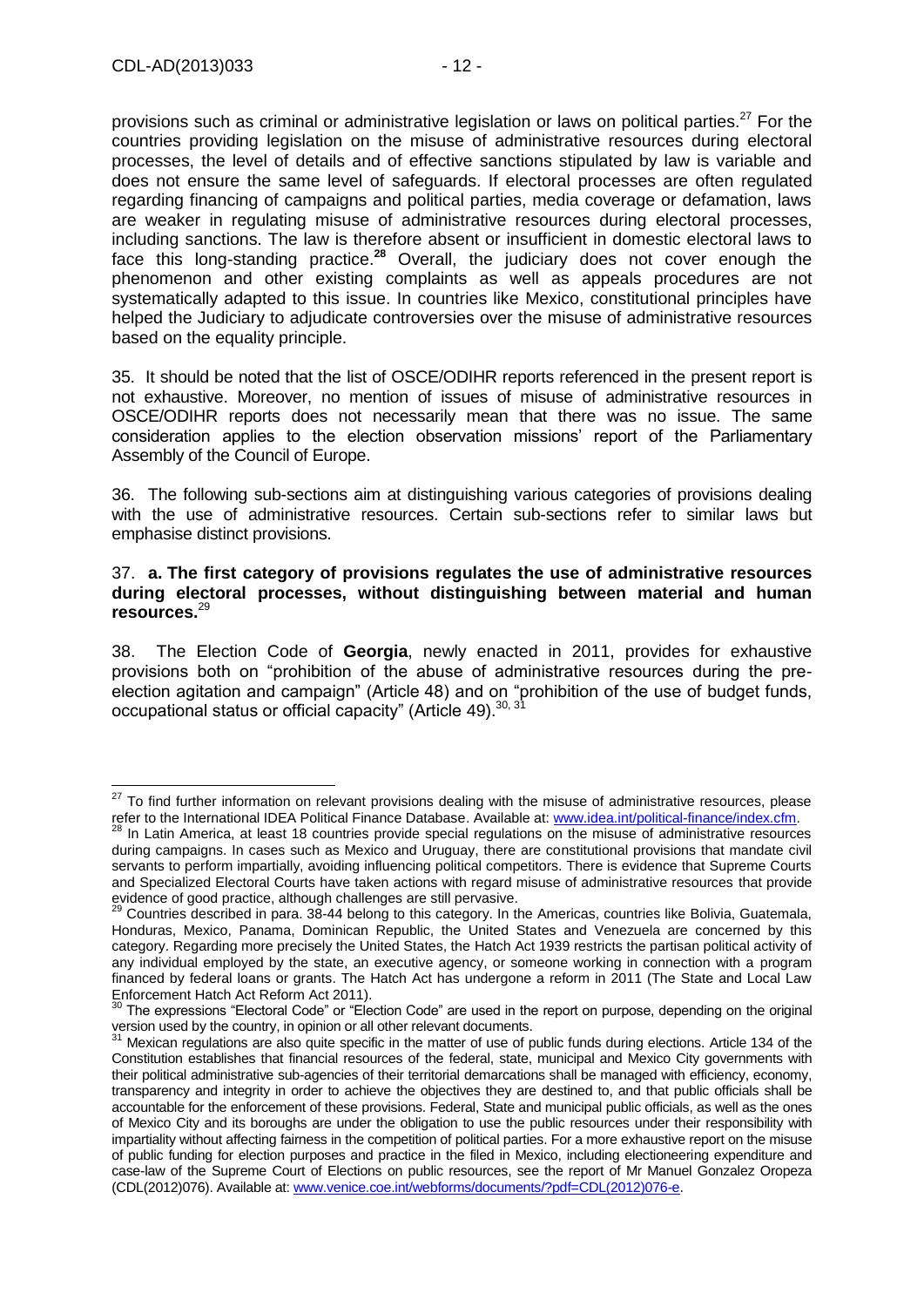39. In the **Russian Federation**, Article 46 of the Law on State Duma Elections imposes several restrictions to avoid the use of public means in favour of any political party that contends for elections. In practice, the OSCE/ODIHR notes in its report following the presidential election of 4 March 2012 that "[t]here was an evident mobilization of individuals and administrative resources in support of Mr Putin's campaign, which was observed by the OSCE/ODIHR EOM [Election Observation Mission]. In several regions, participants in campaign events reported that they had been ordered to take part by their superiors. Various levels of public institutions instructed their subordinate structures to organize and facilitate Mr Putin's campaign events. Local authorities also used official communication, such as their institutional websites or newspapers, to facilitate Mr Putin's campaign."<sup>32</sup> The PACE Report following the same elections recommends "strict rules […] with regard to the use of administrative resources in campaign periods."33

40. In **Turkey**, the Law on Basic Provisions on Elections and Voter Registers prohibits in Articles 63-65 the misuse of administrative resources during electoral campaigns by public authorities. In practice, following the 2011 parliamentary elections, the misuse of administrative resources was not brought to the attention of the OSCE/ODIHR Election Observation Mission. 34

41. In **Ukraine**, the Law on Elections of People's Deputies prohibits misuse of administrative resources during campaigns by public authorities.<sup>35</sup> Article 74 of the Law stipulates the restrictions regarding the conduct of electoral campaigns, banning *inter alia* canvassing for civil servants during their working hours or placing campaign material in public administration's buildings. In practice, the OSCE/ODIHR reported in its final report following the 28 October 2012 parliamentary elections a "lack of a level playing field, caused [*inter alia*] primarily by the abuse of administrative resources […]." The report also underlines that this misuse of administrative resources during the electoral campaign "demonstrated the absence of a clear distinction between the State and the ruling party in some parts of the country, contrary to paragraph 5.4 of the 1990 OSCE Copenhagen Document."<sup>36</sup>

42. In **Albania**, the use of material assets and human resources belong to similar provisions but both notions are explicitly distinguished. The Electoral Code covers the misuse of administrative resources during electoral campaigns as follows:

Article 88 - Prohibition of the use of public resources for the support of electoral subjects

1. Except for the cases provided by law, resources of public organs or entities of a central or local level, or of any other entity where the state owns capital or shares or/and appoints the majority of the supervisory or administrative body of the entity, regardless of the source of the capital or ownership, cannot be used or made available for the support of candidates, political parties or coalitions in elections.

<sup>35</sup> Articles 6.2, 68.4, 68.10, 74.1, 74.4, 74.13, 74.21 and 74.24 of the Law.

-

<sup>&</sup>lt;sup>32</sup> OSCE/ODIHR, Russian Federation, Presidential Election, 4 March 2012, Election Observation Mission Final Report, page 1. Available at[: www.osce.org/odihr/90461.](http://www.osce.org/odihr/90461)

<sup>33</sup> Council of Europe, Parliamentary Assembly, Observation of the Presidential Election in the Russian Federation (4 March 2012), Election observation report (Doc. 12903, 23 April 2012), para. 61. Available at:

[http://assembly.coe.int/nw/xml/XRef/Xref-DocDetails-EN.asp?fileid=18168&lang=EN&search=MTI5MDM=](http://assembly.coe.int/nw/xml/XRef/Xref-DocDetails-EN.asp?fileid=18168&lang=EN&search=MTI5MDM).

<sup>34</sup> OSCE/ODIHR, Republic of Turkey, Parliamentary Elections, 12 June 2011, Final Report. Available at: [www.osce.org/odihr/84588.](http://www.osce.org/odihr/84588)

Council of Europe, Parliamentary Assembly, Observation of the parliamentary elections in Turkey (12 June 2011), Report (Doc. 12701, 5 September 2011).

Available at[: http://assembly.coe.int/nw/xml/XRef/X2H-Xref-ViewPDF.asp?FileID=12999&lang=en.](http://assembly.coe.int/nw/xml/XRef/X2H-Xref-ViewPDF.asp?FileID=12999&lang=en)

<sup>36</sup> International Election Observation Mission, Ukraine, Parliamentary Elections, 28 October 2012, Final Report, Executive Summary, pages 3-4. Available at[: www.osce.org/odihr/elections/98578.](http://www.osce.org/odihr/elections/98578)

Council of Europe, Parliamentary Assembly, Observation of the parliamentary elections in Ukraine (28 October 2012), Election observation report (Doc. 13070, 29 November 2012), para. 7.

Available at[: http://assembly.coe.int/nw/xml/XRef/X2H-Xref-ViewPDF.asp?FileID=19213&lang=en.](http://assembly.coe.int/nw/xml/XRef/X2H-Xref-ViewPDF.asp?FileID=19213&lang=en)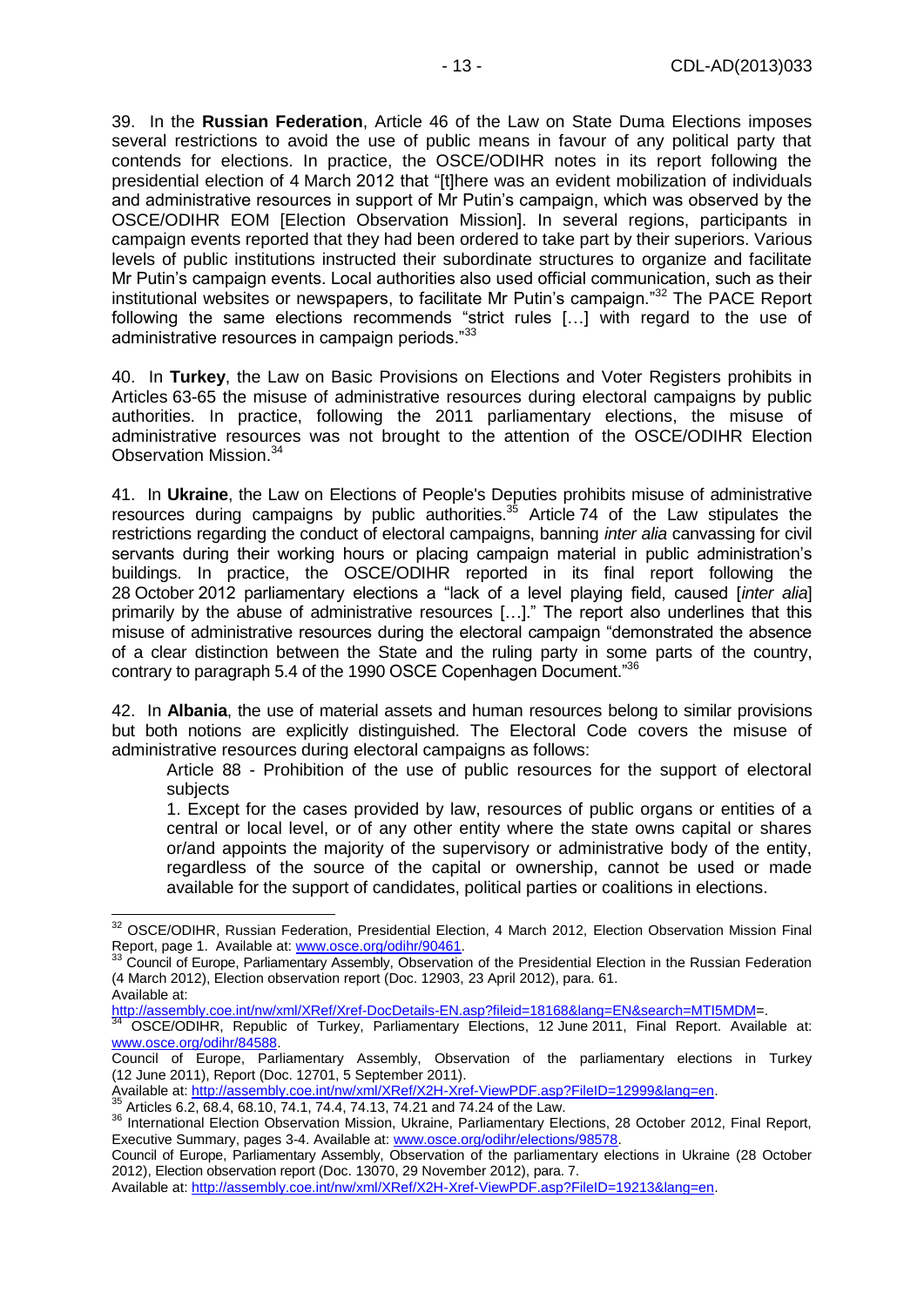2. For purposes of this article, movable and immovable assets provided in article 142 of the Civil Code, as well as any human resource of the institution, are considered "resources". The use of "human resources" is understood as the use of the administration of the institution during working hours for election purposes. Even hiring, dismissing from work, release, movement and transfer of duty, with the exception of motivated cases, are considered to be activities of the public institution.<sup>37</sup>

43. In this provision, assets and human resources are considered as administrative resources as soon as they are used for electoral purposes during working hours. This provision is interesting as it covers at least in the law the requirements for preventing misuse of administrative resources. Nevertheless, the last joint opinion of the Venice Commission and the OSCE/ODIHR<sup>38</sup> on the Electoral Code of Albania underlines that the expression "with the exception of motivated cases" (Article 88.2) "appears as very broad and needs some specification". Therefore, "the Venice Commission and OSCE/ODIHR recommend amending Article 88.2 in order to limit the scope of this exception".<sup>39</sup>

44. In practice, the OSCE/ODIHR Final Report following the 28 June 2009 parliamentary elections underlines that "[t]here were substantiated allegations of misuse of administrative resources by the [Democratic Party] for campaign purposes. Such actions blurred the distinction between state and party activities, in contravention of paragraph 5.4 of the OSCE Copenhagen Document."<sup>40</sup> The report of the Parliamentary Assembly of the Council of Europe (PACE) following the same elections raises the same concerns:

"38. The ad hoc committee considered worrying the information supplied by the opposition parties about cases of administrative resources being used for the purposes of the election campaign and public servants threatened with loss of employment, specifically schoolteachers and medical personnel, chiefly in the rural regions supporting the opposition candidates.

39. The ad hoc committee was informed that a large number of ceremonies to open roads, hospitals and a hydro-electric plant, and other official functions had been organised during the election campaign in Tirana and in the regions by the authorities, with public servants, students and schoolchildren allegedly participating under coercion. Nevertheless, one of the main objectives of the election campaign should be to inform the citizens of the programmes and ideas of the political parties before asking citizens for a mandate."<sup>41</sup>

Following the 23 June 2013 parliamentary elections, the report of the Parliamentary Assembly of the Council of Europe underlines that "[l]egislation did not adequately regulate or penalise the misuse of administrative resources. The enforcement of provisions against campaign misconduct, including vote buying, was weak."<sup>42</sup> The OSCE/ODIHR stresses in its report that "[t]he framework fails to detail a comprehensive system of sanctions for misuse of administrative resources, including public servants, involvement of schoolchildren in campaigning, and misappropriation of public official positions and government events, for

<sup>-</sup> $37$  Article 88 of the Electoral Code of Albania (CDL-REF(2011)038). Available at: [www.venice.coe.int/webforms/documents/?pdf=CDL-REF\(2011\)038-e.](http://www.venice.coe.int/webforms/documents/?pdf=CDL-REF(2011)038-e)

All references made to joint opinions in the report are opinions prepared jointly by the Venice Commission and the OSCE Office for Democratic Institutions and Human Rights (OSCE/ODIHR).

<sup>39</sup> CDL-AD(2011)042, para. 85-86.

Available at[: www.venice.coe.int/webforms/documents/?pdf=CDL-AD\(2011\)042-e.](http://www.venice.coe.int/webforms/documents/?pdf=CDL-AD(2011)042-e)

<sup>40</sup> OSCE/ODIHR, Republic of Albania, Parliamentary Elections, 28 June 2009 Election Observation Mission Final Report, page 2. Available at: [www.osce.org/odihr/elections/albania/38598.](http://www.osce.org/odihr/elections/albania/38598)<br>Al-Council of Europe P. H.

<sup>41</sup> Council of Europe, Parliamentary Assembly, Observation of the Parliamentary Elections in Albania (28 June 2009), Report, (Doc. 12007; 16 September 2009), para. 38-39.

Available at[: http://assembly.coe.int/nw/xml/XRef/X2H-Xref-ViewHTML.asp?FileID=12831&lang=EN.](http://assembly.coe.int/nw/xml/XRef/X2H-Xref-ViewHTML.asp?FileID=12831&lang=EN)

Council of Europe, Parliamentary Assembly, Observation of the Parliamentary Elections in Albania (23 June 2013), Report (Doc. 13296; 3 September 2013), para. 22.

Available at[: http://assembly.coe.int/nw/xml/XRef/X2H-Xref-ViewPDF.asp?FileID=20055&lang=en.](http://assembly.coe.int/nw/xml/XRef/X2H-Xref-ViewPDF.asp?FileID=20055&lang=en)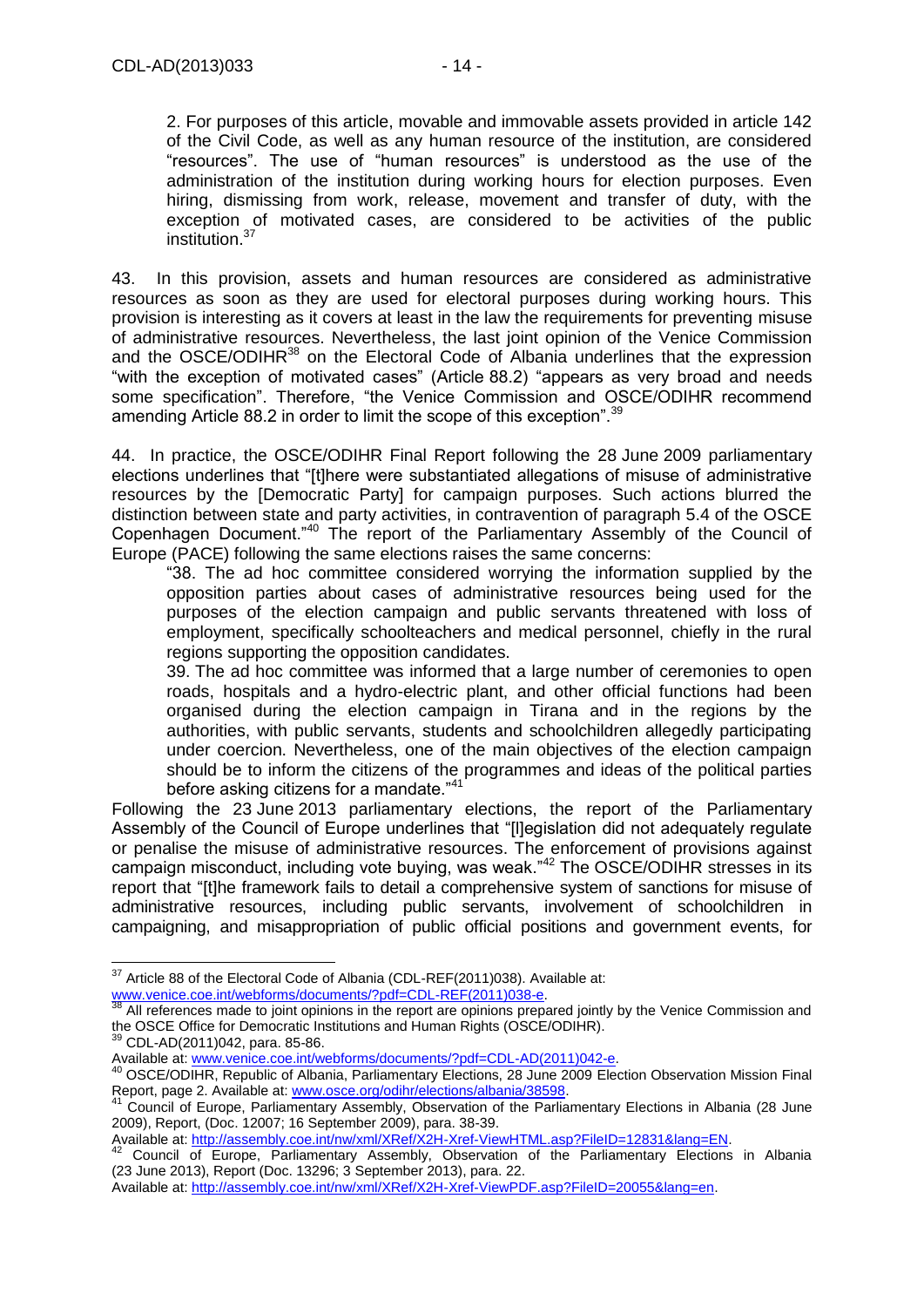campaign purposes" and recommends that "[t]he abuse of state resources, including human resources, for campaign purposes could be more effectively prevented through improved enforcement and by holding those in violation accountable."<sup>43</sup>

#### 45. **b. There is another category of provisions that draw attention to some particular types of resources. 44**

46. The Electoral Code of **Armenia** covers the misuse of administrative resources during electoral campaigns since 2011, following up recommendations from the OSCE/ODIHR and the Venice Commission to address in the Armenian legal framework the chronic issue of separation of state resources from party and/or candidate resources. In this respect, Article 22 provides:

1. Candidates occupying political, discretionary, civil positions, as well as candidates occupying a position of state or community servant shall conduct election campaigns taking into account the following restrictions:

(...)

(2) use of areas for election campaign purposes, of transportation and communication means, of material and human resources provided for performing official responsibilities, shall be prohibited, except for security measures applicable in respect of high-ranking officials subject to state protection under the Law of the Republic of Armenia "On ensuring the safety of persons subject to special state protection".

These candidates shall make use of state property on the grounds equal to those provided for other candidates.

(...)

47. Another example of this subdivision in Europe<sup>45</sup> is the Election Code of Georgia, whose Article 48.1 allows the use of administrative resources for campaign purposes. The provision allows the use of state-funded buildings, communication means, and vehicles, provided that equal access is given to all election subjects. The joint opinion on the draft Election Code of Georgia of the Venice Commission and the OSCE/ODIHR raises once again concerns regarding continuous risk of misuse of administrative resources. The opinion states that "this provision appears to adhere to the equal opportunity principle. However, in practice such equality may quickly be undermined as political parties in government have easier access to such resources (government facilities, telephones, computers and vehicles). Moreover, Article 48(2) allows civil servants to use their official vehicles for campaign purposes of campaigning, provided that the fuel costs are reimbursed."<sup>46</sup>

48. In its final report on the 1 October 2012 parliamentary elections, the OSCE/ODIHR underlines the possibility given by the law to misuse "some administrative resources for campaign purposes, in particular state-funded buildings, provided that equal access is given to all election subjects." Nevertheless, the report relays the concerns expressed in the joint opinion as "[i]n practice, such equality may be undermined as political parties in government have easier access."<sup>47</sup> The Parliamentary Assembly report underlines that "[t]he campaign centred mostly on issues of abuse of administrative resources and the advantages of

 $\overline{a}$ <sup>43</sup> OSCE/ODIHR, Republic of Albania, Parliamentary Elections, 23 June 2013 Election Observation Mission Final Report, part V, page 7; also page 14 and Recommendation no. 18. Available at[: www.osce.org/odihr/elections/106963.](http://www.osce.org/odihr/elections/106963)

This group not only distinguishes material and human administrative resources but also includes other criteria that are country specific

 $45$  In the Americas, the cases are Bolivia, El Salvador and Nicaragua.

<sup>46</sup> CDL-AD(2011)043, para. 11 & 60 ss.

Available at[: http://www.venice.coe.int/webforms/documents/?pdf=CDL-AD\(2011\)043-e.](http://www.venice.coe.int/webforms/documents/?pdf=CDL-AD(2011)043-e)

<sup>&</sup>lt;sup>47</sup> OSCE/ODIHR, Georgia, Parliamentary Elections, 1 October 2012, Election Observation Mission Final Report, page 6. Available at: [www.osce.org/odihr/98399.](http://www.osce.org/odihr/98399)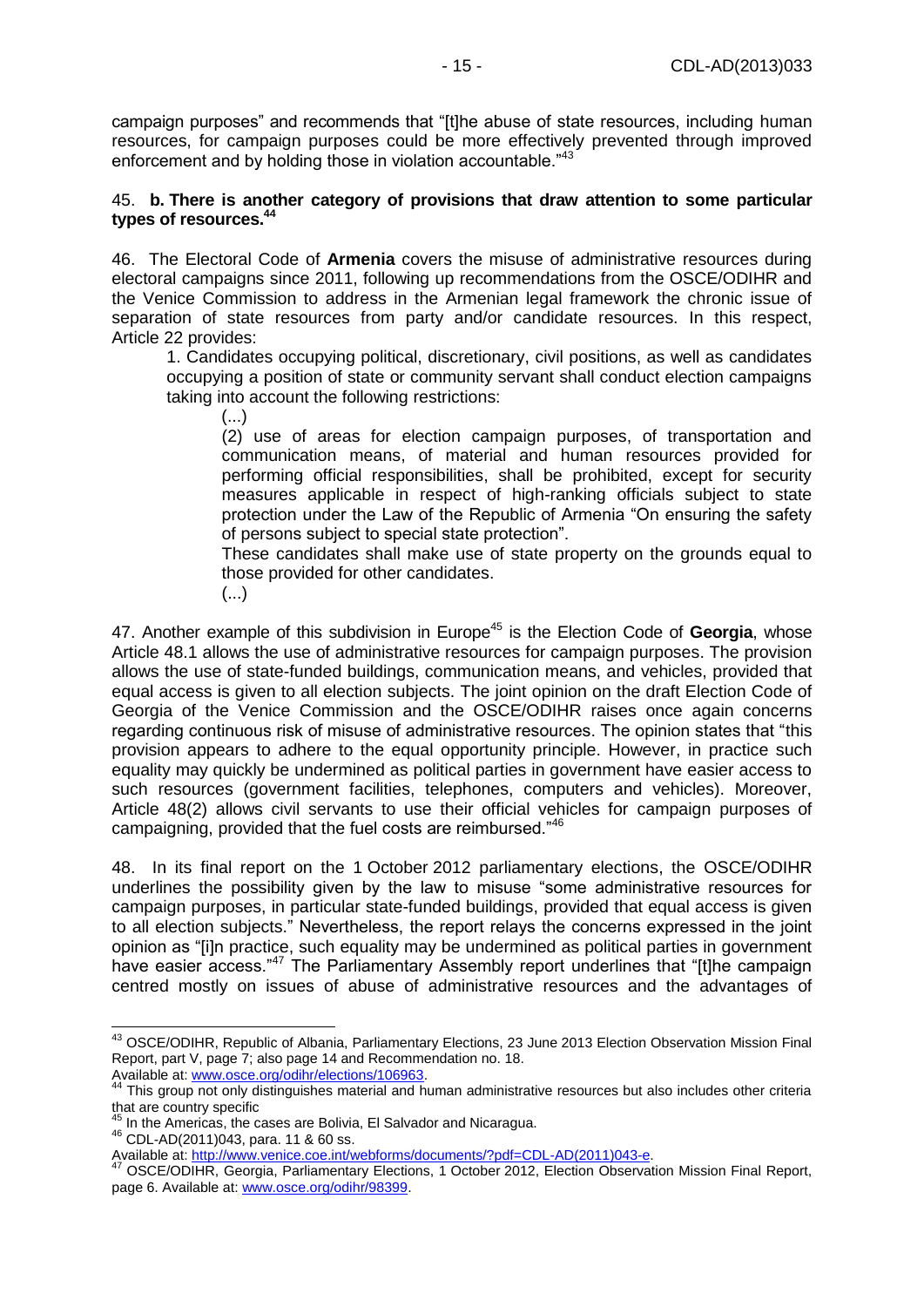incumbency by the ruling party and on the abuse of private financial resources by opposition leaders" and noted that "[t]he abuse of administrative resources continued to be an issue during these elections, including allegations of pressure on civil servants and opposition activists. International observers noted that the distinction between State and the ruling party was often blurred. Local civil society organisations played an important watchdog function in this respect. In a number of cases, the IATF [Inter Agency Taskforce for Free and Fair Elections] made recommendations to address both proven cases and allegations of misuse of administrative resources."<sup>48</sup>

49. **Kazakhstan** also has regulation for misuse of public real estate properties (para. 63-64). Similarly, **Moldova** (para. 65-66) and **Montenegro** (para. 50-51) have this kind of legal provisions, although the prohibitions of using administrative resources for electoral purpose are not aimed at public servants, but at candidates, probably in the context of re-election.

50. **Montenegro**´s legal provisions focus in a special way on the use of material resources; Article 22 of the Law on the election of the President provides:

The candidate for President of Montenegro may not use the facilities, financial resources, vehicles, technical means and other state property for the purpose of the electoral campaign.

51. The Law on the Election of Councillors and Representatives of Montenegro provides in its Article 50.2 that "[n]o property (money, technical equipment, facilities etc.) of state authorities, state-owned enterprises, public institutions and funds, or of the Chamber of Commerce and Economy of Montenegro can be used for the presentation of electoral lists."

52. In practice, the OSCE/ODIHR final report following the early parliamentary elections of 14 October 2012 underlines that "[a]llegations of abuse of state resources and reported violations of the public sector recruitment ban during the electoral campaign blurred the line between state activities and the campaign of the ruling coalition."<sup>49</sup> The Council of Europe Parliamentary Assembly report following the early parliamentary elections of 14 October 2012 reports misuse of administrative resources and in particular pressure and intimidations on civil servants to vote in favour of ruling political forces.<sup>50</sup> Following the 7 April 2013 presidential election, the OSCE/ODIHR final report indicates that "[a]llegations of the misuse of state resources and mistrust in public institutions and the judiciary diminished public confidence in the electoral process and should be addressed."<sup>51</sup> The Parliamentary Assembly report underlines that "[t]he ad hoc committee was informed by the ODIHR limited election observation mission and by the NGO and media representatives of cases of alleged vote-buying and of misuse of administrative resources by the ruling coalition inasmuch as the dividing line between the activities of the State and the election campaign was blurred. Some 40% of jobs in Montenegro are directly or indirectly tied to the various public administrations." The report recommends that misuse of administrative resources "should be tackled at the earliest opportunity by the Montenegrin authorities."<sup>52</sup>

Available at[: http://assembly.coe.int/nw/xml/XRef/X2H-Xref-ViewPDF.asp?FileID=19196&lang=en.](http://assembly.coe.int/nw/xml/XRef/X2H-Xref-ViewPDF.asp?FileID=19196&lang=en)

 $\overline{a}$ 

<sup>&</sup>lt;sup>48</sup> Council of Europe, Parliamentary Assembly, Observation of the parliamentary elections in Georgia (1 October 2012), Election observation report (Doc. 13068, 29 November 2012), para. 59 & 61.

<sup>49</sup> OSCE/ODIHR, Montenegro, Early Parliamentary Elections, 14 October 2012, Limited Election Observation Mission Final Report, page 1. Available at[: www.osce.org/odihr/97940.](http://www.osce.org/odihr/97940)

<sup>&</sup>lt;sup>50</sup> Council of Europe, Parliamentary Assembly, Observation of the early parliamentary elections in Montenegro (14 October 2012), Election observation report (Doc. 13069, 29 November 2012), para. 5, 33, 42 & 45.

<sup>51</sup> OSCE/ODIHR, Montenegro, Presidential Election, 7 April 2013, Limited Election Observation Mission Final Report, pages 1, 2, 11 & 12; and Recommendation 19.

Available at[: www.osce.org/odihr/elections/103093.](http://www.osce.org/odihr/elections/103093)

<sup>52</sup> Council of Europe, Parliamentary Assembly, Observation of the presidential election in Montenegro (7 April 2013), Election observation report (Doc. 13217, 30 May 2013), para. 29, 32, 46, 49 & 52.

Available at[: http://assembly.coe.int/nw/xml/XRef/X2H-Xref-ViewPDF.asp?FileID=19735&lang=en.](http://assembly.coe.int/nw/xml/XRef/X2H-Xref-ViewPDF.asp?FileID=19735&lang=en)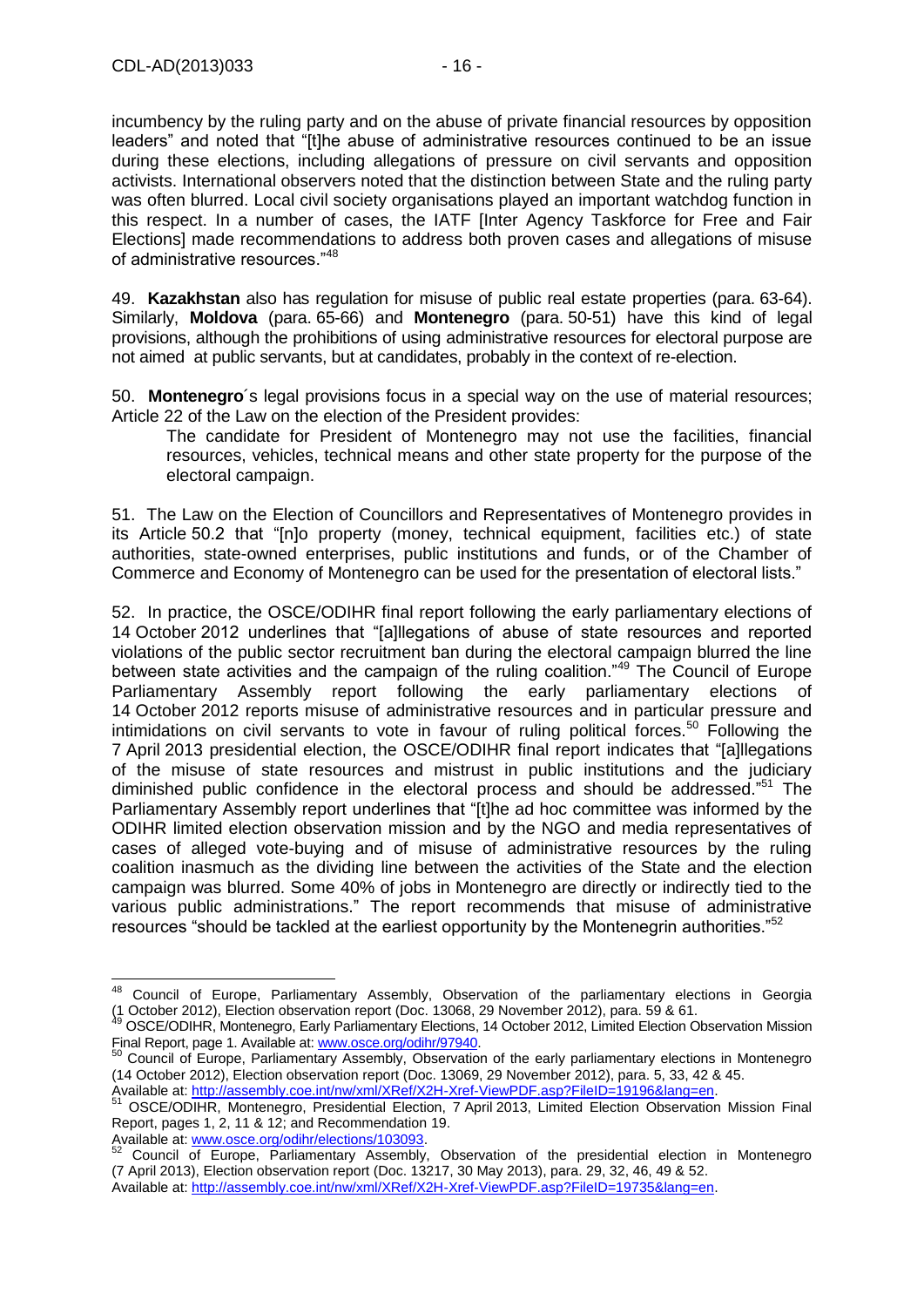53. Regarding the misuse of human resources, most regulations focus on **public servants taking advantage of their positions** and develop very detailed hypothesis of possible misconduct.

54. Some European countries fit in the general restriction clause, *inter alia,* **Armenia**, **Azerbaijan**, **Georgia**, **Kazakhstan** and **Moldova**. 53

55. In **Armenia** (as mentioned in para. 46), Article 22 provides:

1. Candidates occupying political, discretionary, civil positions, as well as candidates occupying a position of state or community servant shall conduct election campaigns taking into account the following restrictions:

(1) making direct or indirect statement urging to vote for or against a candidate, political party, alliance of political parties while performing official duties, as well as any abuse of official position to gain advantage at elections, shall be prohibited. (...)

56. Moreover, the representative of the Central Election Commission of Armenia also indicated during the Seminar of April 2013<sup>54</sup> that the Election Code bans the use of premises for campaigning in buildings occupied by state government bodies and local self-government bodies (except for cases where electoral campaign's offices occupy an area not belonging to such bodies), or in buildings in which electoral commissions are functioning.<sup>55</sup> The Electoral Code further stipulates that community leaders should designate spaces for putting campaign posters up. Campaign posters are provided free of charge to all the candidates in order to safeguard equal conditions.<sup>56</sup>

57. The joint opinion on the Electoral Code of Armenia (as of 26 May 2011) underlines that "[t]he separation of state resources from party and candidate resources has been a problem cited in every OSCE/ODIHR election report since 1996. The governing party network exercises influence on national government, but also the governors' offices and local selfgovernment in most regions. During a national election, the resources under the control of these offices are called on to campaign on behalf of the government candidates. This creates a disparity in resources available with the added problem of creating the perception that employees are obligated to work for, attend rallies on behalf of and vote for the government candidates for fear for their employment. This practice is neither in conformity with the Code of Good Practice in Electoral Matters, where the principle of equality of opportunity entails a neutral attitude by state authorities,<sup>[57]</sup> nor with OSCE commitments which call for a separation of party and State and campaigning on the basis of equal treatment.<sup>[58]</sup> The changes to Articles 19 and 22, if implemented fully and properly, could contribute significantly to address problems noted in past elections."<sup>59</sup>

 $\overline{\phantom{a}}$ 

<sup>&</sup>lt;sup>53</sup> In the Latin American context, the following countries fall within the scope of general restriction clause: Costa Rica, El Salvador, the United States and Venezuela.<br>
<sup>54</sup> Equator, the United States and Venezuela.

<sup>54</sup> Fourth Eastern Partnership Facility Seminar on the "use of administrative resources during electoral campaigns" – Tbilisi, Georgia, 17-18 April 2013 – Reports of the Seminar (CDL-EL(2013)007).

Available at[: www.venice.coe.int/webforms/documents/?pdf=CDL-EL\(2013\)007-bil.](http://www.venice.coe.int/webforms/documents/?pdf=CDL-EL(2013)007-bil) <sup>55</sup> Article 20.9 of the Electoral Code of Armenia adopted on 26 May 2011. Available at[: www.venice.coe.int/webforms/documents/?pdf=CDL-REF\(2011\)029-e.](http://www.venice.coe.int/webforms/documents/?pdf=CDL-REF(2011)029-e)

<sup>56</sup> Article 21.2 of the Electoral Code of Armenia adopted on 26 May 2011.

Available at[: www.venice.coe.int/webforms/documents/?pdf=CDL-REF\(2011\)029-e.](http://www.venice.coe.int/webforms/documents/?pdf=CDL-REF(2011)029-e) <sup>57</sup> Code of Good Practice in Electoral Matters (CDL-AD(2002)023rev), I, 2.3, a.

Available at[: www.venice.coe.int/webforms/documents/?pdf=CDL-AD\(2002\)023rev-e.](http://www.venice.coe.int/webforms/documents/?pdf=CDL-AD(2002)023rev-e) <sup>58</sup> OSCE, Copenhagen Document 1990, para. 7.6.

Available at[: www.osce.org/odihr/elections/14304.](http://www.osce.org/odihr/elections/14304)

<sup>59</sup> CDL-AD(2011)032, para. 50.

Available at[: www.venice.coe.int/webforms/documents/?pdf=CDL-AD\(2011\)032-e.](http://www.venice.coe.int/webforms/documents/?pdf=CDL-AD(2011)032-e)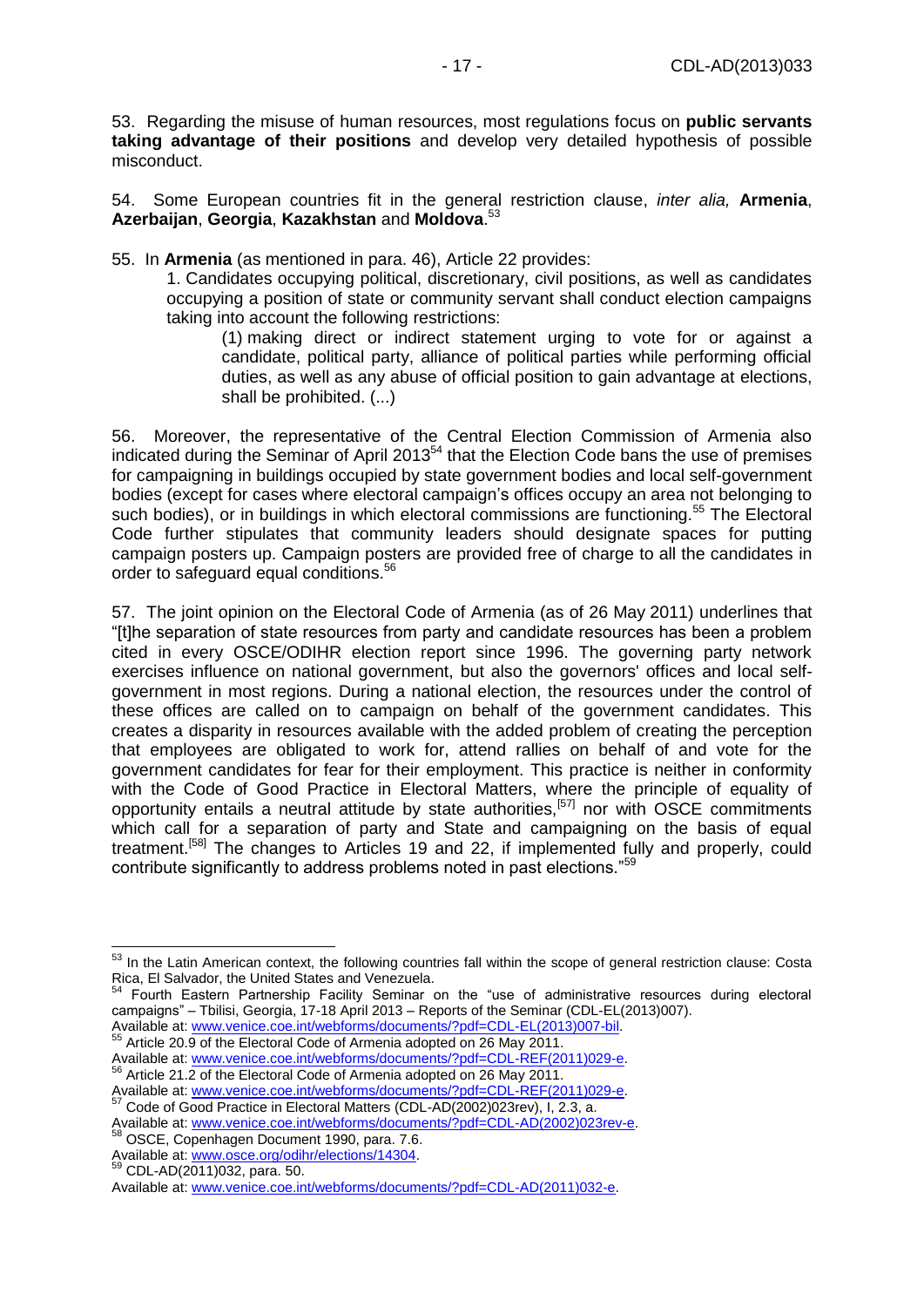58. In practice, criticisms remain. Following the last parliamentary elections of 6 May 2012, the OSCE/ODIHR Election Observation Mission Final Report stresses that "[s]ome violations of campaign provisions by electoral contestants, including the use of administrative resources and attempts to limit voters' freedom of choice, created an unequal playing field."<sup>60</sup> Following the same elections, the Council of Europe Parliamentary Assembly underlines that "administrative resources were misused, in direct contradiction with the Electoral Code. The RPA [Republican Party of Armenia, ruling party] actively involved teachers and pupils in campaign events, including during school hours. In one case, teachers and local authorities even asked parents to attend an RPA event. RPA campaign material and party flags were present on a number of school buildings."<sup>61</sup> The OSCE/ODIHR final report following the presidential elections of 18 February 2013 underlines that "the campaign regulations were not always interpreted or implemented properly by the authorities and contestants, especially with regard to campaign-finance provisions. This proved to allow for abuse of administrative resources and did not provide for a level playing field among candidates or protect voters from undue influence. In addition, the Criminal Code does not include specific offenses for abuse of office and state resources in an election campaign. These factors contributed to an undue advantage of the incumbent during the campaign."<sup>62</sup> The Parliamentary Assembly indicates in its report following the same election that "[t]he campaign regulations did not provide sufficient protection against the misuse of administrative resources, nor against the blurring of the distinction between the State and the ruling party."<sup>63</sup>

59. The Electoral Code of **Azerbaijan** prohibits the misuse of administrative resources during electoral campaigns as well. Article 55 aims at "[e]nsuring Equal Status for Candidates during their Nomination". This provision underlines that "[a]ll candidates shall have equal rights and responsibilities" (Article 55.1). Article 55.2 develops the actions considered by the Electoral Code as abuse of position. Moreover, a list of persons and institutions prohibited to implement charitable activities during electoral campaigns is highlighted in Article 55.3. Pursuant to Article 115 of the Election Code, the persons who misuse their powers and administrative resources in order to influence the results of elections shall be accordingly subject to criminal, civil or administrative liability. The Criminal Code of the Republic of Azerbaijan also implies that the incumbents who violate electoral rights by misusing their official powers shall be relevantly punished by penalty, deprivation of the right to take official position for some period or imprisonment.

60. In practice, the OSCE/ODIHR Final Report following the parliamentary elections of 7 November 2010 underlines *inter alia* that "misuse of administrative resources as well as interference by local authorities in favour of candidates from the ruling party created an uneven playing field for candidates." The Report details that "[t]he misuse of administrative resources was reported from 20 constituencies where employees of state institutions were involved in campaigning for a particular candidate during working hours." The OSCE/ODIHR Report recommends that "[t]he continuous problems regarding undue interference of local executive authorities in the election process, in particular regarding […] the misuse of administrative resources in favour or certain candidates, should be resolutely addressed as it is the responsibility of the State to enable contestants to compete on a basis of equal

Available at[: http://assembly.coe.int/nw/xml/XRef/X2H-Xref-ViewPDF.asp?FileID=18720&lang=en.](http://assembly.coe.int/nw/xml/XRef/X2H-Xref-ViewPDF.asp?FileID=18720&lang=en)

 $\overline{a}$ <sup>60</sup> OSCE/ODIHR, Republic of Armenia, Parliamentary Elections, 6 May 2012, Election Observation Mission Final Report, page 1. Available at: [www.osce.org/odihr/91643.](http://www.osce.org/odihr/91643)

 $61$  Council of Europe, Parliamentary Assembly, Observation of the Parliamentary Elections in Armenia (6 May 2012), Election observation report (Doc. 12937, 24 May 2012), para. 30.

<sup>&</sup>lt;sup>62</sup> OSCE/ODIHR, Republic of Armenia, Presidential Election, 18 February 2013, Election Observation Mission Final Report, page 5. Available at: [www.osce.org/odihr/elections/101314.](http://www.osce.org/odihr/elections/101314)

<sup>63</sup> Council of Europe, Parliamentary Assembly, Observation of the Presidential Election in Armenia (18 February 2013), Election Observation Report (Doc. 13172, 22 April 2013), para. 34.

Available at[: http://assembly.coe.int/nw/xml/XRef/X2H-Xref-ViewPDF.asp?FileID=19556&lang=en.](http://assembly.coe.int/nw/xml/XRef/X2H-Xref-ViewPDF.asp?FileID=19556&lang=en)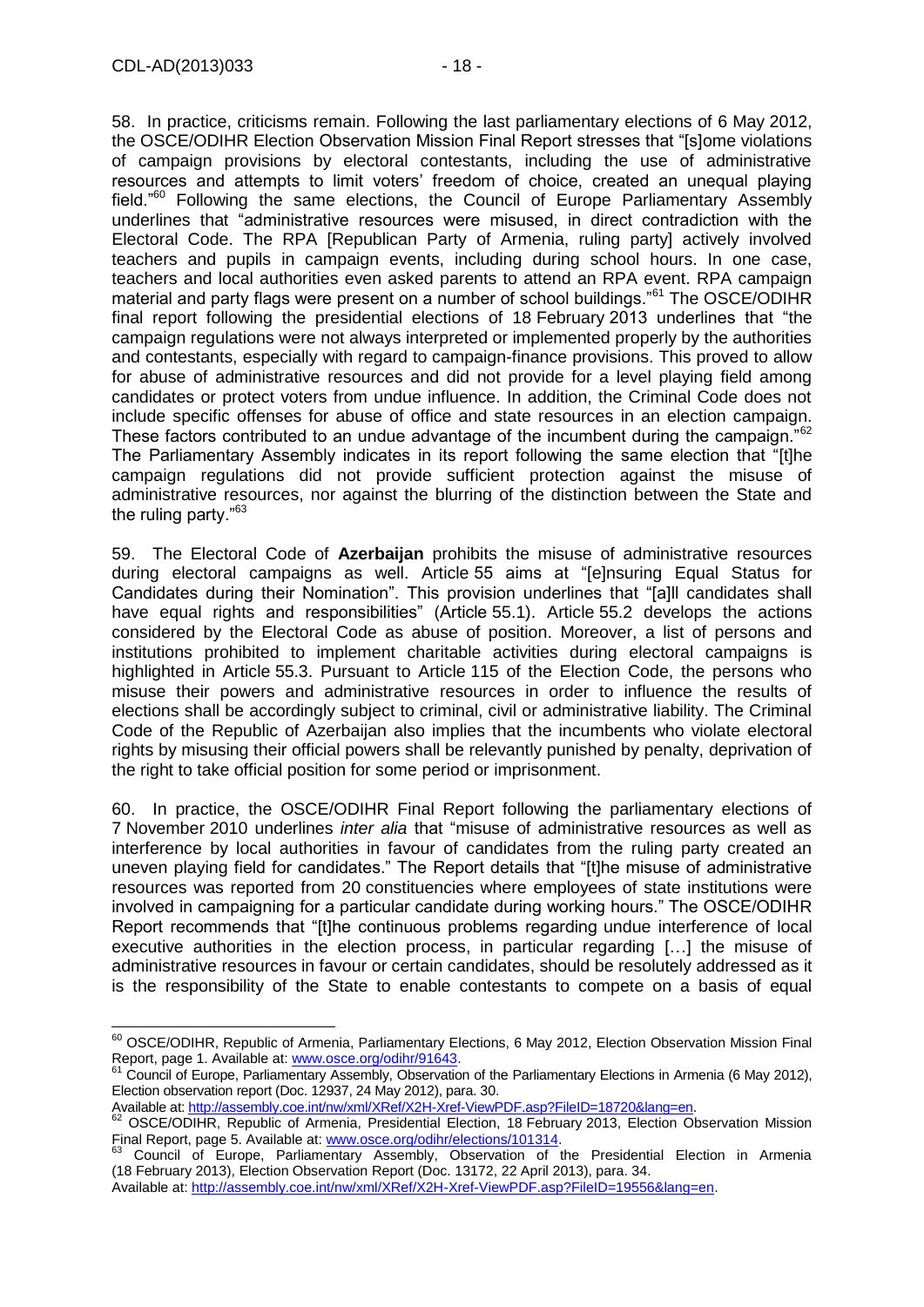treatment...".<sup>64</sup> The Council of Europe Parliamentary Assembly Report following the same elections also underlines "allegations of abuse of administrative resources".<sup>65</sup> Following the 9 October 2013 presidential election, the International Election Observation Mission stated that "YAP's campaign on behalf of the incumbent President appeared well-organized and resourced, including rallies and concerts. While the incumbent President did not directly campaign, he toured the country in his official capacity and frequently appeared at public events. The campaigns of the other candidates were more modest, involving small-scale meetings, door-to-door canvassing, and social media on the internet, with few large-scale rallies. Some of the candidates did not hold any rallies or produce posters."<sup>66</sup>

61. Article 49.1 of the Election Code of **Georgia** prohibits persons "holding offices in state or local authorities" from combining campaign activities in support of (or against) electoral subjects with the conduct of their official duties. This applies specifically when those persons use subordinates in campaigning, gathering signatures during official business trips, or conducting "pre-election agitation." The joint opinion criticises this provision because "[p]ersons 'holding offices in state or local authorities' are not listed in Article 49 and there are varying interpretations among stakeholders as to which public officials are legally considered to be persons 'holding offices in state or local authorities'." The opinion recommends to clarify the list of officials concerned by this provision and to include governors and mayors, who are entitled to campaign. According to the joint opinion, "[t]he Code should further prohibit such individuals from directly or indirectly using administrative resources and from engaging in electoral campaign activities on behalf of any party/candidate, in order to ensure a level playing field for all contestants."<sup>67</sup> On the contrary. the joint opinion welcomes the provision "which stipulates that state and local governments, between the day of announcement of the elections and the day of determining the election results, are not allowed to launch any special programs apart from those envisaged in their annual budgets."<sup>68</sup>

62. In practice, "OSCE/ODIHR election observation mission reports from past elections have consistently identified the  $[mis]use<sup>69</sup> of administrative resources in Georgian elections$ as a significant problem. This problem is due in part to the lack of clarity and specificity in the legislation, as reproduced in the draft Code. The draft Code provisions blur the line between the state and political parties and fall short of OSCE commitments. The Venice Commission and the OSCE/ODIHR recommend revising the provisions on the misuse of administrative resources. Additionally, the last Evaluation Report by the Council of Europe Group of States against Corruption (GRECO) on transparency of party funding in Georgia raises similar concerns and "recommends to take further measures to prevent the misuse of all types of administrative resources in election campaigns".<sup>70</sup> As a consequence, the Inter-agency

Available at[: www.osce.org/odihr/elections/106901.](http://www.osce.org/odihr/elections/106901)

-

Available at[: www.venice.coe.int/webforms/documents/?pdf=CDL-AD\(2011\)043-e.](http://www.venice.coe.int/webforms/documents/?pdf=CDL-AD(2011)043-e)

<sup>68</sup> CDL-AD(2011)043, para. 63.

<sup>&</sup>lt;sup>64</sup> OSCE/ODIHR, Republic of Azerbaijan, Parliamentary Elections, 7 November 2010, Election Observation Mission Final Report, pages 1, 11 & 24.

Available at[: www.osce.org/odihr/elections/azerbaijan/75073.](http://www.osce.org/odihr/elections/azerbaijan/75073)

<sup>&</sup>lt;sup>65</sup> Council of Europe, Parliamentary Assembly, Observation of the parliamentary elections in Azerbaijan (7 November 2010), Report (Doc. 12475, 24 January 2011), para. 30 & 49.

Available at[: http://assembly.coe.int/nw/xml/XRef/X2H-Xref-ViewPDF.asp?FileID=13086&lang=en.](http://assembly.coe.int/nw/xml/XRef/X2H-Xref-ViewPDF.asp?FileID=13086&lang=en)

International Election Observation Mission, Republic of Azerbaijan, Presidential Election, 9 October 2013, Statement of Preliminary Findings and Conclusions, page 7.

<sup>67</sup> CDL-AD(2011)043, para. 62.

<sup>69</sup> The original text says *use*. The Rapporteurs added the prefix *mis* to preserve conceptual coherence in the report.

 $70$  CDL-AD(2011)043, para. 61.

Additional reference: GRECO, Evaluation Report on Georgia on Transparency of party funding, Third Evaluation Round, Strasbourg, 27 May 2011, Adopted by GRECO at its 51st Plenary Meeting (Strasbourg, 23-27 May 2011; Greco Eval III Rep (2010) 12E), paragraph 69. Available at:

[www.coe.int/t/dghl/monitoring/greco/evaluations/round3/GrecoEval3%282010%2912\\_Georgia\\_One\\_EN.pdf.](http://www.coe.int/t/dghl/monitoring/greco/evaluations/round3/GrecoEval3%282010%2912_Georgia_One_EN.pdf)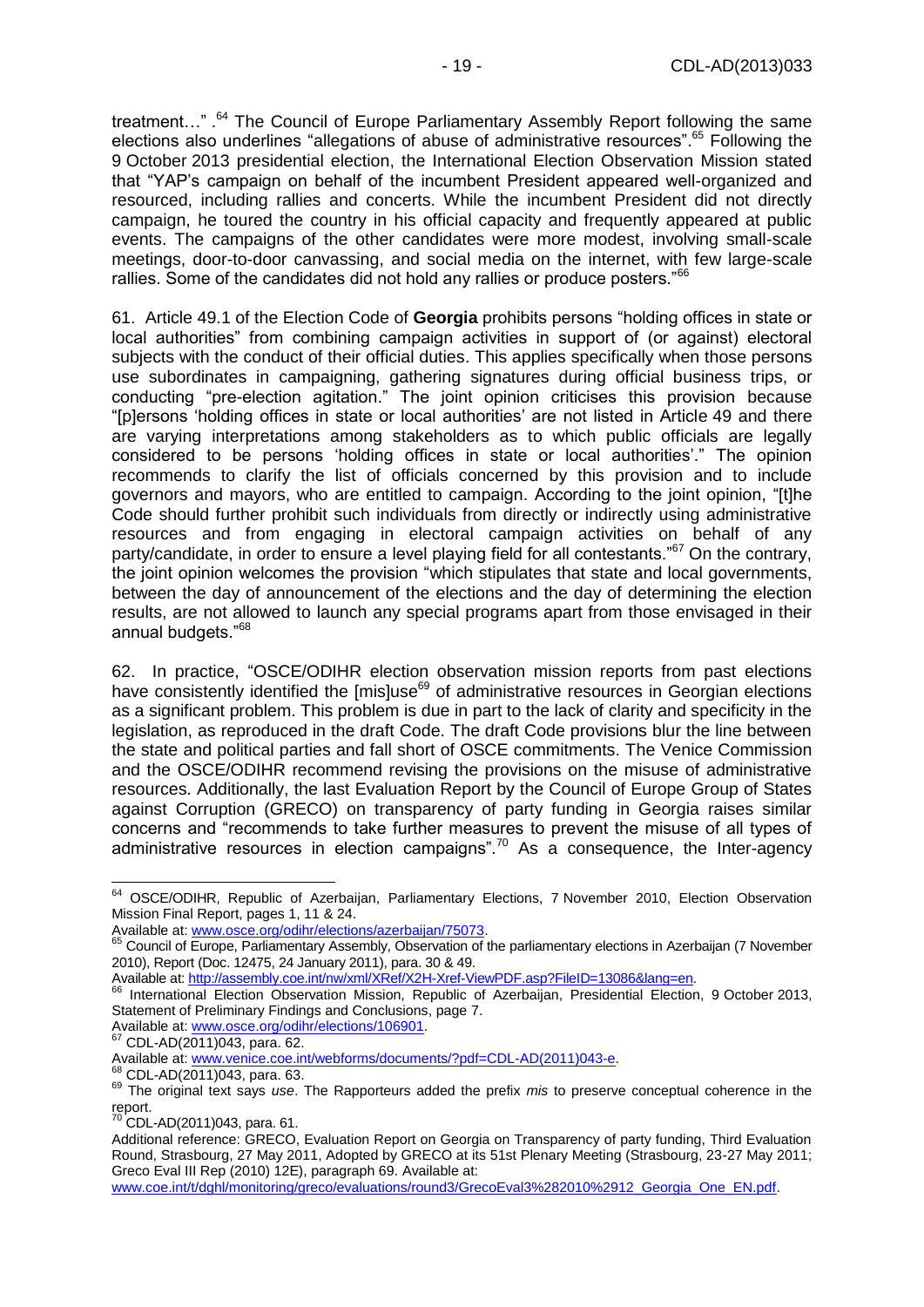Commission (IAC) was set up to administrate the misuse of administrative resources during the electoral campaign. The IAC is a body composed of senior officials of the executive mandated to consider complaints or allegations of violations by civil servants. Mr Zurab Kharatishvili, former President of the Central Election Commission, highlighted the efficiency of such mechanism. It played a pro-active role in deterring campaign violations through issuing 12 recommendations on corrective measures. However, certain recommendations raised concern over the actual scope of the IAC's authority, which at times exceeded its mandate and challenged the principle of separation of powers.

63. The **Kazakhstan** Constitutional Act on elections states that (Article 27.5):

"Taking advantages of the official status by the candidates, who are officials of the state bodies, shall be forbidden. Under the use of advantages of the positional or official status, this Constitutional Act shall consider the following:

1) involvement of persons, who are subordinated or dependent on a candidate, to the conduct of a pre-election campaign, except the cases when the above-mentioned persons conduct campaigning as proxies of a candidate;

2) using the premises occupied by the state bodies to promote the election of a candidate or a political party that nominated a party list, if other candidates, political parties are not guaranteed by the use of these premises on the same conditions."

64. In practice, the OSCE/ODIHR report following the 15 January 2012 early parliamentary elections does not explicitly refer to administrative resources. Nevertheless, the electoral process as a whole was assessed as not having met "fundamental principles of democratic elections."<sup>71</sup>

65. The Election Code of **Moldova** states in Article 47.6 that "[c]andidates may not use public means and goods (administrative resources) during the electoral campaigns, and public authorities/institutions and other related institutions may not send/grant to the electoral competitors public goods or other benefits unless on a contract basis, providing equal terms to all electoral competitors." The 2010 joint opinion underlines that "this new paragraph is welcomed and addresses previous recommendations."<sup>72</sup> The risk of misuse of administrative resources is higher among the candidates who hold a public position at the time of registration on the electoral candidate list. The Election Code therefore imposes their suspension from function for the entire duration of the electoral campaign.<sup>73</sup>

66. In practice, following the 2011 local elections (5 and 19 June 2011), the OSCE/ODIHR reported the distribution of illegal electoral gifts to voters during the electoral campaign.<sup>74</sup> The report also indicates that interlocutors "complained about the misuse of administrative resources at the local level, especially by incumbents running for re-election, although the scale was difficult to determine.<sup>"75</sup> In its 2010 report following early parliamentary elections, the PACE states that "[a] number of people expressed anxiety about the [mis]use of

-

<sup>&</sup>lt;sup>71</sup> OSCE/ODIHR, Republic of Kazakhstan, Early Parliamentary Elections, 15 January 2012, Election Observation Mission Final Report, page 1.

Available at[: www.osce.org/odihr/elections/89401.](http://www.osce.org/odihr/elections/89401)

<sup>72</sup> CDL-AD(2010)014, para. 37.

Available at[: www.venice.coe.int/webforms/documents/?pdf=CDL-AD\(2010\)014-e.](http://www.venice.coe.int/webforms/documents/?pdf=CDL-AD(2010)014-e) Article  $44.1$  g) of the Election Code of Moldova.

Available at[: www.venice.coe.int/webforms/documents/?pdf=CDL\(2008\)082-e.](http://www.venice.coe.int/webforms/documents/?pdf=CDL(2008)082-e)

 $74$  It should be taken into account that the financing of campaigns in Moldova is mainly public.

<sup>75</sup> OSCE/ODIHR, Republic of Moldova, Local Elections, 5 and 19 June 2011, Limited Election Observation Mission Final Report, pages 10-11.

Available at[: www.osce.org/odihr/elections/85409.](http://www.osce.org/odihr/elections/85409)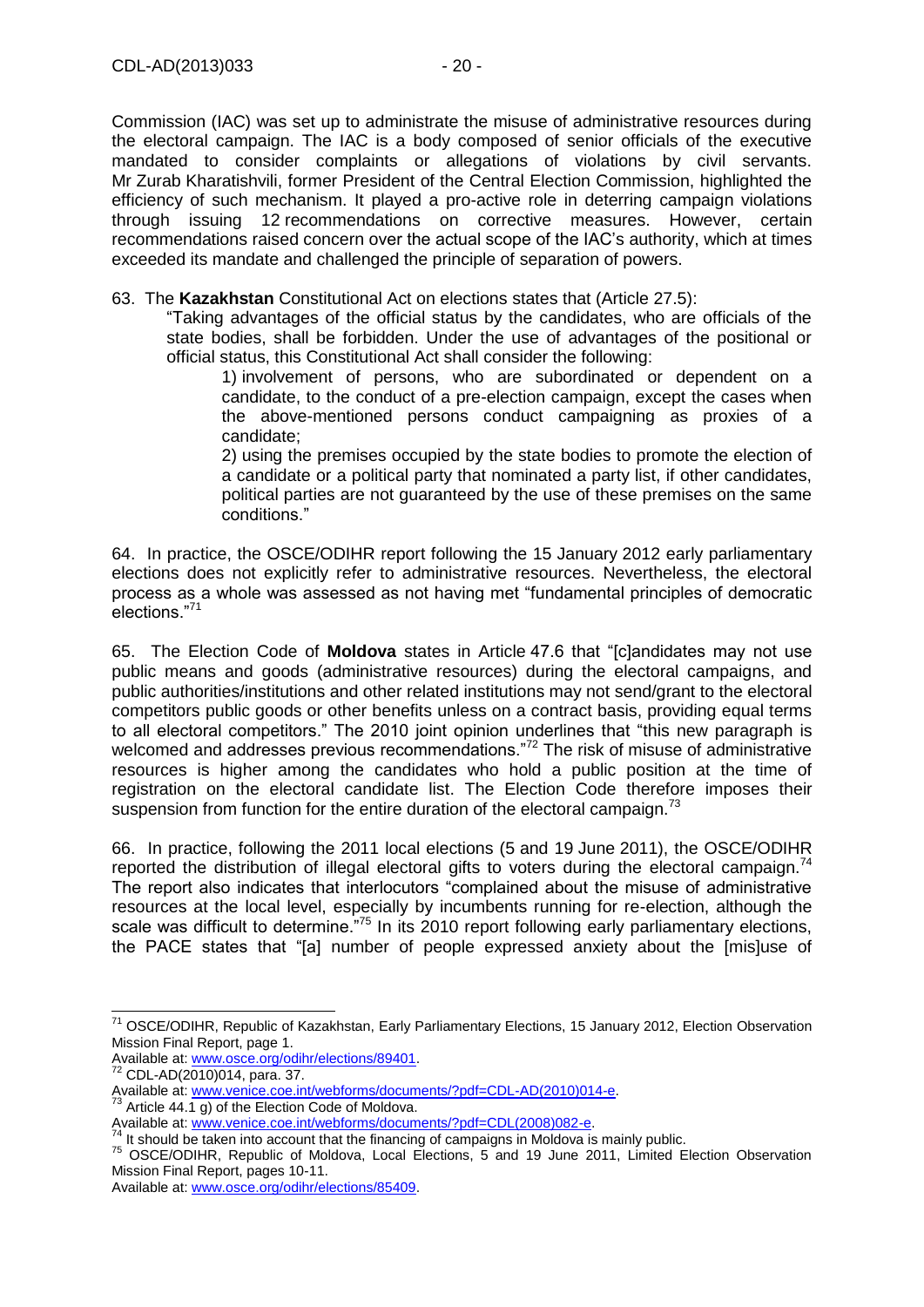administrative resources during the election campaign." The document reports allegations of gifts to voters bearing the names of political leaders, including food and sundry items.<sup>76</sup>

#### 67. **c. Among European countries, there are provisions forbidding any kind or intervention in favour of a candidate, i. e. prohibition of endorsement by public officials or civil servants**. 77

68. In **Portugal**, the Law on Election to the Parliament prohibits the abuse of public functions for campaigning purposes (Article 153). In practice, misuse of administrative resources during the electoral campaign, following the parliamentary elections of 27 September 2009, was not brought to the attention of the OSCE/ODIHR Election Observation Mission..<sup>78</sup>

69. In **Greece**, the provision is included in the Constitution:

Article 29

-

3. Manifestations of any nature whatsoever in favor of or against a political party by magistrates and by those serving in the armed forces and the security corps, are absolutely prohibited. In the exercise of their duties, manifestations of any nature whatsoever in favor or against a political party by public servants, employees of local government agencies, of other public law legal persons or of public enterprises or of enterprises of local government agencies or of enterprises whose management is directly or indirectly appointed by the State, by administrative act or by virtue of its capacity as shareholder, are absolutely prohibited.

70. The Electoral Act of **Ireland** prohibits "officer[s] acting as agent of candidate or furthering a candidature" (Article 144):

"A returning officer, an assistant, deputy or acting returning officer or any person employed by any such officer for any purpose relating to a Dáil election who acts as agent for any candidate at that election or who is actively associated in furthering the candidature of any candidate or promoting the interests of any political party at the election shall be guilty of an offence".

71. In practice, the OSCE/ODIHR underlines in its Needs Assessment Mission Report following the 25 February 2011 early parliamentary elections that "[t]here is […] a very high level of confidence of all stakeholders in the electoral process and the election administration". Therefore, no concern was raised regarding misuse of administrative resources during electoral campaigns.<sup>79</sup>

72. According to the Constitutional Law of the **Kyrgyz Republic** on the Presidential and Parliamentary Elections, "[m]embers of election commissions, observers, international observers, judges, representatives of religious organizations, charity organizations, individuals under 18 years of age, foreign citizens and organizations have no right to carry out election campaign, issue and disseminate any campaign materials. Officers of government and self-governance bodies can carry out campaign and disseminate any campaign materials when they are outside of their official positions" (Article 22.15). The joint opinion on the electoral law underlines that by prohibiting certain groups from campaigning,

Available at[: http://assembly.coe.int/nw/xml/XRef/X2H-Xref-ViewPDF.asp?FileID=13085&lang=en.](http://assembly.coe.int/nw/xml/XRef/X2H-Xref-ViewPDF.asp?FileID=13085&lang=en)

<sup>&</sup>lt;sup>76</sup> Council of Europe, Parliamentary Assembly, Observation of the Early Parliamentary Elections in Moldova (28 November 2010), Report (Doc. 12476, 24 January 2011), para. 40.

<sup>&</sup>lt;sup>77</sup> In Latin America, the general prohibition of acting in favour of any particular candidate can be found in the legal provisions of Bolivia, Colombia, Costa Rica, Haiti, Honduras, Nicaragua and Panama. See also footnote no. 31.

<sup>&</sup>lt;sup>78</sup> OSCE/ODIHR, Portugal, Parliamentary Elections, 27 September 2009, Election Assessment Mission Report. Available at[: www.osce.org/odihr/elections/41003.](http://www.osce.org/odihr/elections/41003)

<sup>&</sup>lt;sup>79</sup> OSCE/ODIHR, Ireland, Early Parliamentary Elections, 25 February 2011, Needs Assessment Mission Report, page 11. Available at: [www.osce.org/odihr/elections/75725.](http://www.osce.org/odihr/elections/75725)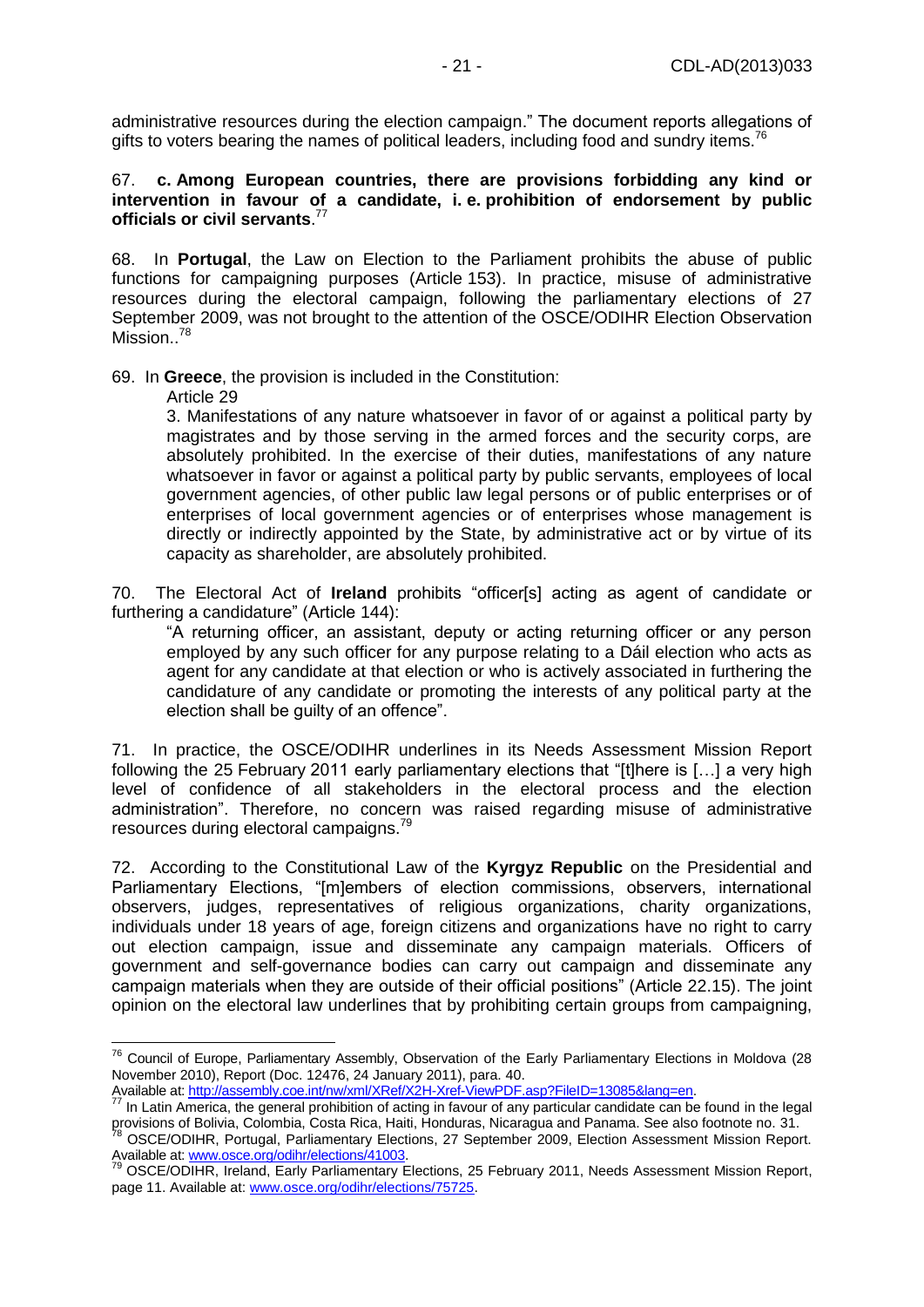Article 22.15 introduces 'unreasonable restrictions on individual citizens' and may be considered as 'overly restrictive'."<sup>80</sup>

73. In practice, the OSCE/ODIHR report following the 30 October 2011 presidential election underlines that "[a]llegations of misuse of institutional authority in the form of pressure and intimidation were raised throughout the pre-election period, which undermined confidence in the electoral process." The report also indicates that "[o]n 29 September the parliament adopted a decree on "Measures to ensure the implementation of the Law on Presidential and Parliamentary Elections", reinforcing the electoral law and imposing strict measures in cases such resources are misused."<sup>81</sup>

74. In **Spain**, the Law on the Regime of General Elections includes different provisions regarding misuse of administrative resources. Article 52 prohibits officials from campaigning; Article 139 sanctions infractions committed by civil servants during electoral campaigns; and Article 140 sanctions civil servants misusing their positions for campaigning purposes. In practice, the misuse of administrative resources was not brought to the attention of the OSCE/ODHIR Election Observation Mission in its report following the early parliamentary elections of 20 November 2011. 82

75. Other more specific prohibitions include the use of staff and employees, as in Georgia (para.  $61-62$ ) and in Kazakhstan (para.  $63-64$ ).  $83$ 

76. **Only four analysed legislations refer to temporary circumstances where public officials cannot campaign while in office or only during their work-day**, i.e. the legislations of Albania (para. 43), Armenia (para. 55), the Kyrgyz Republic (para. 72-73) and Ukraine (para. 41). 84, 85

77. Also related to campaigning, the Electoral Code of **"the former Yugoslav Republic of Macedonia"** stipulates that:

(1) As an election campaign is considered: public gathering and other public events organised by the campaign organiser, public display of posters, video presentations in public areas, electoral media and internet presentation, dissemination of printed materials and public presentation of confirmed candidates by official electoral bodies and their programmes.

(2) The election campaign commences 20 days prior the Election Day and in the first and the second round of election cannot continue 24 hours before elections and on the Election Day (Article 69-a).

78. The joint opinion on the Electoral Code underlines that "[t]his definition could be considered as limiting regular political activities held prior to the start of the official campaign period" and that "[t]he Code should specify what political activity is not permissible before the start of the official campaign period."<sup>86</sup>

<sup>-</sup><sup>80</sup> CDL-AD(2011)025, para. 73.

Available at[: www.venice.coe.int/webforms/documents/?pdf=CDL-AD\(2011\)025-e.](http://www.venice.coe.int/webforms/documents/?pdf=CDL-AD(2011)025-e)

<sup>81</sup> OSCE/ODIHR, The Kyrgyz Republic, Presidential Election, 30 October 2011 Election Observation Mission Final Report, pages 2 & 10. Available at[: www.osce.org/odihr/elections/86926.](http://www.osce.org/odihr/elections/86926)

<sup>82</sup> OSCE/ODIHR, Spain, Early Parliamentary Elections, 20 November 2011, Election Assessment Mission Final Report. Available at[: www.osce.org/odihr/elections/Spain/88222.](http://www.osce.org/odihr/elections/Spain/88222)

<sup>83</sup> In the Americas, this kind of provisions can be found in Bolivia, Colombia and the United States.

<sup>84</sup> In the Americas, this is the case of Chile, Costa Rica, Guatemala, Honduras, Panama, the United States and Uruguay.

<sup>&</sup>lt;sup>85</sup> In Mexico, there is a judicial criterion (Supreme Court of Elections, 14/2012) regarding the same issue: Political Proselitysm Acts. The sole attendance of public servants in non-working days to such acts is not restricted by law.

 $86$  CDL-AD(2011)027, para. 46.

Available at[: www.venice.coe.int/webforms/documents/?pdf=CDL-AD\(2011\)027-e.](http://www.venice.coe.int/webforms/documents/?pdf=CDL-AD(2011)027-e)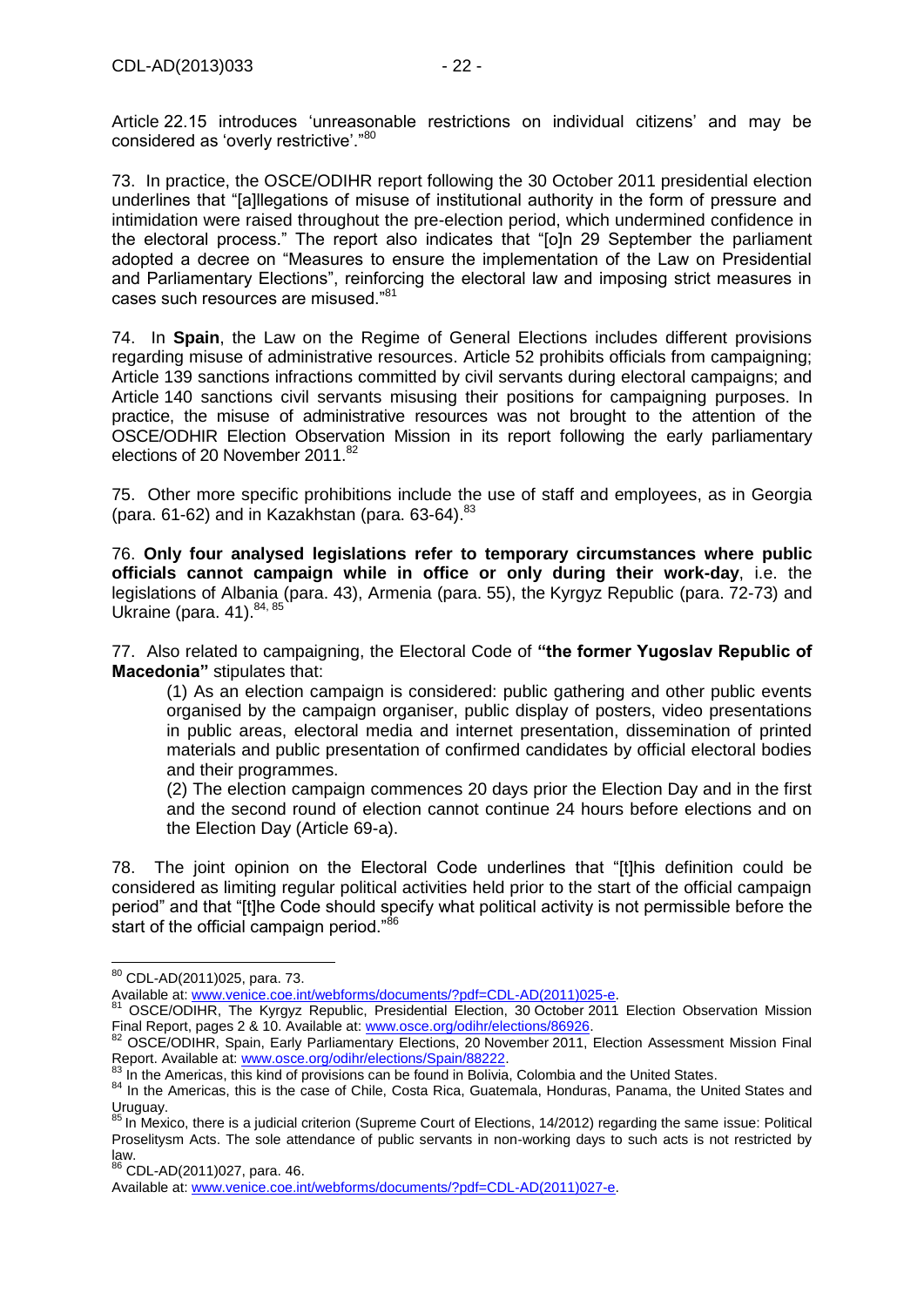79. In practice, the OSCE/ODIHR report following the 5 June 2011 early parliamentary elections describes that "certain aspects [of the elections] require attention", including "measures to ensure an adequate separation of state and party structures." Moreover, "[t]he OSCE/ODIHR EOM [Election Observation Mission] received a number of allegations that party activists had requested civil servants to list a certain number of voters who would vote for the ruling party. According to these allegations, employees of state and public institutions were intimidated and threatened with loss of their jobs if they did not comply with these requests. Other allegations included threats that citizens would lose their pensions or social services if they did or did not support certain parties or candidates. The overwhelming majority of these allegations concerned actions by state officials and activists of the principal governing party. Any partisan actions by state employees taking place during working hours represent a misuse of state resources for party purposes."87

80. Apart from Article 134 of the Constitution,<sup>88</sup> the specific relevant piece of legislation for **Mexico** is the Federal Code of Electoral Institutions and Procedures. Article 134.8 of the Constitution states that representatives, either at federal or at local levels as well as senators and parliamentary groups are banned from campaigning with governmental facilities. The catalogue of restrictions on officials is large as it includes the Human Rights Commissions, the Elections Commissions, the National Institute of Statistics, Geography and Informatics and the Bank of Mexico. This catalogue also includes any other entity or government agencies, which are subject to any legal system of public status at all levels of government (federal, state or city). This legislation is completed by Article 212 of the Federal Criminal Code, which prohibits offenses committed by public officials.<sup>89</sup> These rules establish the separation of all public officials from their duties for the time they compete for an elective position which is different from the one they hold. It should be taken into consideration that immediate re-election is prohibited. In the 2012 presidential election, it was alleged that the winning candidate's party distributed bank and store cards in order to favour the presidential candidate. However, the evidence presented was not detailed enough to confirm an influence on the final results.

#### 81. **d. Another category of provisions contains rules focusing on the preservation of freedom of vote against possible influence of public servants through gifts, donations or promises.** 90

82. The Electoral Code of **Belgium** sanctions persons who promise jobs in public or private sectors (Article 182). The Code also prohibits promises made to persons against their vote or their abstention (Article 187).<sup>91</sup> In practice, the OSCE/ODIHR underlines in its report following the 10 June 2007 federal elections that the legal framework "is in some aspects advantageous to established parties, but this has not hindered new parties from emerging in the last decades, contributing to an already heterogeneous political landscape".<sup>92</sup>

 $\overline{a}$ <sup>87</sup> OSCE/ODIHR, "The former Yugoslav Republic of Macedonia", Early Parliamentary Elections, 5 June 2011, Election Observation Mission Final Report, pages 1, 6 & 11.

Available at[: www.osce.org/odihr/elections/83666.](http://www.osce.org/odihr/elections/83666)

Article 134 of the Constitution establishes an explicit mandate for public servants to make impartial use of administrative resources, avoiding influencing equality in the competition between political parties. Available at[: www.diputados.gob.mx/LeyesBiblio/pdf/1.pdf.](http://www.diputados.gob.mx/LeyesBiblio/pdf/1.pdf)

<sup>&</sup>lt;sup>89</sup> For a more exhaustive report on the use of public funding for election purposes and practice in the filed in Mexico, including electioneering expenditure and case-law of the Supreme Court on public resources, see the report of Mr Manuel Gonzalez Oropeza (CDL(2012)076).

Available at[: www.venice.coe.int/webforms/documents/?pdf=CDL\(2012\)076-e.](http://www.venice.coe.int/webforms/documents/?pdf=CDL(2012)076-e)

<sup>&</sup>lt;sup>90</sup> In the Americas, there are cases in Brazil and El Salvador. In Canada, candidates are forbidden from accepting gifts or any other advantage during electoral campaigns.

Available at[: www.droitbelge.be/codes.asp.](http://www.droitbelge.be/codes.asp)

<sup>92</sup> OSCE/ODIHR, Belgium, Federal Elections, 10 June 2007, Election Assessment Mission Report, page 1. Available at[: www.osce.org/odihr/elections/belgium/28213.](http://www.osce.org/odihr/elections/belgium/28213)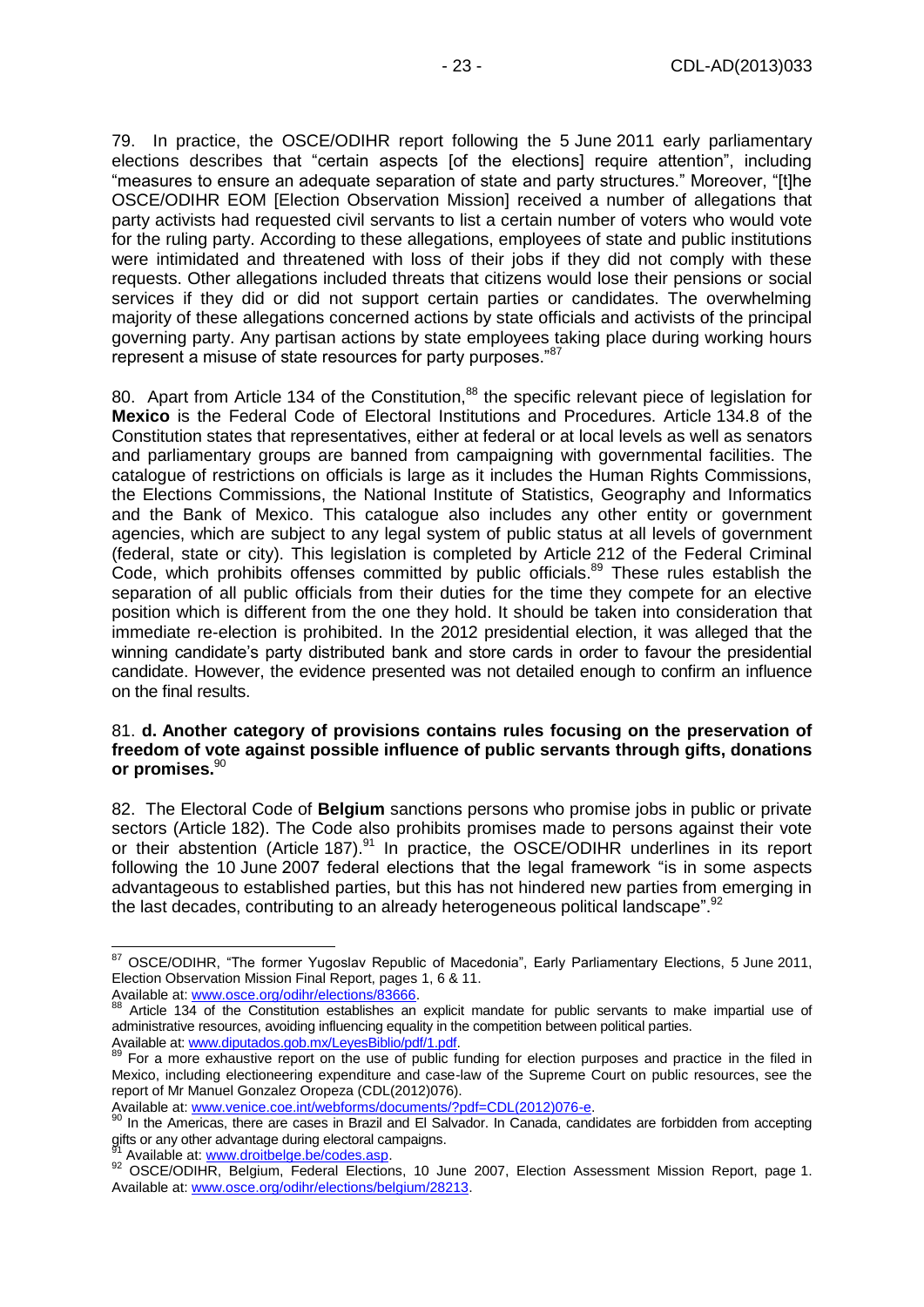83. The Electoral Code of **France** prohibits any gifts, donations and promises aimed at influencing the vote as well as those accepting such gifts, donations or promises. $^{93}$  In practice, misuse of administrative resources during the electoral campaign, following the parliamentary elections held on 10 and 17 June 2012, was not brought to the attention of the OSCE/ODIHR Election Observation Mission. <sup>94</sup> Nevertheless, France's National Commission for Campaign Accounts and Political Financing (CNCCFP)<sup>95</sup> underlines in its 2011 annual activity report<sup>96</sup> that the Commission took 2,899 decisions of approbation with reformation of candidates' accounts (for a total of accounts of 7,047 scrutinised). The accounts approved with reformation represent a bit more than 40% of all accounts (twice more than for the 2008 elections), which tends to demonstrate the inclusion by many candidates of costs qualified as electoral expenses that are not considered by the Commission as expenses for electoral purposes. These candidates' accounts were approved mainly after reformation of the following expenses: interest rates, equipment, receptions, phone and communication costs.<sup>97</sup> However, these rules are not always easily enforceable as it was observed during the campaign of the former French President Nicolas Sarkozy in 2012. In this case, France's National Commission for Campaign Accounts and Political Financing estimated that Mr Sarkozy had to incorporate in his campaign expenses the cost of public meetings he had held in the province as part of his mandate of President, even if some of them were hold before he declared his candidacy. In July 2013, the French Constitutional Council rejected the 2012 presidential campaign accounts of Mr Sarkozy.<sup>98</sup> Consequently, his Party (U.M.P) shall reimburse 11 million euros to the State. This case highlights that despite the existence of excellent instruments against any kind of abuse, it remains difficult to do a clear distinction between the use of administrative resources for the campaign of a candidate and the use of these resources by the incumbents in their official capacities.

84. The Electoral Law of **Luxembourg** prohibits to give or to receive donations, gifts or promises between electoral contestants and voters (Article 95). The Law also prohibits to give or to receive donations as well as gifts or promises in order to obtain a specific vote or abstention (Article 96).

85. The Electoral Law of **Monaco** on national and municipal elections prohibits gifts and promises in the electoral context (Article 69). Misuse of administrative resources during the electoral campaign was not brought to the attention of the OSCE/ODIHR Election Observation Mission.<sup>99</sup>

Seront punis des mêmes peines ceux qui auront agréé ou sollicité les mêmes dons, libéralités ou promesses. Available at[: http://www.legifrance.gouv.fr/;](http://www.legifrance.gouv.fr/) and

[http://www.legifrance.gouv.fr/telecharger\\_pdf.do?cidTexte=LEGITEXT000006070239.](http://www.legifrance.gouv.fr/telecharger_pdf.do?cidTexte=LEGITEXT000006070239)

 $\overline{a}$ <sup>93</sup> (Only in French) République française, Code électoral, Article L106 (modifié par Ordonnance n°2000-916 du 19 septembre 2000 - art. 1 (V) JORF 22 septembre 2000 en vigueur le 1er janvier 2002) :

Quiconque, par des dons ou libéralités en argent ou en nature, par des promesses de libéralités, de faveurs, d'emplois publics ou privés ou d'autres avantages particuliers, faits en vue d'influencer le vote d'un ou de plusieurs électeurs aura obtenu ou tenté d'obtenir leur suffrage, soit directement, soit par l'entremise d'un tiers, quiconque, par les mêmes moyens, aura déterminé ou tenté de déterminer un ou plusieurs d'entre eux à s'abstenir, sera puni de deux ans d'emprisonnement et d'une amende de 15 000 euros.

<sup>94</sup> OSCE/ODIHR, Republic of France, Parliamentary Elections, 10 and 17 June 2012, Election Assessment Mission Final Report. Available at[: www.osce.org/odihr/elections/93621.](http://www.osce.org/odihr/elections/93621)

<sup>95</sup> www.cnccfp.fr/presse/kit/cnccfp\_en.pdf

[www.cnccfp.fr/docs/commission/cnccfp\\_activite\\_2011.pdf.](http://www.cnccfp.fr/docs/commission/cnccfp_activite_2011.pdf)

<sup>97</sup> CNCCFP, 2011 Activity Report, pages 54-55. Available at: [www.cnccfp.fr.](http://www.cnccfp.fr/)

**<sup>98</sup>** French Republic, Constitutional Council, Decision of the Constitutional Council following an appeal from Mr Nicolas Sarkozy against the decision of 19 December 2012 of the National Commission for Campaigns Accounts and Political Financing (Decision n° 2013-156 PDR of 4th July 2013).

Available at: [www.conseil-constitutionnel.fr/conseil-constitutionnel/english/case-law/decision/decision-n-2013-](http://www.conseil-constitutionnel.fr/conseil-constitutionnel/english/case-law/decision/decision-n-2013-156-pdr-of-4th-july-2013.137967.html) [156-pdr-of-4th-july-2013.137967.html.](http://www.conseil-constitutionnel.fr/conseil-constitutionnel/english/case-law/decision/decision-n-2013-156-pdr-of-4th-july-2013.137967.html)

<sup>99</sup> Council of Europe, Parliamentary Assembly, Observation of the elections to the National Council of Monaco (10 February 2013), Election observation report, (Doc. 13137, 27 February 2013).

Available at[: http://assembly.coe.int/nw/xml/XRef/X2H-Xref-ViewPDF.asp?FileID=19506&lang=en.](http://assembly.coe.int/nw/xml/XRef/X2H-Xref-ViewPDF.asp?FileID=19506&lang=en)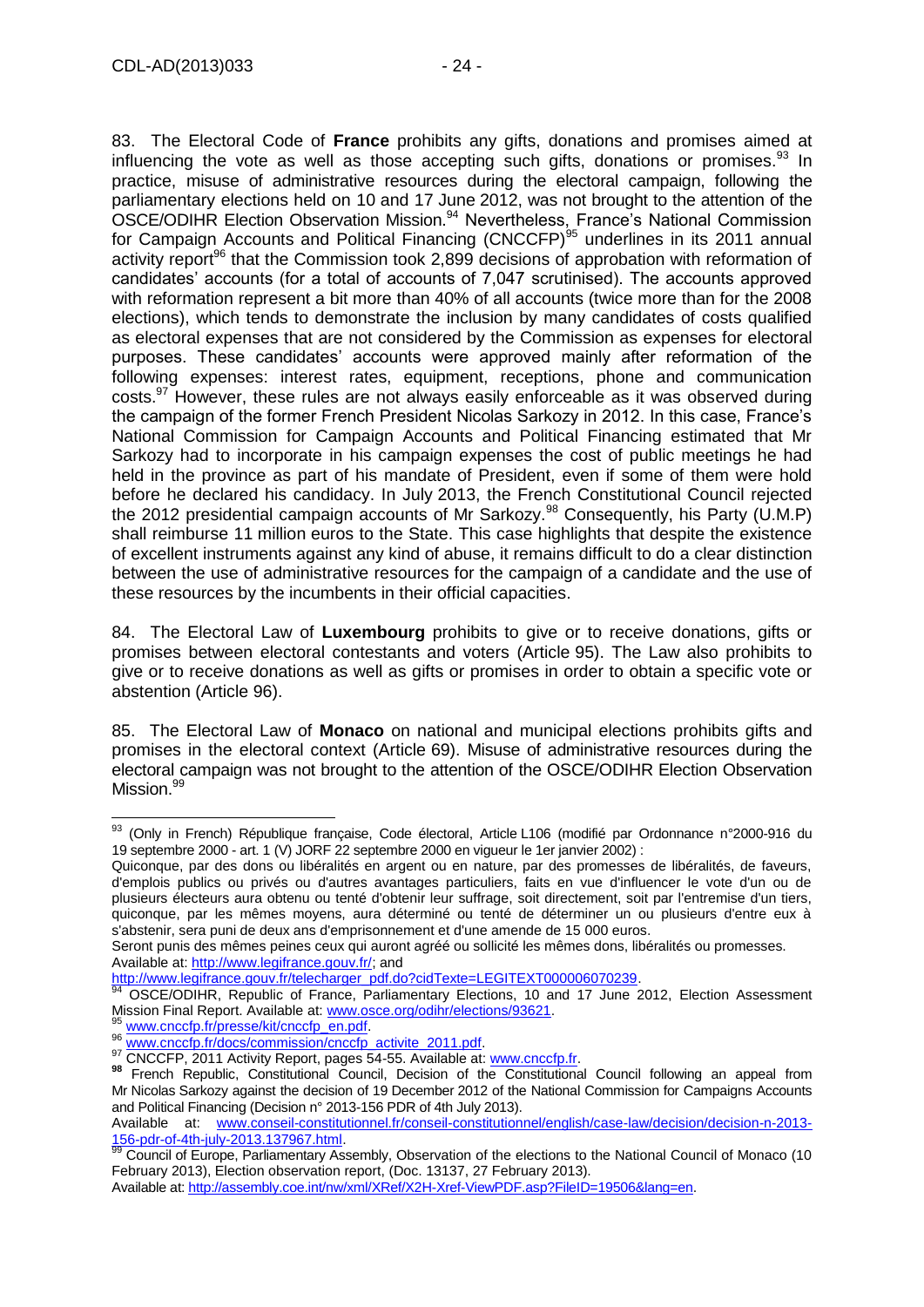### 86. **e. Two European countries include provisions related to media coverage as a possible misuse of public funds.** 100

87. In addition to Georgia,<sup>101</sup> the Electoral Code of Armenia also refers to this issue in its Article 22:

1. Candidates occupying political, discretionary, civil positions, as well as candidates occupying a position of state or community servant shall conduct election campaigns taking into account the following restrictions:

(...)

(3) coverage via mass media of activities of these candidates shall be prohibited, except for the cases prescribed by the Constitution, official visits and receptions, as well as activities carried out by them during natural disasters.

2. Where coverage of other activities of a candidate referred to in this Article is made, mass media exercising terrestrial broadcast transmission must consider this when making coverage of the activities of other candidates, in order to comply with the nondiscriminatory principle of equality of coverage laid down by Article 19 of this Code.<sup>102</sup>

88. **f. In a number of states, there are no explicit provisions on the misuse of administrative resources during electoral processes but implicit rules, which may be intended at dealing with this issue.** This will be developed hereafter (para. 89-91 as well as chapter C).

89. The Elections Act of **Finland** does not cover explicitly the misuse of administrative resources during electoral processes but sanctions breaches of their official duties by members of electoral commissions:

Section 185 — *Criminal responsibility of an election official*

If a member of an election district committee, central election committee of a municipality, election committee or an electoral commission or an election assistant or any other person functioning as an election official as defined in this Act, neglects his or her duties, he or she is punished as if he or she had committed an offence in office.<sup>103</sup>

90. In practice, the OSCE/ODIHR did not recommend deploying an election-related activity for the last presidential election (22 January 2012) as "[a]ll interlocutors met by the OSCE/ODIHR NAM [Needs Assessment Mission] expressed a high level of confidence in all aspects of the electoral process." The remaining recommendations made in previous missions do not refer to the issue of misuse of administrative resources during electoral campaigns.<sup>104</sup>

91. Finally, the 2000 Act on Political Parties, Elections and Referendums of the **United Kingdom** regulates expenses when they are incurred for election purposes. Besides, the 2006 on Electoral Administration<sup>105</sup> includes rules on breach of official duty – as for **Finland** – that might include the issues at stake (Article 63). In practice, misuse of administrative resources during the electoral campaign, following the 6 May 2010 general

<sup>102</sup> Electoral Code of Armenia adopted on 26 May 2011.

-

Available at[: www.osce.org/odihr/elections/85410.](http://www.osce.org/odihr/elections/85410)

<sup>&</sup>lt;sup>100</sup> In the Americas, this is the case of Bolivia, Ecuador, El Salvador, Honduras, Mexico, Paraguay and Peru. <sup>101</sup> See para. 60 of the report.

Available at[: www.venice.coe.int/webforms/documents/?pdf=CDL-REF\(2011\)029-e.](http://www.venice.coe.int/webforms/documents/?pdf=CDL-REF(2011)029-e)

Available at: [www.finlex.fi/en/laki/kaannokset/1998/en19980714.pdf.](http://www.finlex.fi/en/laki/kaannokset/1998/en19980714.pdf)

<sup>104</sup> OSCE/ODIHR, Republic of Finland, Presidential Election, 22 January 2012, Needs Assessment Mission Report, page 2 and conclusions on page 8.

Available at: [www.legislation.gov.uk/ukpga/2006/22/pdfs/ukpga\\_20060022\\_en.pdf.](http://www.legislation.gov.uk/ukpga/2006/22/pdfs/ukpga_20060022_en.pdf)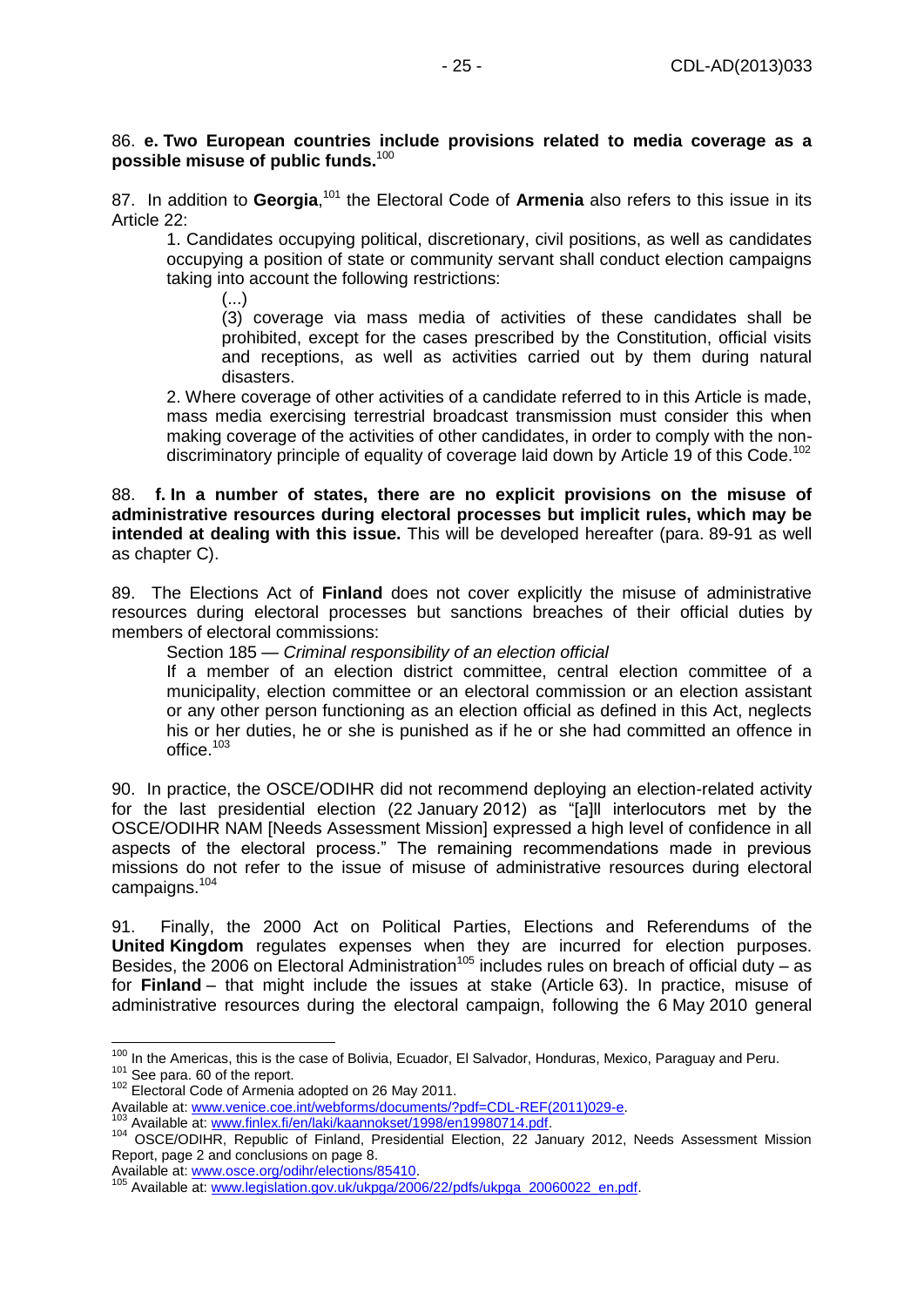election, was not brought to the attention of the OSCE/ODIHR Election Observation Mission.<sup>106</sup>

92. An additional issue is that only **Georgia** and **Montenegro** base their legal provisions on the principle of safeguard of public resources,<sup>107</sup> while most laws focus on electoral equity.

## **C. Judicial standards established by case-law**

<span id="page-25-0"></span>93. The overview of the existing legislation on misuse of administrative resources during electoral processes on the one hand, and the practice observed during elections on the other hand, show that the implementation of legal provisions in the field remains difficult in many countries. Practice too often presents a contradiction between incumbents' interests and fairness of the electoral process.

94. Up to now, the report has dealt with existing provisions on the use and misuse of administrative resources during electoral processes. It has not addressed in detail the Venice Commission member states that do not have specific legal provisions in electoral laws or other specific means against the misuse of administrative resources during electoral processes. 108

95. However, such specific legal provisions can be developed in other pieces of legislation, such as general criminal or administrative legislation as well as anti-corruption or public service legislation. These provisions could be as effective as a narrower or specific legislation (such as an electoral legislation) when appropriately applied to both incumbents and civil servants. They could be even more effective in general legislation as they can underline the severity of such abuses.

96. In countries without provisions on misuse of administrative resources during electoral processes, <sup>109</sup> **constitutional courts or equivalent bodies** interpreted the law through a corpus of decisions, delivering therefore a judicial interpretation on constitutional principles about equality in electoral processes. Such interpretation contributes chiefly to ensure the neutrality of government authorities in electoral processes.

97. In the European context, it should be referred to the following decisions of the **European Court of Human Rights** and of the **Constitutional courts** (or equivalent bodies) (by chronological order):

## **- European Court of Human Rights' case-law:**

**United Kingdom**, case of Ahmed and others v. the United Kingdom, on the need of governmental neutrality during electoral campaigns in the United Kingdom;<sup>110</sup>

**Russian Federation**, case of Republican Party of Russia v. Russia, on the dissolution of the Republican Party of Russia and illustrating the misuse of administrative resources;<sup>111</sup>

<sup>-</sup><sup>106</sup> OSCE/ODIHR, United Kingdom of Great Britain and Northern Ireland, General Election, 6 May 2010, Final Report. Available at[: www.osce.org/odihr/elections/69072.](http://www.osce.org/odihr/elections/69072)<br><sup>107</sup> Like in the sees of Argentine, Chile, Foundat, Outdoor

Like in the case of Argentina, Chile, Ecuador, Guatemala, Mexico, Nicaragua, Paraguay, Dominican Republic, the United States and Venezuela.

<sup>108</sup> See para. 87-91 of the report.

<sup>109</sup> Austria, Croatia and Czech Republic (CDL-REF(2012)025rev).

Available at[: www.venice.coe.int/webforms/documents/?pdf=CDL-REF\(2012\)025rev-e.](http://www.venice.coe.int/webforms/documents/?pdf=CDL-REF(2012)025rev-e) <sup>110</sup> Decision ECH-1998-2-011.

Available at[: www.codices.coe.int/NXT/gateway.dll/CODICES/full/eur/ech/eng/ech-1998-2-011.](http://www.codices.coe.int/NXT/gateway.dll/CODICES/full/eur/ech/eng/ech-1998-2-011)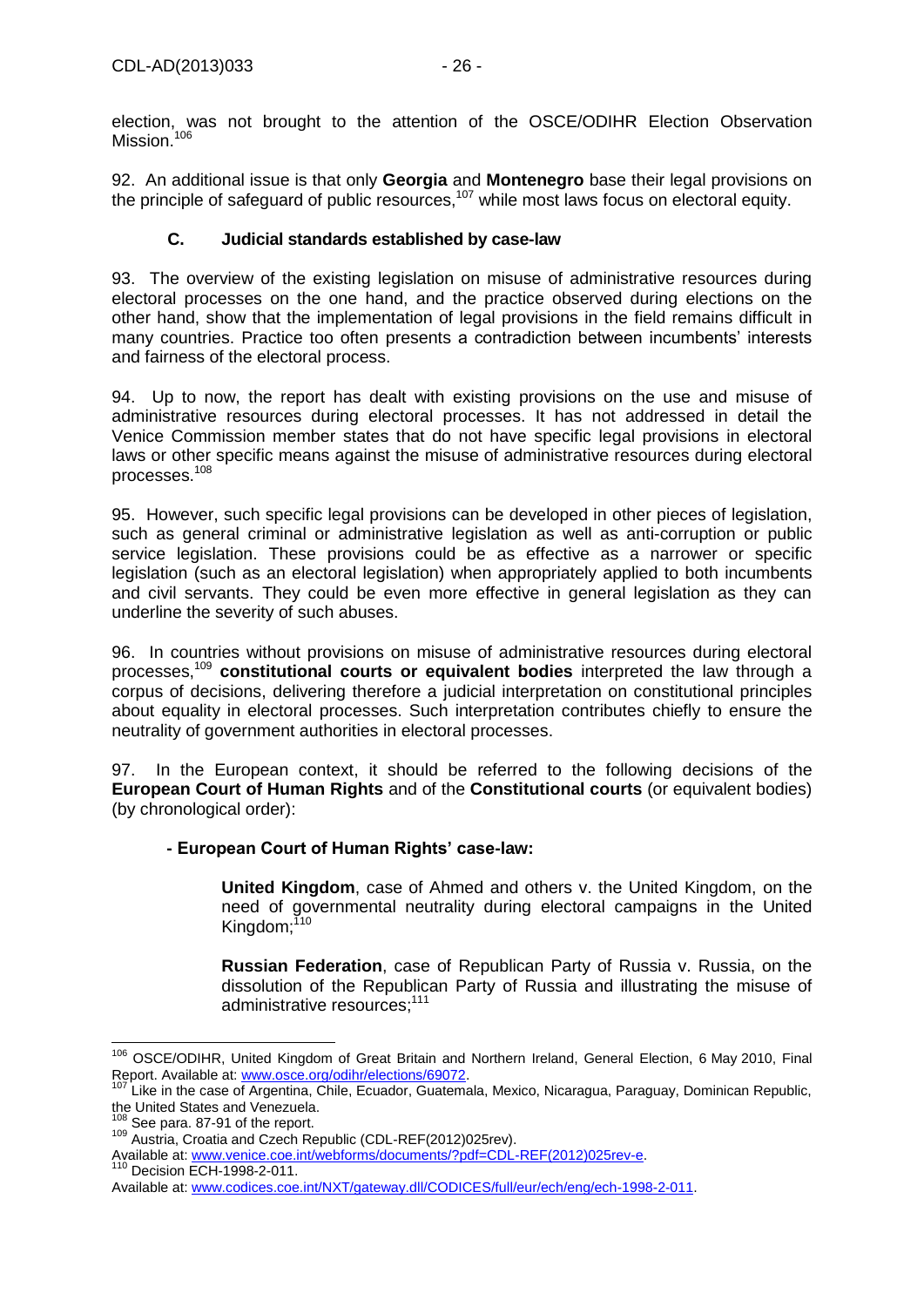**Russian Federation**, case Russian Communist Party and Others v. Russia, on media access, in the European Court of Human Rights, ruling of 19 June  $2012$ ;  $112$  and

**- Constitutional courts' case-law** (or equivalent bodies)**:**

**France**, on municipal servants' intervention in electoral campaign;<sup>113</sup>

**Armenia**, on neutrality required from Armenian public servants standing for election;<sup>114</sup>

**Ireland**, in the case McCrystal v. Minister for Children and Youth Affairs & ors, on an Irish referendum, which refers to the British Electoral Commission principle that every democratic exercise, such as elections or referendums, should be based on trust and participation, and must stay away from any undue influence;<sup>115</sup>

**Ukraine**, in the case on Election of the President of Ukraine, the Constitutional Court highlights the importance to safeguard the voters' will to elect a candidate running for the presidency. The legislation bans the bodies of executive power and local self-governance, as well as their officials and officers from participating in electoral campaigns so as to avoid pressure on voters and ensure freedom of expression. 116

98. In the judicial practice of the **United States of America**, there are also relevant cases:

People v. Sperl:<sup>117</sup> in 1976, the Marshal for Los Angeles County put a vehicle at the disposal of a candidate, his staff and family. Mr Sperl was sentenced to prison; the execution of the sentence was suspended and he was placed on probation for a period of four years, on certain terms and conditions, one thereof being that he spent the first six months in the county jail and was fined \$500.

People v. Battin:<sup>118</sup> in 1974, Battin was Supervisor of the First District of Orange County, while he decided to seek the Democratic Party's nomination for Lieutenant Governor of California. During the five months up to the time of the primary, he used his office, equipment and staff to promote his candidacy. Mr Battin was given three years'

<sup>113</sup> Decision FRA-2002-3-007.

 $\overline{1}$ 

Available at[: http://law.justia.com/cases/california/calapp3d/54/640.html.](http://law.justia.com/cases/california/calapp3d/54/640.html)

<sup>&</sup>lt;sup>111</sup> Decision available at: [http://hudoc.echr.coe.int/sites/eng/pages/search.aspx?i=001-104495.](http://hudoc.echr.coe.int/sites/eng/pages/search.aspx?i=001-104495)

<sup>112</sup> Available at: [http://hudoc.echr.coe.int/sites/eng/pages/search.aspx?i=001-111522.](http://hudoc.echr.coe.int/sites/eng/pages/search.aspx?i=001-111522)

Available at: [www.codices.coe.int/NXT/gateway.dll/CODICES/precis/eng/eur/fra/fra-2002-3-007?fn=document](http://www.codices.coe.int/NXT/gateway.dll/CODICES/precis/eng/eur/fra/fra-2002-3-007?fn=document-frame.htm$f=templates$3.0)[frame.htm\\$f=templates\\$3.0.](http://www.codices.coe.int/NXT/gateway.dll/CODICES/precis/eng/eur/fra/fra-2002-3-007?fn=document-frame.htm$f=templates$3.0)

<sup>114</sup> Decision ARM-2012-2-002.

Available at: [www.codices.coe.int/NXT/gateway.dll/CODICES/precis/eng/eur/arm/arm-2012-2-](http://www.codices.coe.int/NXT/gateway.dll/CODICES/precis/eng/eur/arm/arm-2012-2-002?f=templates$fn=document-frameset.htm$q=%5Bfield,GRP%3A%5Borderedprox,0%3ACCCOCND%5D%5D%20$x=server$3.0#LPHit1) [002?f=templates\\$fn=document-](http://www.codices.coe.int/NXT/gateway.dll/CODICES/precis/eng/eur/arm/arm-2012-2-002?f=templates$fn=document-frameset.htm$q=%5Bfield,GRP%3A%5Borderedprox,0%3ACCCOCND%5D%5D%20$x=server$3.0#LPHit1)

[frameset.htm\\$q=%5Bfield,GRP%3A%5Borderedprox,0%3ACCCOCND%5D%5D%20\\$x=server\\$3.0#LPHit1.](http://www.codices.coe.int/NXT/gateway.dll/CODICES/precis/eng/eur/arm/arm-2012-2-002?f=templates$fn=document-frameset.htm$q=%5Bfield,GRP%3A%5Borderedprox,0%3ACCCOCND%5D%5D%20$x=server$3.0#LPHit1) <sup>115</sup> Decision IRL-2012-3-005,

Available at:

[www.courts.ie/Judgments.nsf/09859e7a3f34669680256ef3004a27de/47c2796248c9a70280257ad1005980df?Op](http://www.courts.ie/Judgments.nsf/09859e7a3f34669680256ef3004a27de/47c2796248c9a70280257ad1005980df?OpenDocument) [enDocument.](http://www.courts.ie/Judgments.nsf/09859e7a3f34669680256ef3004a27de/47c2796248c9a70280257ad1005980df?OpenDocument)

<sup>&</sup>lt;sup>116</sup> Decision of the Constitutional Court of Ukraine № 3-рп/2005 dated 24 March 2005. Available (in Ukrainian) at: [www.ccu.gov.ua/uk/doccatalog/list?currDir=8847.](http://www.ccu.gov.ua/uk/doccatalog/list?currDir=8847)

<sup>117</sup> People v. Sperl. 54 Cal. App. 3d 640. Crim. No. 26259. Court of Appeals of California, Second Appellate District, Division Five. January 21, 1976.

<sup>118</sup> People v. Battin (1978) 77 Cal. App. 3d 635. Crim. No. 9051. Fourth Dist., Div. Two. Jan. 18, 1978. Available at: [http://law.justia.com/cases/california/calapp3d/77/635.html.](http://law.justia.com/cases/california/calapp3d/77/635.html)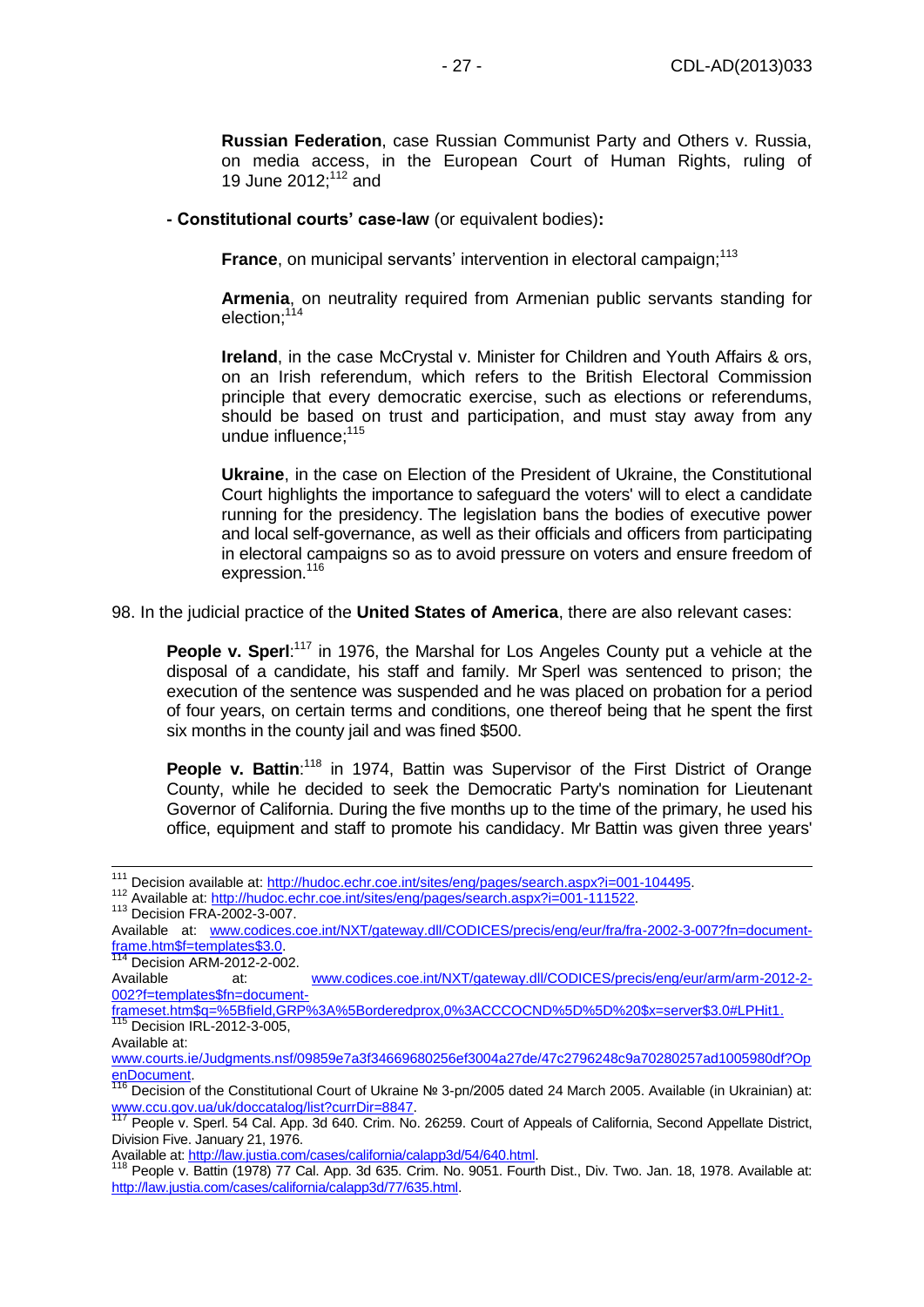informal probation on the condition that he served six months in the county jail and paid a \$3,500 fine plus penalty assessments.

Stanson v. Mott:<sup>119</sup> in June 1974 in California, voters approved a \$250 million bond issue to provide funds for the future acquisition of park land and recreational and historical facilities by state and municipal authorities. One day before the election, plaintiff Sam Stanson filed a taxpayer suit, alleging that defendant William Penn Mott, Jr., Director of the California Department of Parks and Recreation (department), had authorised the department to spend more than \$5,000 of public funds to promote the passage of the bond issue. Asserting the illegality of such use of public funds, the plaintiff sought a judgment that would require Mr Mott personally to repay the funds to the state treasury and any other appropriate relief. The Supreme Court unanimously found that the director had acted unlawfully, and stated that "...The selective use of public funds in electoral processes, of course, raises the specter of just such an improper distortion of the democratic electoral process."

99. In the Latin American context, there are also several examples that include decisions by the **Colombian Supreme Court** (which imposed limits to public servants to prevent influencing electoral campaigns),<sup>120</sup> as well as the **Peruvian National Electoral Jury** (by establishing restrictions to participation of State entities as soon as there is a call for elections).<sup>121</sup>

<span id="page-27-0"></span>**IV. Legitimate use or misuse of administrative resources during electoral processes: elements for an analysis**

### **A. Assessing a situation of use or misuse of administrative resources during electoral processes**

<span id="page-27-1"></span>100. It appears legitimate, in accordance with the laws observed and the practice assessed in Part III of the report, to adopt legislation relating to the use of administrative resources during electoral processes as well as provisions prohibiting the misuse of such resources. It is also necessary to ensure continuity in implementing policies and political platforms that are established *before* the starting-point of the electoral process.

101. For instance, the Supreme Court of Elections of Mexico considered that the involvement of civil servants on non-working days to political campaigning events in support of a particular party, primary election candidate or election candidate, does not imply by itself the misuse of State funds.<sup>12</sup>

102. Hence, in order to establish a clear distinction between use and misuse of administrative resources during electoral processes, the timeframe that established these

<sup>121</sup> Jurado Nacional de Elecciones, Decision 136-2010-JNE. Available at:

<sup>-</sup><sup>119</sup> Stanson v. Mott, 17 Cal.3d 206. L.A. No. 30567. Supreme Court of California. June 22, 1976. Available at: [http://scocal.stanford.edu/opinion/stanson-v-mott-27987.](http://scocal.stanford.edu/opinion/stanson-v-mott-27987)

Sentencia de la Corte Constitucional, Decision C1153-2005. Article 38. Available at :

[www.alcaldiabogota.gov.co/sisjur/normas/Norma1.jsp?i=18212.](http://www.alcaldiabogota.gov.co/sisjur/normas/Norma1.jsp?i=18212)

[http://portal.jne.gob.pe/informacionlegal/Constitucin%20y%20Leyes1/Reglamento%20de%20proganda%20elect](http://portal.jne.gob.pe/informacionlegal/Constitucin%20y%20Leyes1/Reglamento%20de%20proganda%20electoral.pdf) [oral.pdf.](http://portal.jne.gob.pe/informacionlegal/Constitucin%20y%20Leyes1/Reglamento%20de%20proganda%20electoral.pdf)

<sup>&</sup>lt;sup>122</sup> Jurisprudence 14/2012, under the heading of "Acts Electioneering. The sole presence of public officials at non-working days at such acts is not is not restricted by law", derived from the appeals SUP-RAP-14/2009 and cumulative, SUP-RAP-258/2009 and SUP-RAP-75/2010. *Gaceta de Jurisprudencia y Tesis en Materia Electoral* Mexico City, number 10, 2012, pages 11-12. More details in the report of Mr Gonzalez Oropeza (CDL(2012)076). Available at:

<sup>.</sup> [www.seatlax.gob.mx/JURIS/14\\_2012.htm.](http://www.seatlax.gob.mx/JURIS/14_2012.htm)

<sup>.</sup> http://portal.te.gob.mx/colecciones/sentencias/html/SUP/2009/RAP/SUP-RAP-00014-2009.htm;

<sup>.</sup> [www.te.gob.mx/Informacion\\_juridiccional/sesion\\_publica/ejecutoria/sentencias/SUP-RAP-0258-2009.pdf;](http://www.te.gob.mx/Informacion_juridiccional/sesion_publica/ejecutoria/sentencias/SUP-RAP-0258-2009.pdf) and

<sup>.</sup> [www.te.gob.mx/Informacion\\_juridiccional/sesion\\_publica/ejecutoria/sentencias/SUP-RAP-0075-2010.pdf.](http://www.te.gob.mx/Informacion_juridiccional/sesion_publica/ejecutoria/sentencias/SUP-RAP-0075-2010.pdf)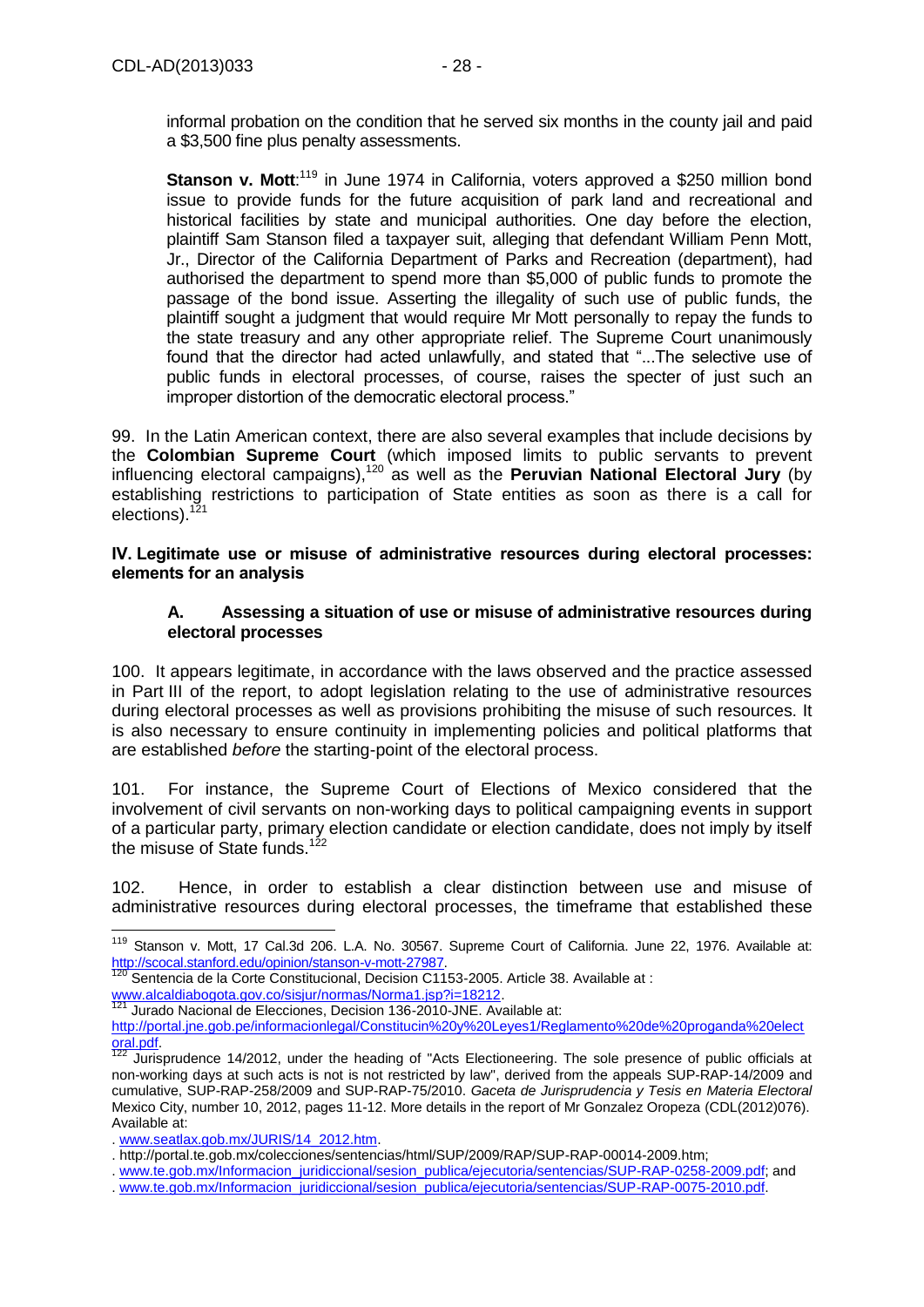policies will be the main criterion. There is a legitimate use of administrative resources during electoral processes by elected persons and senior civil servants when a political platform (and more precisely the events implementing this platform, such as inaugurations of public buildings, launching new public building programmes, increased salaries or pensions in the public sector, etc.) arises from a long-term established plan, i.e. established at the beginning of the legislature (or mandate) or at the latest at the beginning of the budgetary year. Moreover, the outcome of such a policy is not intended to be seen during electoral processes. The number of inaugurations of public buildings, for instance, should be on a similar level during electoral processes compared to other periods without elections. An electoral process is not the appropriate timeframe for establishing new programmes and actions with budgetary impact that were not planned before the campaign. Such programmes and actions can therefore be more easily qualified as misuse of intangible administrative resources.

103. The line – especially when the law is silent – between use and misuse of administrative resources during electoral processes concerns also human resources involved directly or indirectly in elections, insofar as their use would cause breach of the fairness commitment which should be the governing spirit of any electoral process. These resources are in particular the senior civil servants. These public officials are either politically appointed by political authorities (elected people or government) or issued by career from the Civil Service, i.e. issued from the non-political branch of the public administration. No matter their initial appointment (or promotion and position), these public officials should effectively, fairly and competently contribute in implementing policies with their knowledge and sound judgment.

104. Also, a distinction should be made whether these public officials are politically appointed or not. Then it has to be assessed whether they performed their duties in conformity with the law and impartially (i.e. in the public interest) or whether they performed them still in conformity with the law but also with loyalty and good faith vis-à-vis the public political authority which appointed them. Public officials should not perform their duties for purely political interests of the party(ies) in power. Moreover, public officials should not be subject to pressure and influence in the professional context. In order to draw a distinction between both categories, using legislation is not sufficient. There is also a need that those civil servants strive to develop and maintain high ethical standards in their work. Therefore, it is not only a question of the culture of political stakeholders but it is also a question of the professional standards of conduct of the civil servants or of a professional culture of public administration. Codes of good practice and ethical standards – particularly with regard to the issues of electoral administration and electoral disputes – should be identified and incorporated into readily available resources for public servants.

#### **B. Government versus incumbent party, majority and opposition parties with or without seats in parliament**

<span id="page-28-0"></span>105. The legitimate activities of a government have to be distinguished from those of the ruling party, especially during electoral processes. Legal and ethical obligations have to be set up in order to distinguish usual governmental activities from ruling party activities during electoral processes. For measuring the balance in electoral processes, the governmental activities have to be compared with the opposition role in a democratic parliament.

106. It is therefore crucial to distinguish between the ruling party's (or coalition) internal work and preparations for reform policies on different societal matters, and the design and followup work of the reform programmes that the government is responsible for. For the latter, both elected persons and civil servants have their tasks and obligations and have to cooperate under certain legal and ethical principles (as proposed in the previous chapter A, above).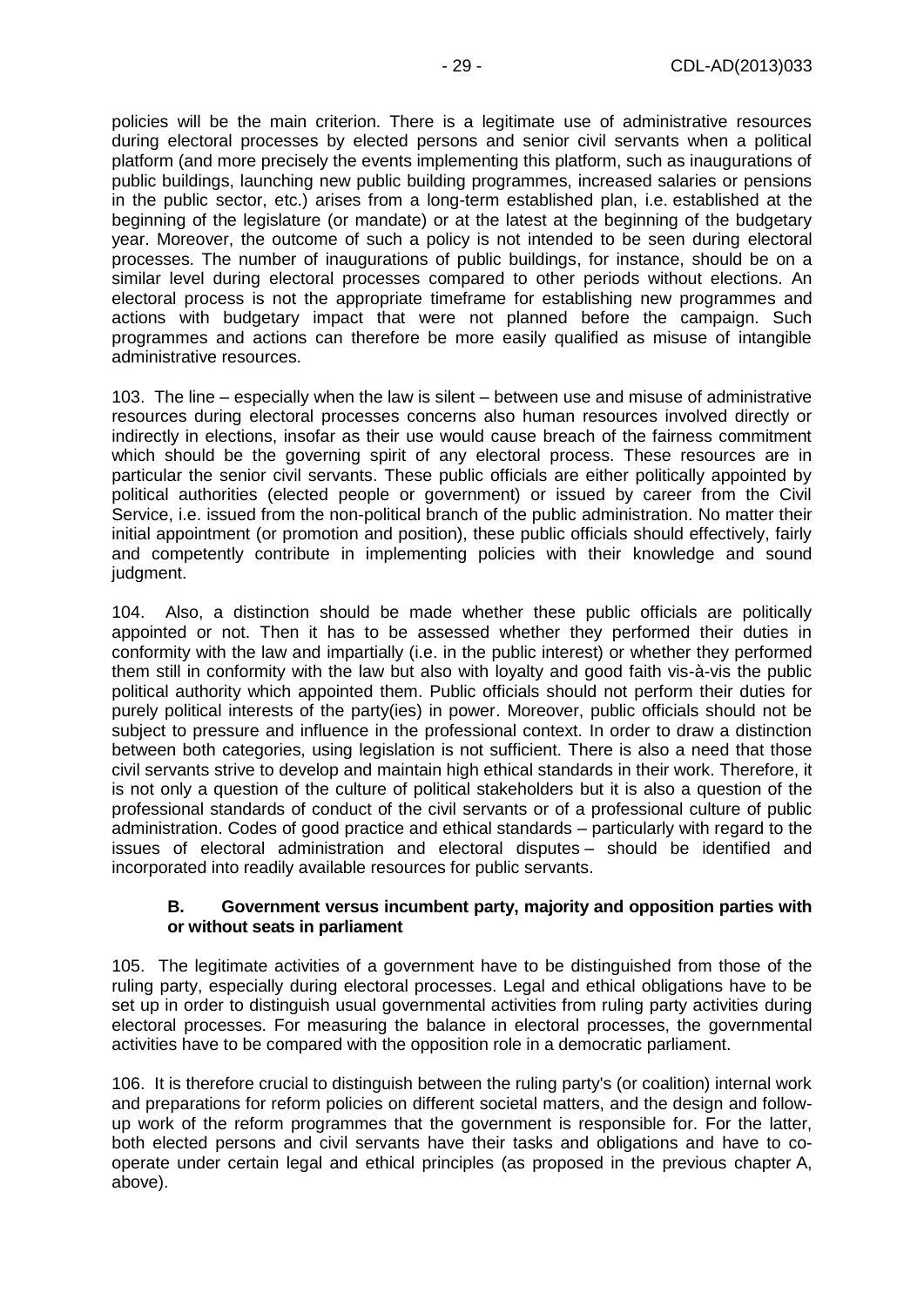107. The legitimacy of the operating activities of the government may for example come under critical discussion or be seen as a mere abuse when special limited social support campaigns immediately linked to an electoral process are staged, e.g. with financial contributions, for certain specific groups of voters.

108. The issue of misuse of administrative resources also needs to be analysed from the perspective of the constitutional obligation of the state to protect the freedom of voters to form their opinion and consequently to protect and promote equality and neutrality in relation to the upcoming existence of new political parties that have not yet achieved representation in parliament and to the already established political parties. This is particularly relevant in the context of electoral processes. It can also have an impact on how legislation governs transparency of private financing of political parties and the individual interests behind the legal design of systems supporting public funding of political parties. The implementation of a specific rule should be based on the fact that the value to be protected is fairness in the elections. Such rule should gather the following characteristics: avoiding anything that could harm its efficiency, especially activities at state level; highlighting the role of the media; as well as adding provisions that impede the excessive private funding, in particular the funding coming from organised crime.

109. It is also important to respect the role of the opposition in a democratic parliament.<sup>123</sup> Opposition parties clearly do not have the same possibilities to use the competent services of the non-political public branch of government as the parties in power, including among the local and regional administrations. Opposition can be subject to discrimination in terms, *inter alia*, of premises' facilities, staff and communication sources. However, it is possible to introduce some balancing structures within the constitutional system. The opposition parties in parliament may be given the equivalent resources through participation in committees and access to investigative resources that parliament makes available for individual members of parliament or political parties represented in parliament. The internal rules of parliaments should provide for such guarantees as well as for an equal access to facilities proper to parliaments as well as to local and regional administrations.

110. The objective of laws providing measures tackling the misuse of administrative resources is in principle to secure a free and equal vote. However, the risk of too drastic provisions is that they may conflict with other principles or be unworkable or counterproductive in practice, or may deter some people from seeking public office altogether. Electoral laws and elections-related texts should therefore seek to strike a balance. Such balance can be reached by providing enough safeguards to persons holding political offices against the risk of being prosecuted after losing elections. Such laws should also ensure continuity and efficiency of on-going policies even during electoral periods while providing opposition parties – including those outside the parliament – with sufficient resources to carry out their electoral campaigns.

111. The report, based on the comparative analysis of legislation and practice developed above, will suggest preliminary recommendations in Part IV, before drawing guidelines (Part V).

## <span id="page-29-1"></span><span id="page-29-0"></span>**V. Towards Recommendations**

 $\overline{a}$ 

## **A. Self-regulation – A first step**

 $123$  Report on the role of the opposition in a democratic parliament (CDL-AD(2010)025), see especially p. 116 – 124. Available at[: www.venice.coe.int/webforms/documents/?pdf=CDL-AD\(2010\)025-e.](http://www.venice.coe.int/webforms/documents/?pdf=CDL-AD(2010)025-e)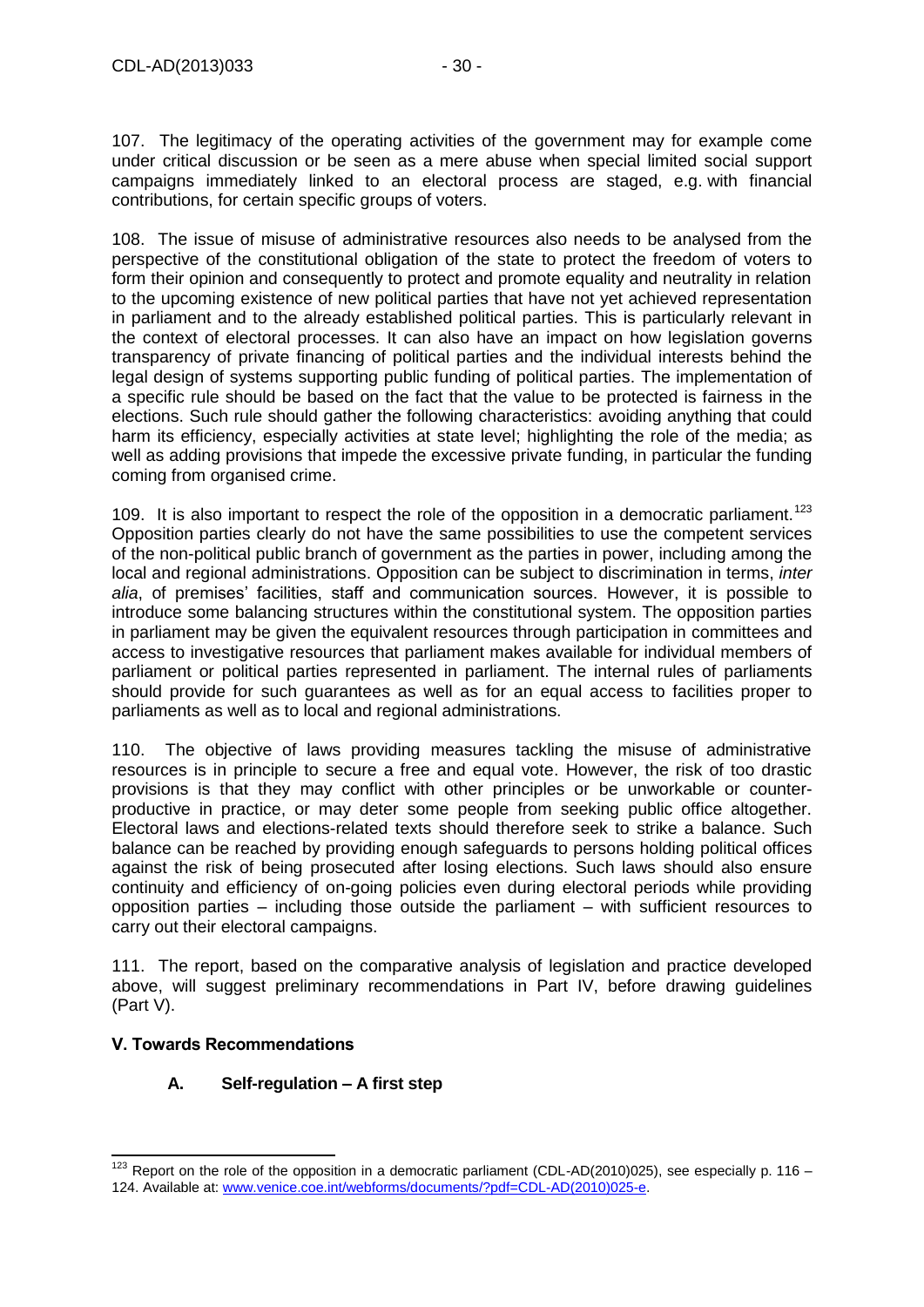112. The use of standards of ethical conduct could be looked upon as a first important step against misuse of political power. In this respect, political parties can informally agree – i.e. without going through legal provisions – on charts of ethics or agreements related to electoral processes including concerning the misuse of administrative resources. According to the principles of transparency, such agreements should be publicly discussed so that citizens can also discuss the issue and hold back possible sanctions agreed by the convention in case of breach of the assumed commitments. If such agreements are not respected or if abuses are observed in practice, this has to be reported, including in the media. Such self-regulation models are widely applied in the Scandinavian countries. They could be defined as belonging to a concept of consensual approach. The parties may organise themselves very freely.<sup>124</sup>

113. The alternative model, which is less developed, is a strategy where legislation plays an important role in regulating the political parties.

## **B. Legislation sanctioning bribery and corruption**

<span id="page-30-0"></span>114. In its worst form, the misuse of administrative resources in electoral processes (where services and favours are exchanged) is a crime and a very serious form of corruption in a country. Satisfactory criminal laws against misuse of administrative resources are in force in most countries, contributing to prevent issues such as embezzlement and breach of trust. These criminal laws can or should be directed against the most serious forms of misuse of administrative resources during electoral processes. The huge problem of providing an effective enforcement or implementation remains in general. Costs in enforcement and pervasive behaviours, clearly unethical but perhaps legal, represent additional challenges in this respect.

115. The integrity of all relevant stakeholders, *inter alia* police, prosecutors, courts, judges, as well as auditors, is clearly vital to tackle the misuse of administrative resources. Media, under the principle of freedom of information, can also play an important role in countering abuses and support the effective administration of justice in this field. It seems fruitful to build similar perspectives on abuses during electoral processes as on corruption in general.

## **C. Other legislative measures**

<span id="page-30-1"></span>116. The basic instrument against abuse is the law and its enforcement. This includes not only criminal law but also legislation in general, as it is the case in many European countries. In order to fully understand the implications of these provisions, it also seems necessary to be informed about the overall context where these provisions are inserted into the legislation as a whole. Otherwise it is not possible to thoroughly evaluate the effects of these provisions. This question requires to take into account several areas of law.

117. First, it is crucial to emphasise the constitutional provisions in this respect in order to determine how the constitution deals with the separation of powers, the rule of law, the supervision of the government by parliament and parliamentary committees, the constitutional court (or equivalent body), electoral courts or commissions, the Ombudsman and the Auditor General. Such bodies and institutions should therefore perform their duties with regard to the principle of equality of all citizens before the Law. Furthermore, in their decisions and actions, they should ensure objectivity and impartiality. Such principles should clearly apply to electoral processes as a whole as well as to the supervision of such processes. Indeed, the equal access for political parties to public resources and to media

<sup>-</sup> $124$  See also para. 104 of the report.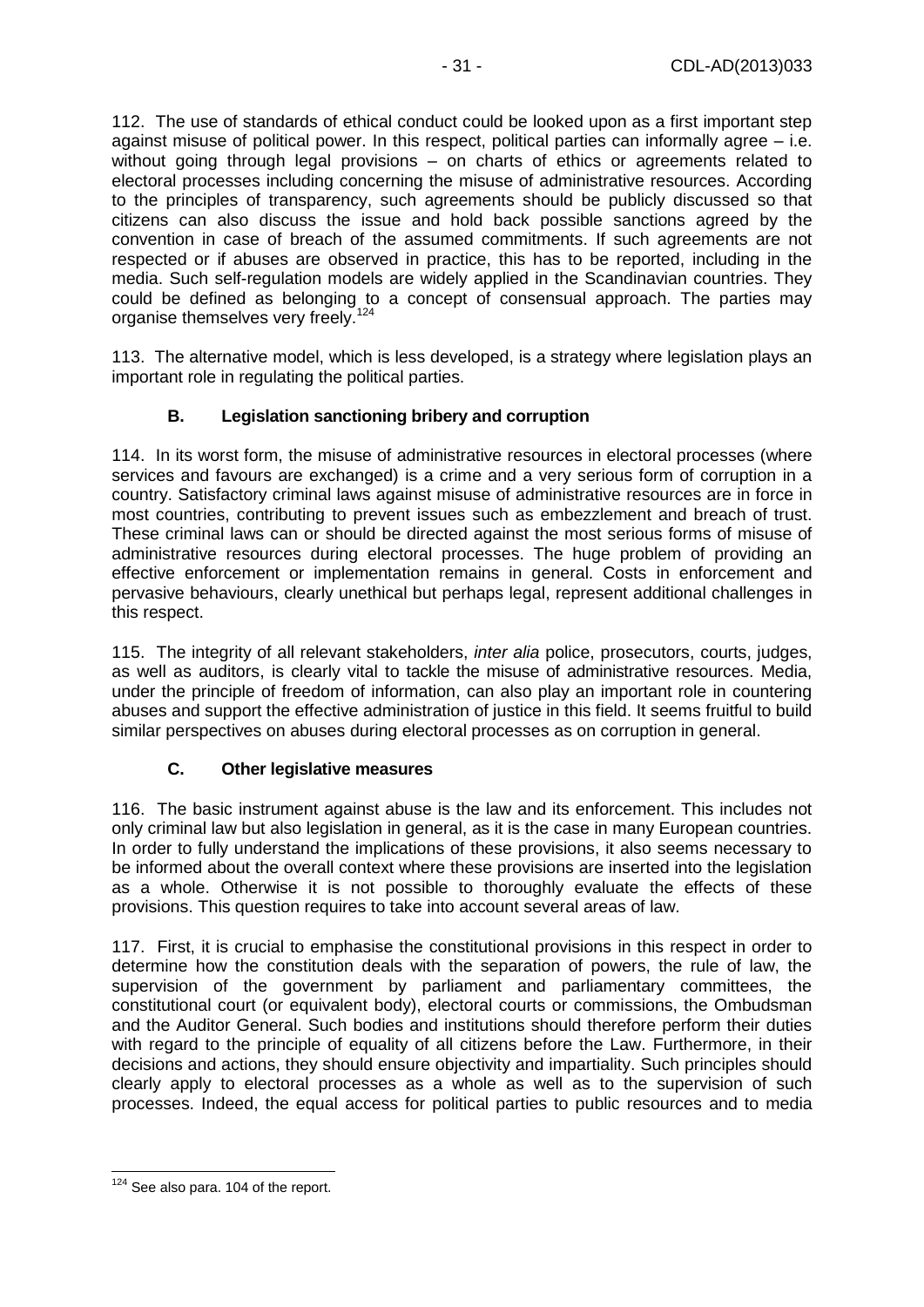should prevail. Moreover, the State should be constantly neutral throughout the electoral process. 125

118. Abuses of administrative resources in electoral processes that originate in or that could be seen as typical general crimes should preferably be left to the general criminal code and not be regulated in special electoral acts. Different kinds of unauthorised actions before elections (improper reward for voting, etc.) should be seen as severe general crimes in the same way as bribery and corruption, severe misconduct or malpractice by public officials and economic crime, such as embezzlement of administrative resources and breach of trust. Political parties, candidates, media and public officials that incur misuse of administrative resources should be subject to sanction. Ensuring the implementation of standards in the various levels of government within the federal systems shall also be an important aspect to be contemplated by legislation.

119. In public law, it may be important to set up provisions establishing clear distinctions between politically active officials and civil servants and to determine how tasks and responsibilities should be distributed between them. Furthermore, well-developed, detailed and transparent legal regulations on the state budget and its allocation and proper use are needed. Otherwise, internal and external auditing controls will not be an effective countermeasure against abuse. It is also important to decide on detailed provisions on certain budgetary matters such as the use of official premises, communications and transport and other technical resources, complemented by the adoption of values and good practices in the area.

120. Public officials who breach the rules governing the conditions of the civil service must be sanctioned either for crimes or for breaches of their duties with disciplinary sanctions (including dismissal from office). Different provisions are appropriate for political positions (ministers, political staff of the government institutions, staff of parliament factions, etc.).<sup>126</sup> In this area, there is also a need for an independent review, and ultimately decisions pronounced by the courts. In addition to the criminal charges and the considerations expressed earlier in this report, the application of administrative sanctions seems to be a convenient solution compared to political impeachments when misuse of administrative resources is conducted by public officials.

## **D. The correct and effective implementation of legislation**

<span id="page-31-0"></span>121. To effectively implement the legislation, a mutual understanding and a sense of responsibility is required among all political stakeholders. There is a need for a shared understanding and consensus on the importance of constitutional values. There is a need, for example, to share a common view on the role of the opposition within society and an explicit reference to good practice.

122. If there is such a consensus, it opens up for the possibility to exercise a more effective parliamentary supervision in parliamentary standing committees bearing responsibility for constitutional and related issues such as electoral matters. Similarly, in presidential regimes, the opposition finds more incentives to participate through institutional channels where certainty prevails with regard to the interpretation and implementation of laws.

<sup>-</sup> $125$  In Latin America, Bolivia, El Salvador, Mexico and Uruguay are examples of countries with specific constitutional provisions against misuse of administrative resources for political purposes. For instance in Mexico, the Electoral Court of the Federal Judiciary is the highest authority in the application of constitutional principles in electoral matters.

<sup>&</sup>lt;sup>126</sup> See for instance the Venice Commission Opinion on the draft Law on conflict of interest in Moldova (CDL-AD(2007)044). Available at: [www.venice.coe.int/webforms/documents/?pdf=CDL-AD\(2007\)044-e.](http://www.venice.coe.int/webforms/documents/?pdf=CDL-AD(2007)044-e)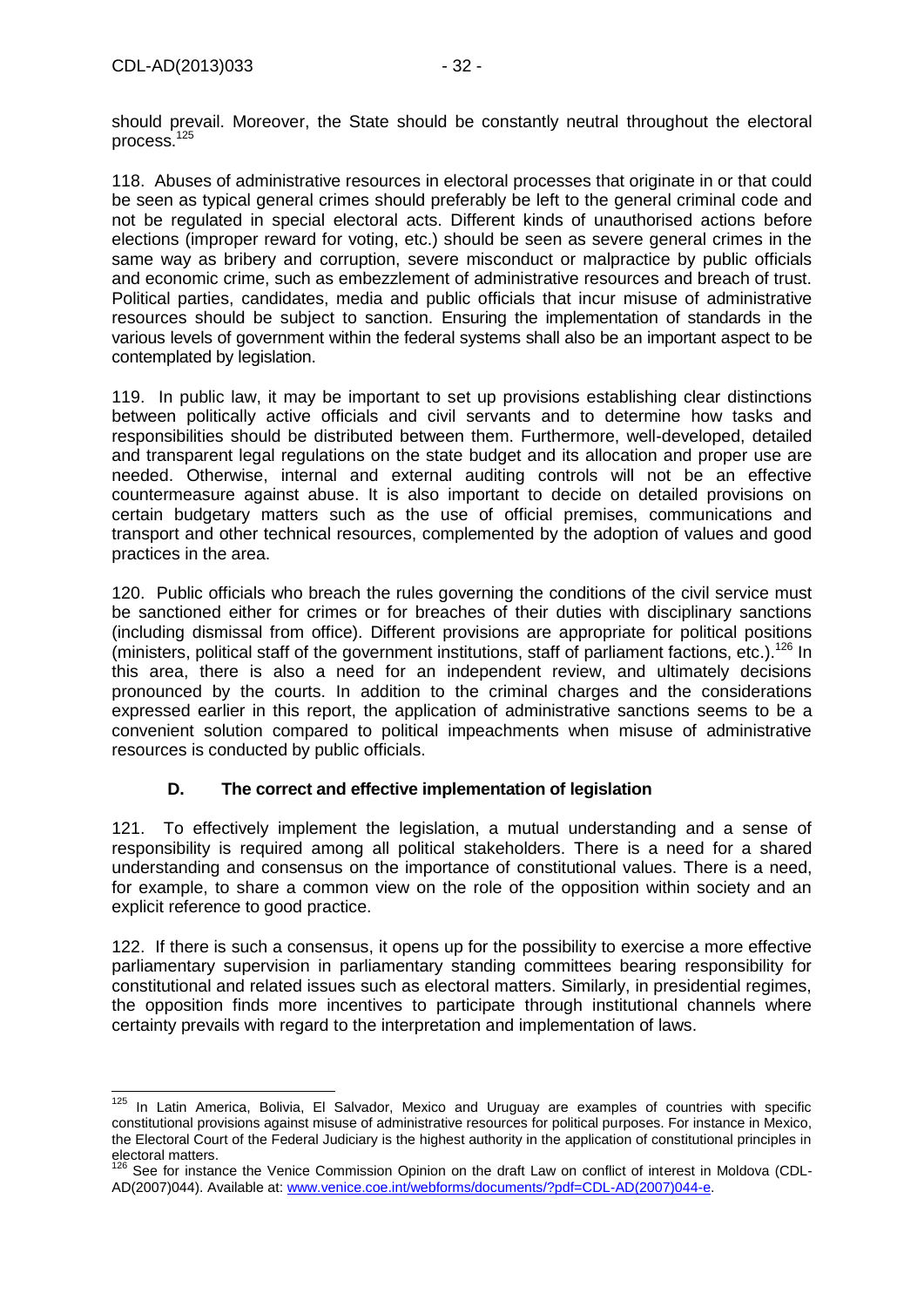123. An independent national audit office reporting to the parliament can also play an important role by supervising spending and financial management of the Government. It can also investigate and take action against financial irregularities within the Government.

In the end, it is of course crucial that constitutional courts or equivalent bodies, electoral courts or bodies, prosecutors and ordinary courts take the ultimate responsibility for the administration of justice in matters of abuse of administrative resources during electoral processes.

125. It is also important that the functions mentioned here are performed with transparency and respect the principle of freedom of information.

## **E. The requirement for transparency and freedom of information**

<span id="page-32-0"></span>126. The fundamental principles of transparency – in electoral processes – and of freedom of information are *sine qua non* pre-conditions for preventing misuse of administrative resources. The statutory system and its implementation through various institutions must also be subject to public reporting and discussion. It is essential that any shortcomings and errors can be debated openly in the media and in public. Behaviours of ministers, elected persons, civil servants and public officials as a whole, as well as judges and auditors, are therefore liable before the citizens, with possibly further consequences like investigations and political, civil or criminal actions against abusers. In addition to these liabilities, in case where the interference of the state in the elections is so strong that it jeopardises the fairness between the different political contenders and the liberty of the citizens, the ultimate sanction is the cancellation of the election as long as the own legal tradition and the specificities of electoral legislation provide for this ultimate option.

## **F.** Public grants to political parties<sup>127</sup>

<span id="page-32-1"></span>127. One recurrent problem is the risk of mismatch of possibilities, that is to say an inequality between the government party(-ies) and the opposition party(-ies). Such imbalances can be somehow counteracted by a system of public financing of parties' activities. This system must be established under a thorough legislation on public grants to political parties based on the principle of equality. On another related issue, the report also highlights the need to provide proper conditions for parties without representation in parliament (see para. 13). This report provided a number of examples on public grants to political parties. However, it does not cover in depth the topic.<sup>128</sup>

128. In the context of a system of financial grants to political parties, it may be envisaged to establish some financial compensation so that the opposition parties would have an additional contribution in the course of a legislature, compared to the ruling parties. This is intended to compensate them up to a certain extent for the advantage in resources the party(-ies) in power get by having access to the human resources of the government as well as local and regional administrations.

129. In such context, another important element can also be the establishment of a public system of financing. This system could permit printing of ballot papers and provide financial support, e.g. free or subsidised facilities and office services.

130. Legislation could also provide for members of parliament and ministers the right to free domestic travels at public expense, and this even during electoral campaigns.

 $\overline{a}$  $127$  See the Venice Commission - OSCE/ODIHR Guidelines on political party regulation, para. 176-192.

<sup>&</sup>lt;sup>128</sup> Parts III and IV of the report.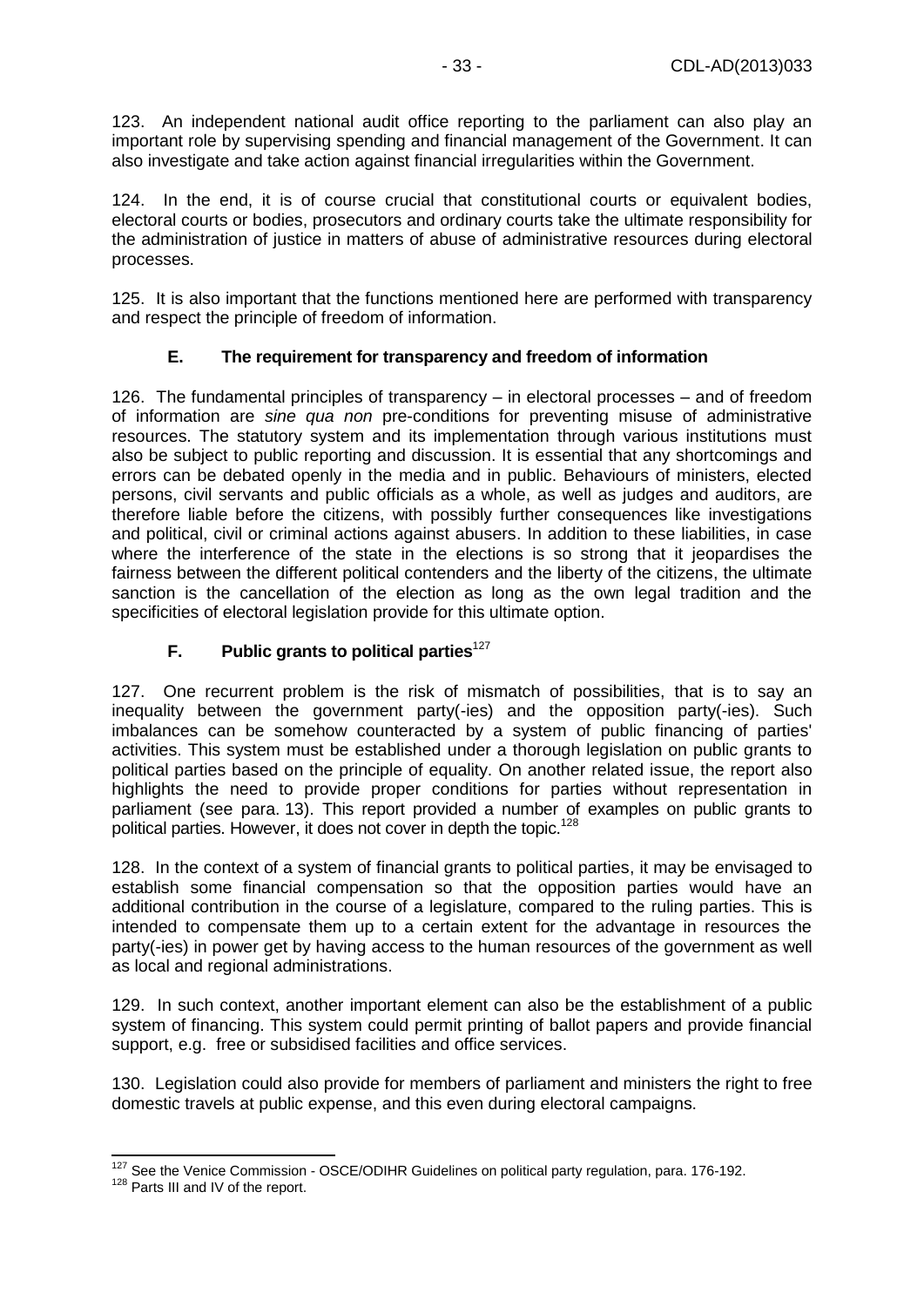131. Finally, a system of public grants to political parties could provide a good starting point for a certain public inspection and auditing of the economic conditions of the parties. There is here an opportunity to implement different protective mechanisms against misuse of administrative resources for electoral processes. Such a grant system based on the principle of equality, ultimately reviewed by courts or specific bodies, may fulfil legitimate aims within a democratic society, like in Mexico, where rules are exhaustive and judicial review is guaranteed in every step of the public financing.

132. The report suggests considering the coming guidelines, based on the analysis of the phenomenon of the misuse of administrative resources during electoral processes, and aimed at improving the legal framework and the relevant practice of the member states in this field.

## <span id="page-33-0"></span>**VI. Guidelines**

#### **I. Principles**

 $\overline{a}$ 

- 1. The **principles of transparency** and **of freedom of information** are *sine qua non* preconditions for preventing the misuse of administrative resources.
- 2. The **principle of equality of opportunity** is also a key principle in order to ensure fair electoral processes. This entails two prerequisites:

- Firstly, a neutral and ethical attitude should be adopted by state authorities – including public and semi-public bodies –, in particular with regard to: the pre-electoral period, including through the candidates' registration process; the coverage by the media, in particular by publicly owned media; and the funding of political parties and electoral campaigns, in particular public funding;

- Secondly, incumbents should ensure non-discrimination towards their challengers by providing equal access to administrative resources.

- 3. The **principle of neutrality** should apply to civil servants while performing their professional duties as well as to public and semi-public bodies.
- **II. Legal framework for implementing the principles**
- 1. The **electoral** and **criminal laws** as well as **the laws on funding of political parties and electoral campaigns** are the core texts which should provide measures for tackling the misuse of administrative resources during electoral processes.
- 2. Such measures must be **proportionate**, **clear** and **foreseeable** for all contestants.
- 3. For this purpose, these provisions have to **distinguish activities** inherent to the state's responsibility from those of political parties and candidates, notably incumbents.

#### **III. Measures for implementing in good faith principles and provisions aimed at tackling the misuse of administrative resources**<sup>129</sup>

1. **Charters of ethics** or **agreements** could be appropriate steps to tackle the misuse of administrative resources during electoral processes. In this respect, political parties would agree on such charters or agreements. Publicity and the thorough dissemination of these instruments are crucial to increase their effectiveness.

 $129$  Beyond the principles and the legal framework, political willingness remains a key factor for effectively implementing measures aimed at tackling the misuse of administrative resources.